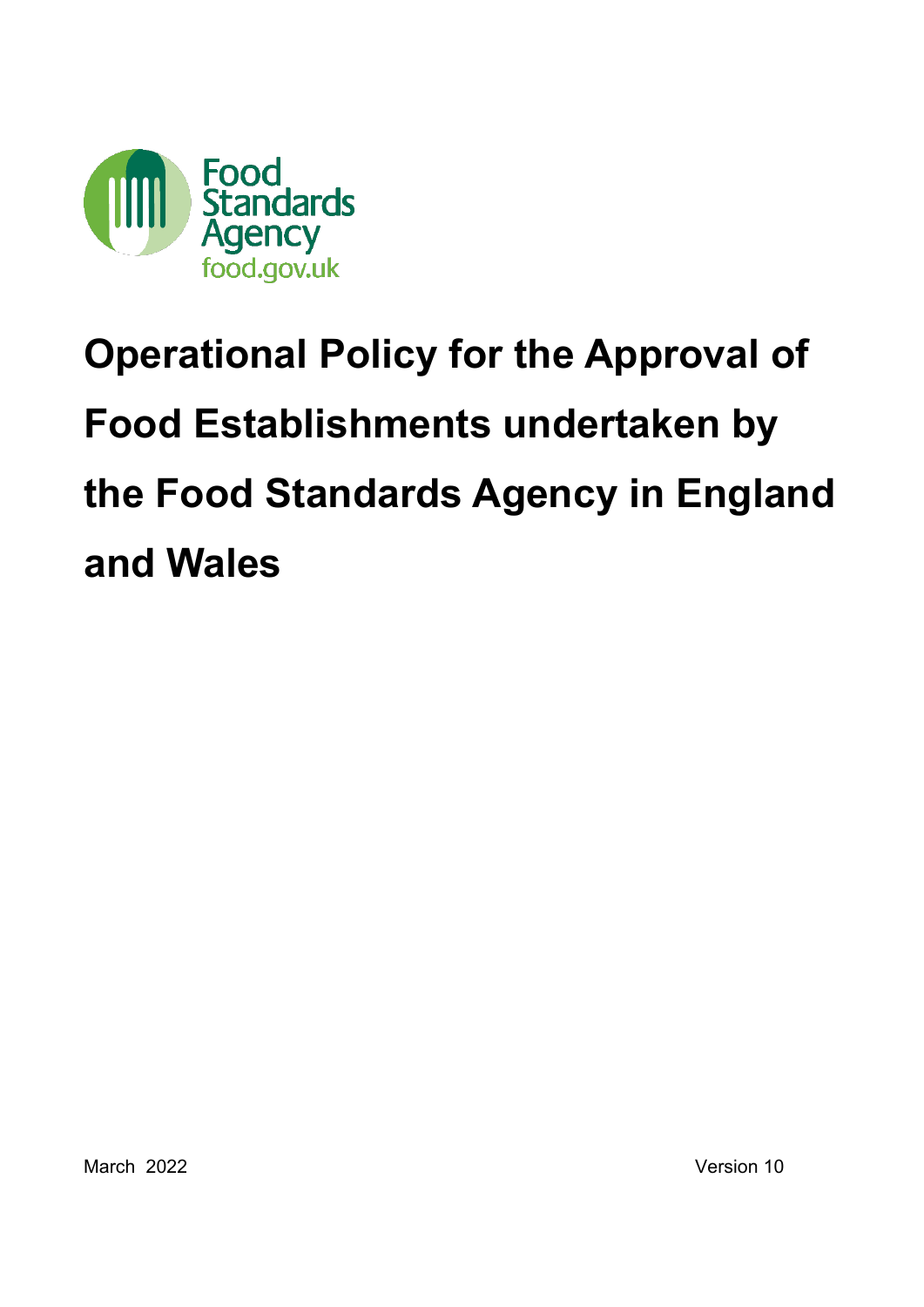## **Table of Contents**

| Operational Policy for the Approval of Food Establishments undertaken by the Food |  |
|-----------------------------------------------------------------------------------|--|
|                                                                                   |  |
|                                                                                   |  |
|                                                                                   |  |
|                                                                                   |  |
|                                                                                   |  |
|                                                                                   |  |
|                                                                                   |  |
|                                                                                   |  |
|                                                                                   |  |
|                                                                                   |  |
|                                                                                   |  |
|                                                                                   |  |
|                                                                                   |  |
|                                                                                   |  |
|                                                                                   |  |
|                                                                                   |  |
|                                                                                   |  |
| Review of Meat Establishments Approval with the view to Withdraw or Suspend  32   |  |
|                                                                                   |  |
|                                                                                   |  |
|                                                                                   |  |
|                                                                                   |  |
|                                                                                   |  |
|                                                                                   |  |
|                                                                                   |  |
|                                                                                   |  |
|                                                                                   |  |
|                                                                                   |  |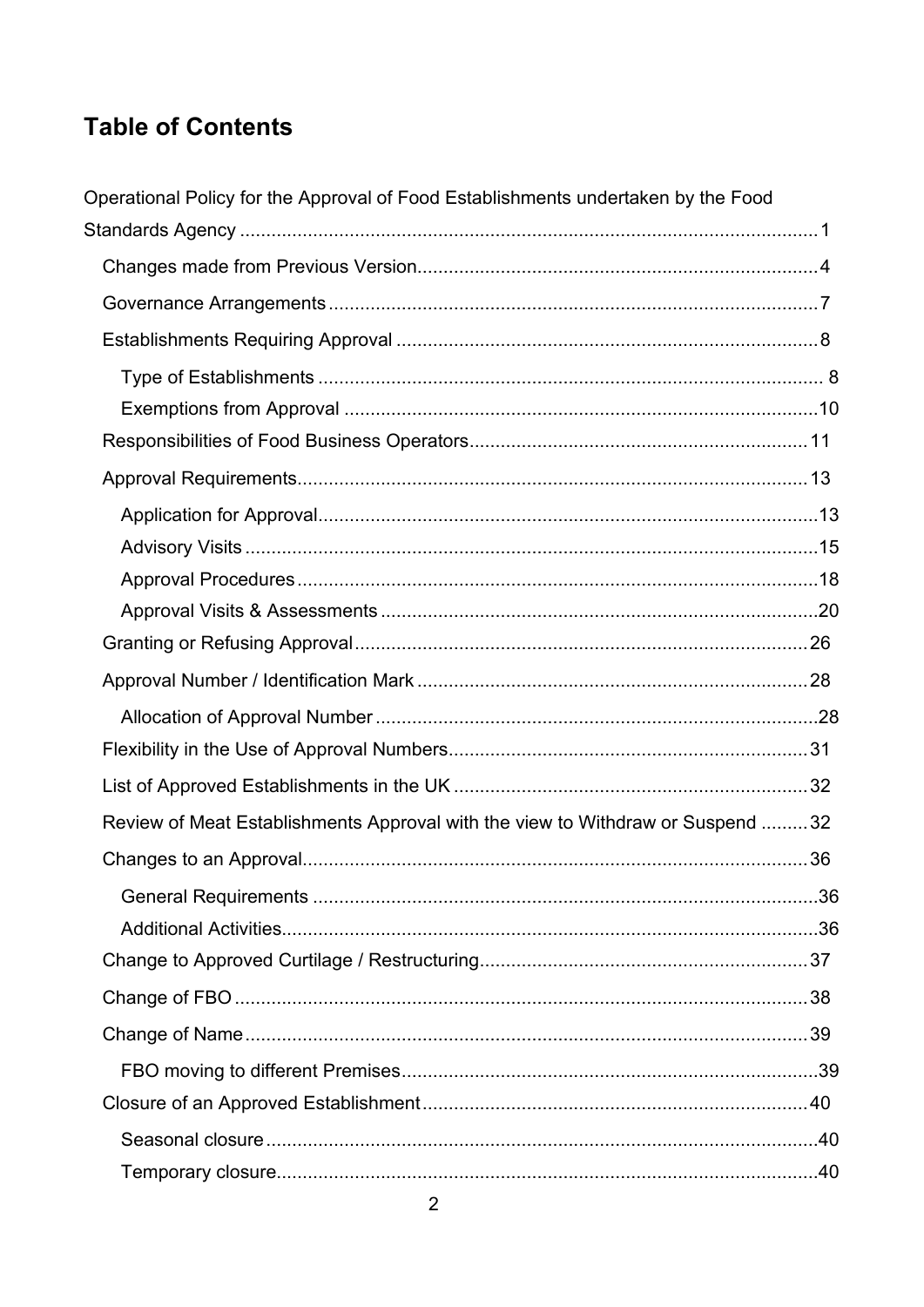<span id="page-2-0"></span>

| Annex A Type of Establishments that require approval by FSA/FSS  44                |  |
|------------------------------------------------------------------------------------|--|
|                                                                                    |  |
| Multiple premises constituting a single food business establishment in England and |  |
|                                                                                    |  |
|                                                                                    |  |
|                                                                                    |  |
|                                                                                    |  |
|                                                                                    |  |
|                                                                                    |  |
|                                                                                    |  |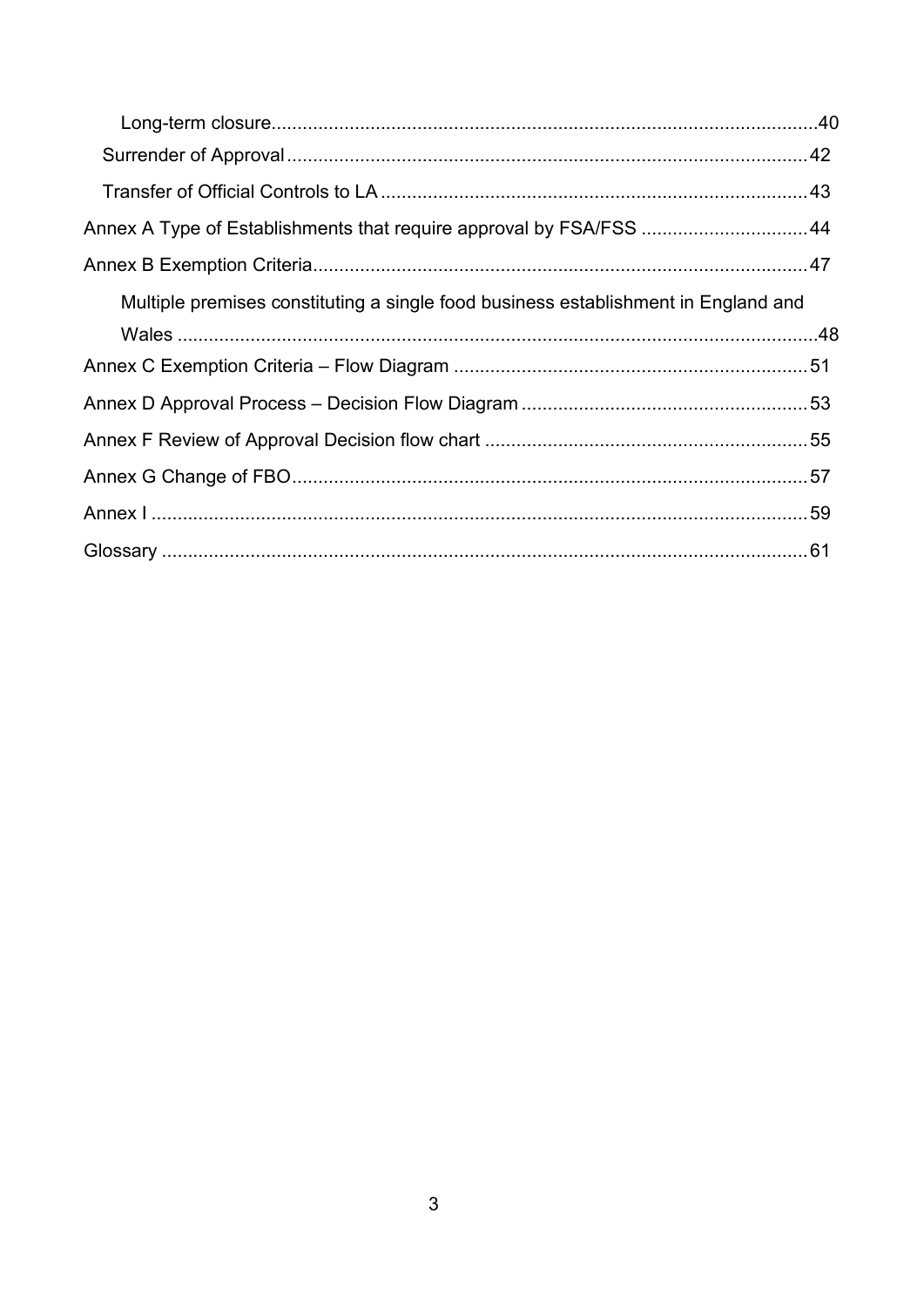## **Changes made from Previous Version**

- $\bullet$  1<sup>st</sup> page the guide is now only applicable in England and Wales (Northern Ireland removed)
- Throughout document removed references to Northern Ireland and Scotland
- Previous paragraph 9, 10, 11 removed reference to Meat Industry Guide as the guide is not currently being kept up to date by Industry
- Paragraph 20 in previous version removed. This contained an instruction for LA Officers regarding the removal of dual enforcement. This now appears in a separate guidance document for LA Officers.
- Paragraph 27 removal of reference to Member States
- In the section on Exemptions and explanation to the exemption for collection centres and tanneries and composite products has been removed. This is instead found in the LA Guidance for Approval Officer
- United Kingdom identification code is GB and not UK (para 85)
- Link to the master list of approved establishments changed to direct reader to the daily updated list (previously monthly)
- Remove the reference to evidence in the section of reviews of approval (the evidence is usually the previous audit report which gave rise to the review of approval)
- In the Change of FBO section the process allowing a transitional period of time for new FBOs to carry on operating has been removed
- Clarification provided in Annex G that a company acquiring a business which is already approved does not need a new approval if they continue to operate the approved business in the name of the already approved business
- Removal of reference to 854/2004 in section on wholesale markets

## **Background**

1. This document- sets out the Food Standards Agency's (FSA) implementation of the requirements of Regulation (EU) No 2017/625, for approving meat establishments under Regulation (EC) No 853/2004 in England and Wales.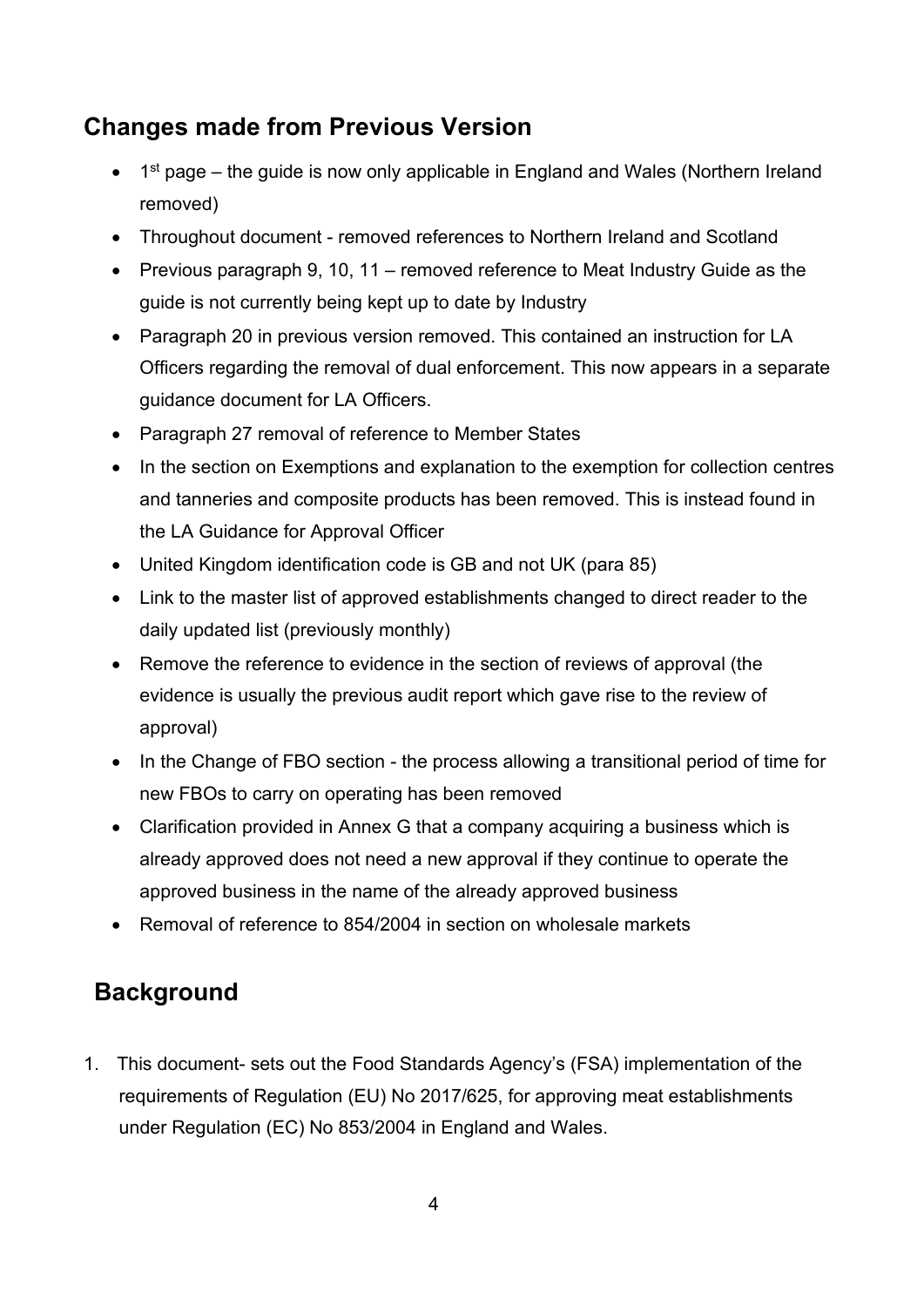2. The EC Food Hygiene Regulations ("Hygiene Regulations") have applied in all Member States from 1 January 2006. These regulations are:

### • **[Regulation \(EC\) No 178/2002 – General Food Law Regulation:](https://eur-lex.europa.eu/legal-content/EN/TXT/PDF/?uri=CELEX:32002R0178&from=EN)**

This regulation provides a framework for food and feed law in the EC and applies to Member States and food and feed business operators. It applies to all stages of production, processing and distribution of food and feed, but does not apply to primary production for private domestic use or to the domestic preparation, handling or storage of food for private domestic consumption. The principal aim of the regulation is to protect public health and consumers' interests in relation to food.

• **Regulation (EU) No 2017/625 of the European Parliament and of the Council on official controls and other official activities performed to ensure the application of food and feed law, rules on animal health and welfare, plant health and protection products:**

This includes procedures to be followed concerning the approval of establishments as required under retained Regulation (EC) No 853/2004.

## • **[Regulation \(EC\) No 852/2004](https://eur-lex.europa.eu/legal-content/EN/TXT/PDF/?uri=CELEX:32004R0852R(01)&from=EN) of the European Parliament and of the Council on the hygiene of foodstuffs**:

This sets out general hygiene rules that apply to all registered and approved food businesses including structural requirements and the implementation of procedures based on hazard analysis and critical control point (HACCP) principles. The regulation sets out objectives for "good hygiene practices" to protect consumers.

• **[Regulation \(EC\) No 853/2004](https://eur-lex.europa.eu/LexUriServ/LexUriServ.do?uri=OJ:L:2004:139:0055:0205:en:PDF) of the European Parliament and of the Council laying down specific hygiene rules for food of animal origin:** 

This includes requirements for businesses producing Products of Animal Origin (POAO) that apply in addition to those set out in Regulation (EC) No 852/2004, including the requirement for establishments to be approved.

3. As the Competent Authority (CA) the FSA must establish procedures in accordance with the provisions of Article 148 of Regulation (EU) No 2017/625, for approving meat establishments under Regulation (EC) No 853/2004.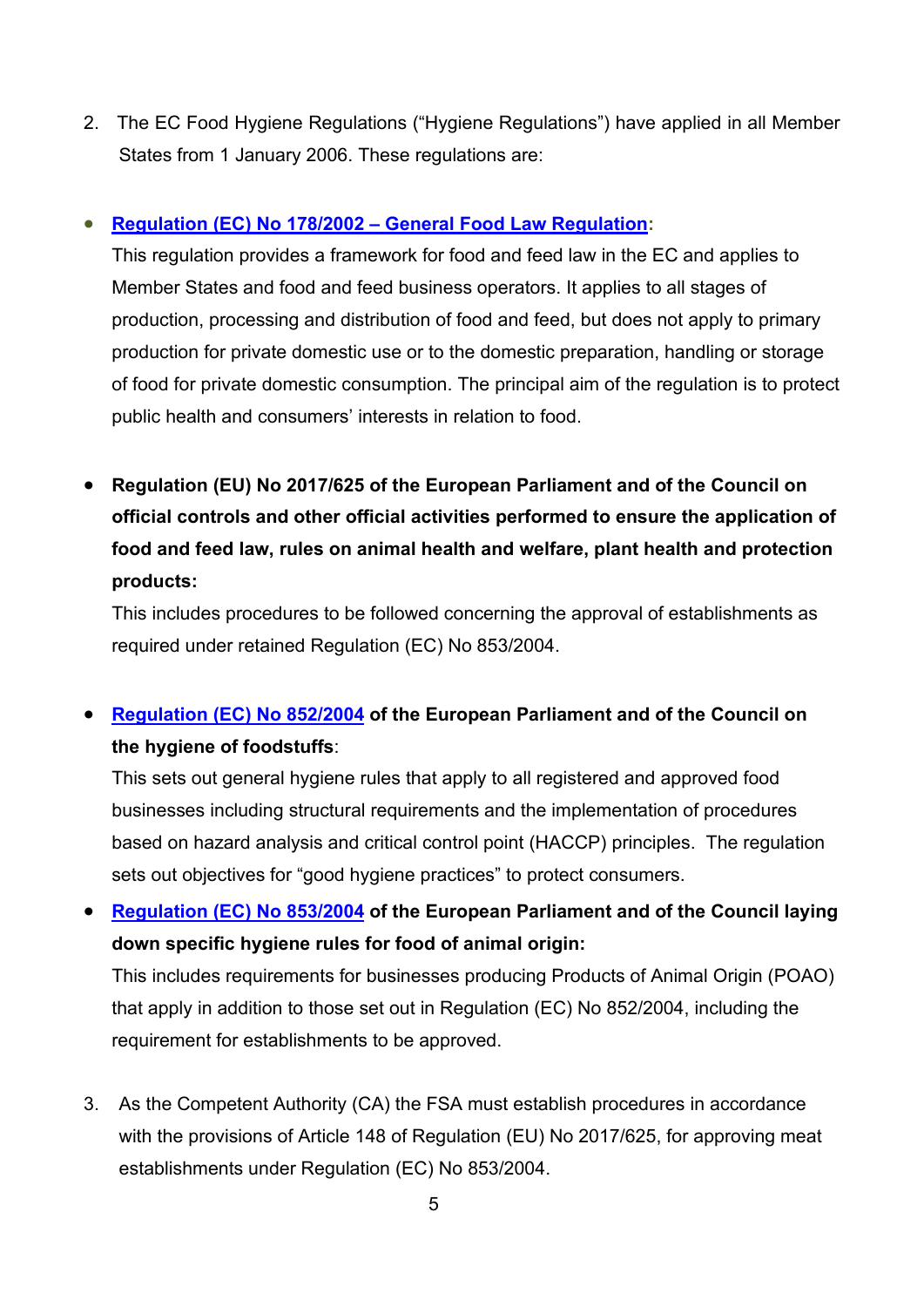- 4. Regulation (EC) No 853/2004 requires that food business establishments handling food of animal origin which falls under the categories for which Annex III lays down requirements must, with some exceptions, be approved by the CA.
- 5. For the purposes of these regulations, in accordance with Article 2 and 3 of Regulation (EC) No 178/2002 the following definitions apply:
- '**food business**' means any undertaking, whether for profit or not and whether public or private, carrying out any of the activities related to any stage of production, processing and distribution of food.
- '**food business operator**' means the natural or legal persons responsible for ensuring that the requirements of food law are met within the food business under their control.
- '**food law**' means the laws, regulations and administrative provisions governing food in general, and food safety in particular, whether at Community or national level; it covers any stage of production, processing and distribution of food, and also of feed produced for, or fed to, food-producing animals.
- '**food**' (or 'foodstuff') means any substance or product, whether processed, partially processed or unprocessed, intended to be, or reasonably expected to be ingested by humans.
- 6. Compliance with relevant requirements of Regulation (EC) No 853/2004 is required in addition to compliance with Regulation (EC) No 852/2004. However, registration under Article 6(2) of Regulation (EC) No 852/2004 is not required for establishments subject to approval.
- 7. Slaughterhouses, Cutting Plants and Game Handling Establishments require veterinary control and must be approved by the FSA in England and Wales.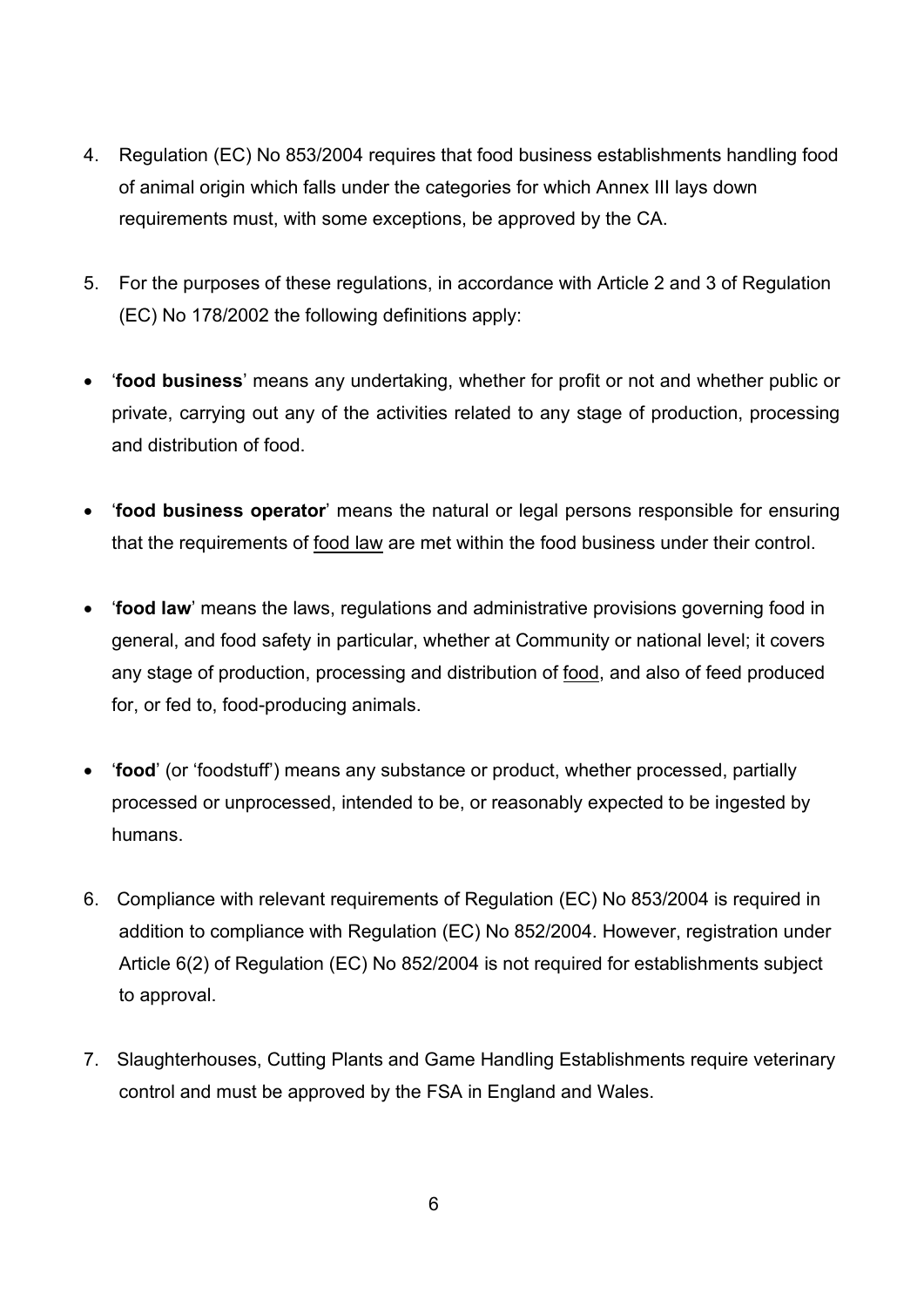8. Any co-located Cold store, Re-wrapping Establishment, Minced meat, Meat Preparations, Mechanically Separated Meat Establishment or Processing Plant are also approved by the FSA.

## <span id="page-6-0"></span>**Governance Arrangements**

- 9. Approval assessments and recommendations in England and Wales are provided by veterinary officials in the FSA field management structure. Decisions on approval are made by a Senior Civil Servant. In the absence of a suitable senior civil servant decisions may be delegated to an authorised official within the Operations Assurance and Transformation Team.
- 10.The official responsible for decisions may convene a panel to assist in their deliberations. The panel will consist of, or a representative of, the Head of Operations Assurance and Transformation , FSA Legal, and the veterinary official making the recommendation. The panel will typically be convened in cases which may result in a refusal to grant approval or a withdrawal of approval.
- 11.There is a separation of functions between the officials involved in assessments, recommendations and decisions on approvals and the officials responsible for conducting the audits of approved meat establishments.
- 16.The authorised officials work in collaboration and base their decisions upon the recommendation and evidence presented by the veterinary official who conducted the approval assessment along with other relevant information available such as the outcomes of recent official controls.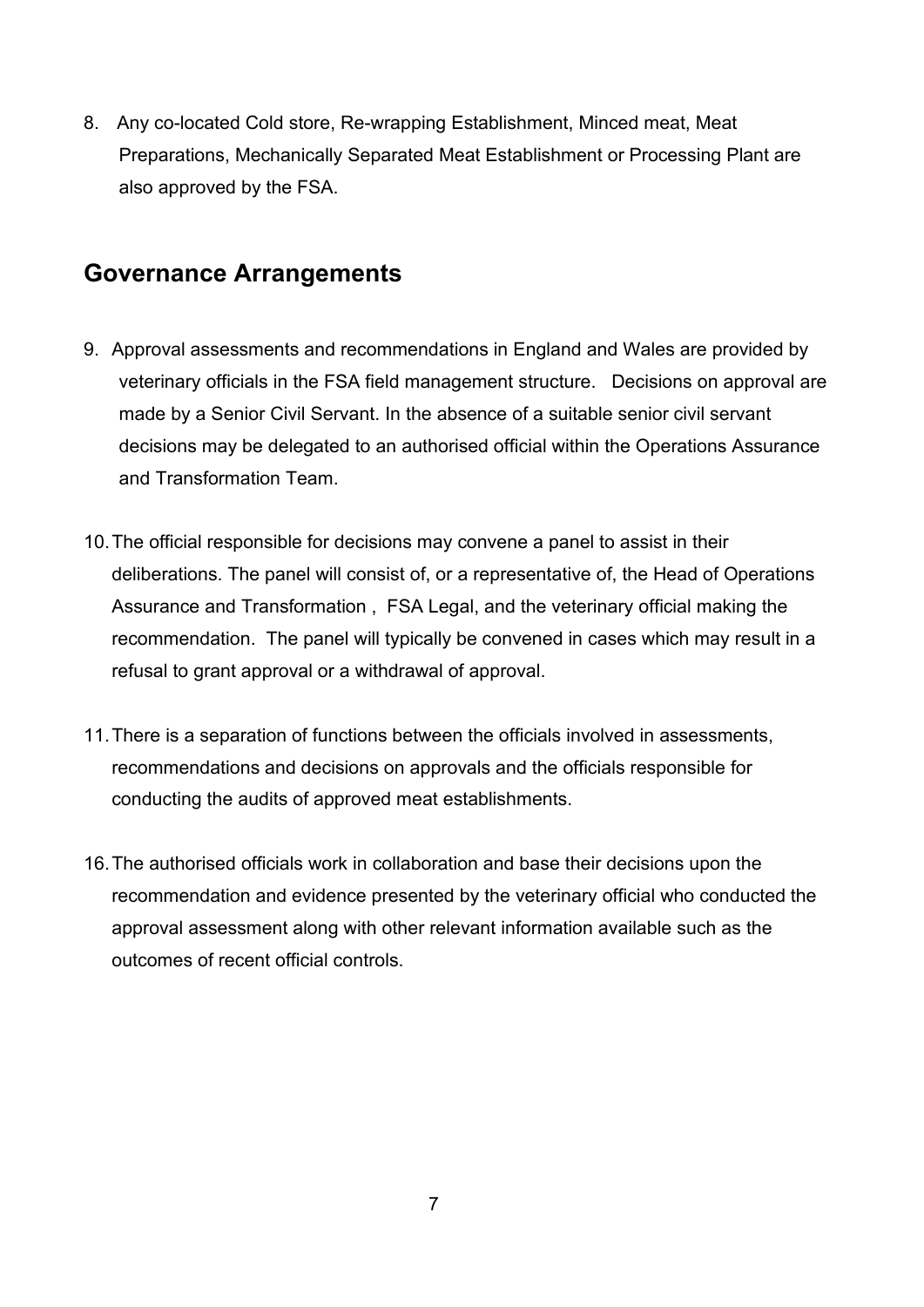## <span id="page-7-0"></span>**Establishments Requiring Approval**

### <span id="page-7-1"></span>**Type of Establishments**

17.The meat establishments listed below are subject to Regulations (EC) No 852/2004 and

(EC) No 853/2004 and must be approved by the Agency, in order to operate, unless they meet the exemption criteria in Regulation (EC) No 853/2004:

- a. **Slaughterhouses**
- b. **On Farm Slaughter facilities**
- c. **Game Handling Establishments**
- d. **Cutting Plants**
- e. **Meat Wholesale Markets**

These establishments are subject to official controls enforced and executed by the FSA in England and Wales.

- 18.In England and Wales where establishments are co-located with an approved Slaughterhouse, Cutting Plant or Game Handling Establishment, then the following associated **meat** activities are also approved by the FSA. In the case of such establishments operating in a stand-alone capacity, they are approved by the LA:
	- a. **Minced Meat Establishments**
	- b. **Meat Preparations Establishments**
	- c. **Mechanically Separated Meat Establishments**
	- d. **Processing Plants** (Meat products, Rendered animal fats & greaves, Treated stomach, bladders & intestines, Gelatine and Collagen)
	- e. **Cold Stores**
	- f. **Re-wrapping Establishments**
- 19.Where an approved meat establishment in England and Wales is also handling other products of animal origin (POAO) the Agency, in liaison and agreement with the relevant LA, may approve all operations requiring approval under Regulation (EC) No 853/2004 undertake official controls. Such approvals which remove the need for dual enforcement by the FSA and LA will be determined on a case by case basis.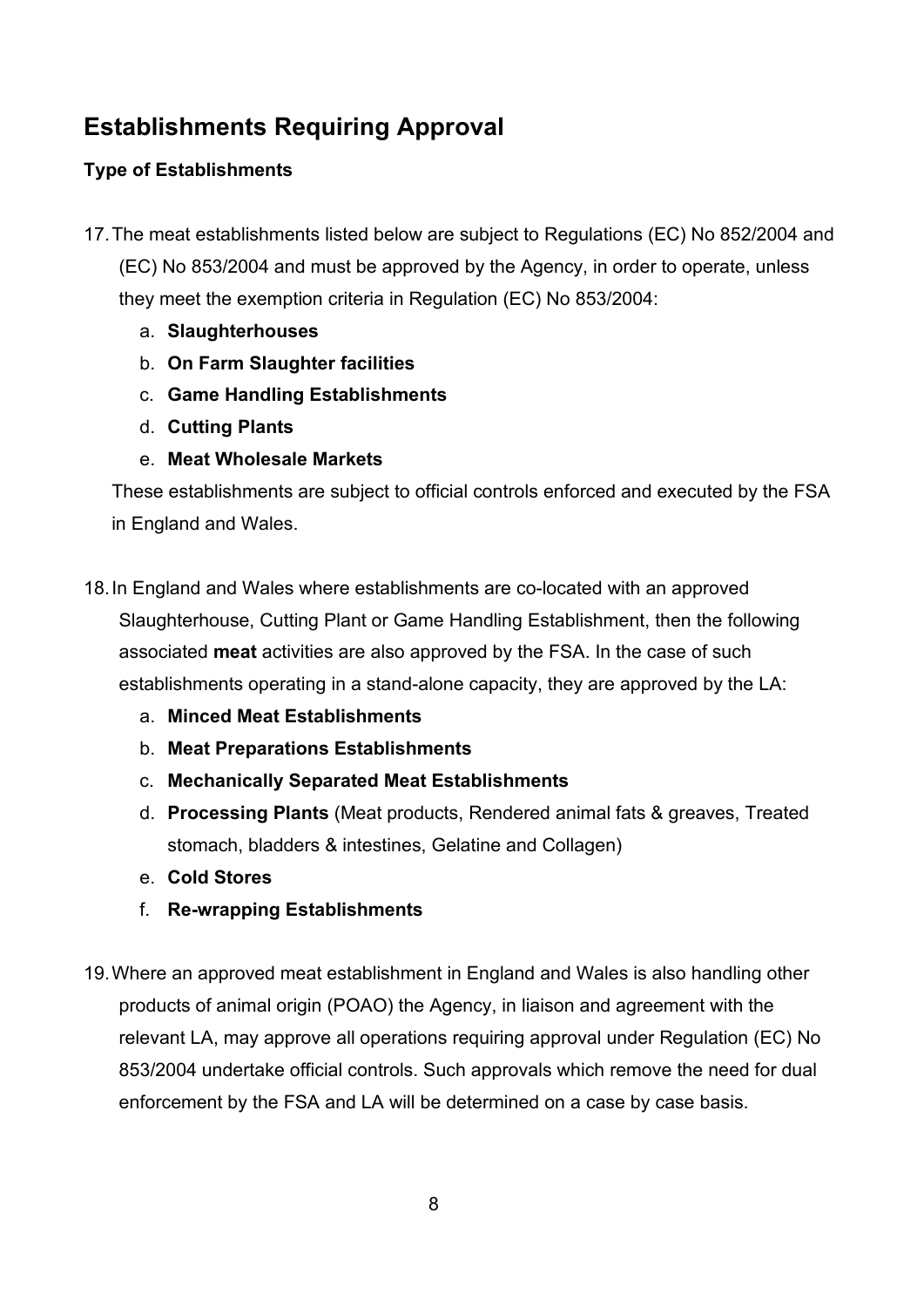- 20.There is no requirement for veterinary control of meat **Cold stores** or **Re-wrapping establishments**, but EU Commission guidance advises that cold stores still require approval in so far as they are used for activities for which Annex III of Regulation (EC) No 853/2004 lays down requirements. LAs will be responsible for approving cold stores, unless they are co-located with a Slaughterhouse, Cutting Plant or Game Handling Establishment.
- 21.If a cold store intends to undertake re-wrapping, then it must be additionally approved as a re-wrapping establishment. In order to ensure traceability, the FBOs should not place on the market re-wrapped POAO unless the identification mark of the re-wrapping establishment is applied.
- 22.Where an approved establishment undertakes cold storage of brought in products of animal origin, the approval document should reflect the cold storage activity in addition to all other activities undertaken within the establishment.
- 23. Establishments that cut raw meat exclusively for the manufacture of meat products, minced meat, meat preparations or mechanically separated meat, require approval in respect of their manufacturing activities. They also need to comply with the requirements of Annex III of Regulation 853/2004, including those relating to cutting plants. However, because they do not place the meat they cut on the market as fresh meat they will not require approval as a 'cutting plant' and therefore do not require veterinary control.
- 24.The table at **Annex A** shows the establishments in column one which must be approved under Regulation (EC) No 853/2004, to carry out the operations in column two.
- 25.Regulation (EC) No 853/2004 Annex I provides definitions of the terms applicable in fresh and processed meat establishments.
- 26.Since the adoption of Regulation (EC) No 853/2004, [the European Commission has](http://ec.europa.eu/food/food/biosafety/hygienelegislation/guidance_doc_853-2004_en.pdf)  [provided guidance on the implementation of certain provisions of these regulations.](http://ec.europa.eu/food/food/biosafety/hygienelegislation/guidance_doc_853-2004_en.pdf)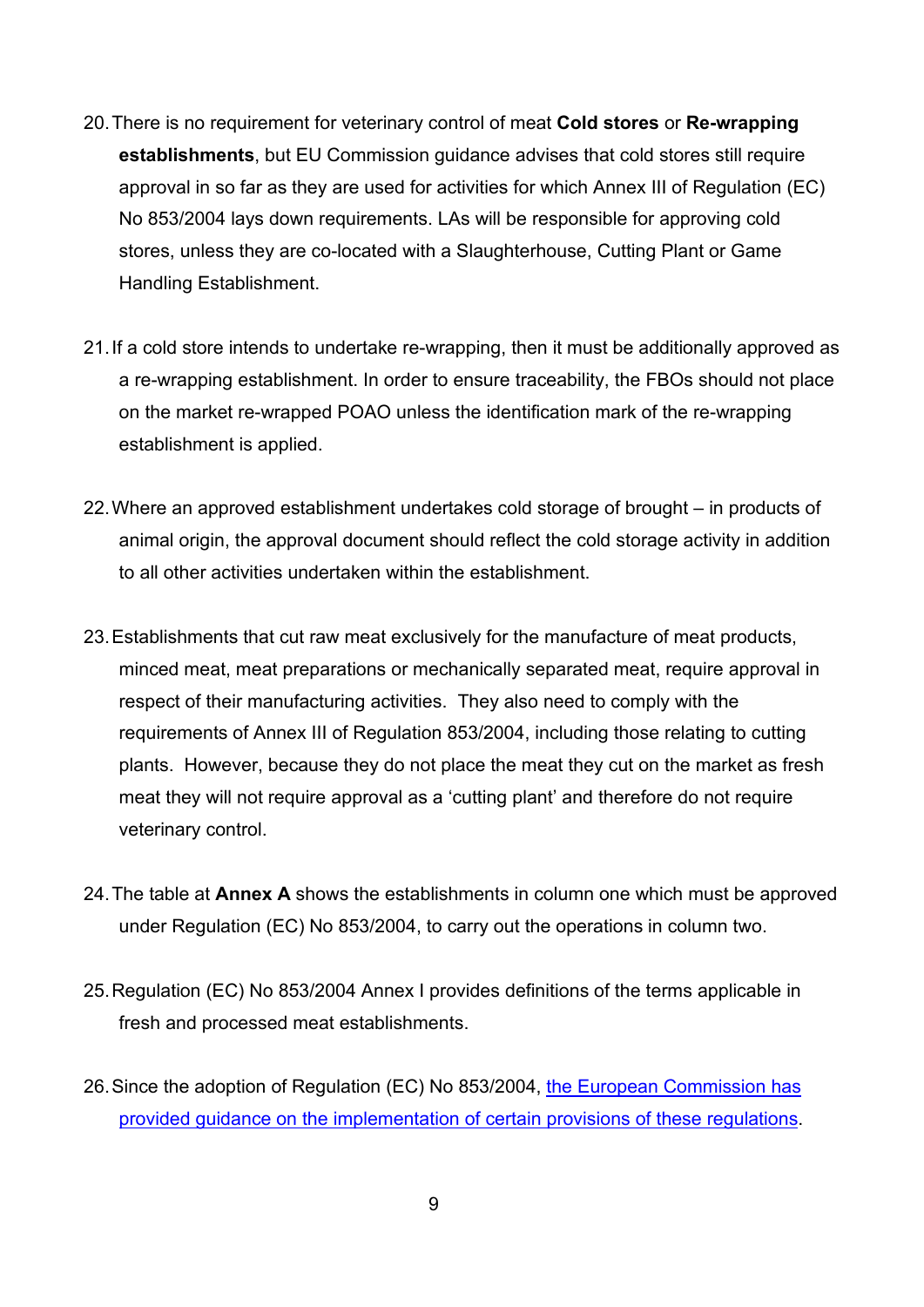27.This guidance document has been established for information purposes only and aims to give guidance on the implementation of the food hygiene requirements and on related subjects. It is an evolving document and will be updated to take account of experiences and further information.

#### <span id="page-9-0"></span>**Exemptions from Approval**

- 28.Regulation (EC) No 853/2004 provides certain exemptions from approval. In terms of establishments for which the FSA may need to consider for approval the exemptions fall into the following basic categories:
	- a. **Retail Establishments**
	- b. **Poultry Slaughter and Cutting on Farm**
	- c. **Slaughter for Private Domestic Consumption**
	- d. **Wild Game**
- 29.Full details of these exemptions are provided in **Annex B**. For retail establishments, the flow diagram in **Annex C** can be used to determine if the operator qualifies for exemption from the need to be approved:
- 30.In addition to the exemptions stated above there are other situations where approval may not be required but will still require registration with the relevant LA these are detailed as follows:

#### **Farmers Markets**

- 35. Establishments producing POAO for supply to the final consumer at farmers' markets, or at other markets supplying the final consumer, are regarded as supplying the final consumer directly and on this basis the market can be treated as an extension of the producer's establishment. Therefore, producers supplying POAO are not subject to approval under Regulation 853/2004, subject to the following conditions:
	- a. There is no change of control of the POAO (for example, farmer A cannot cut meat and supply it to farmer B to sell at the market); and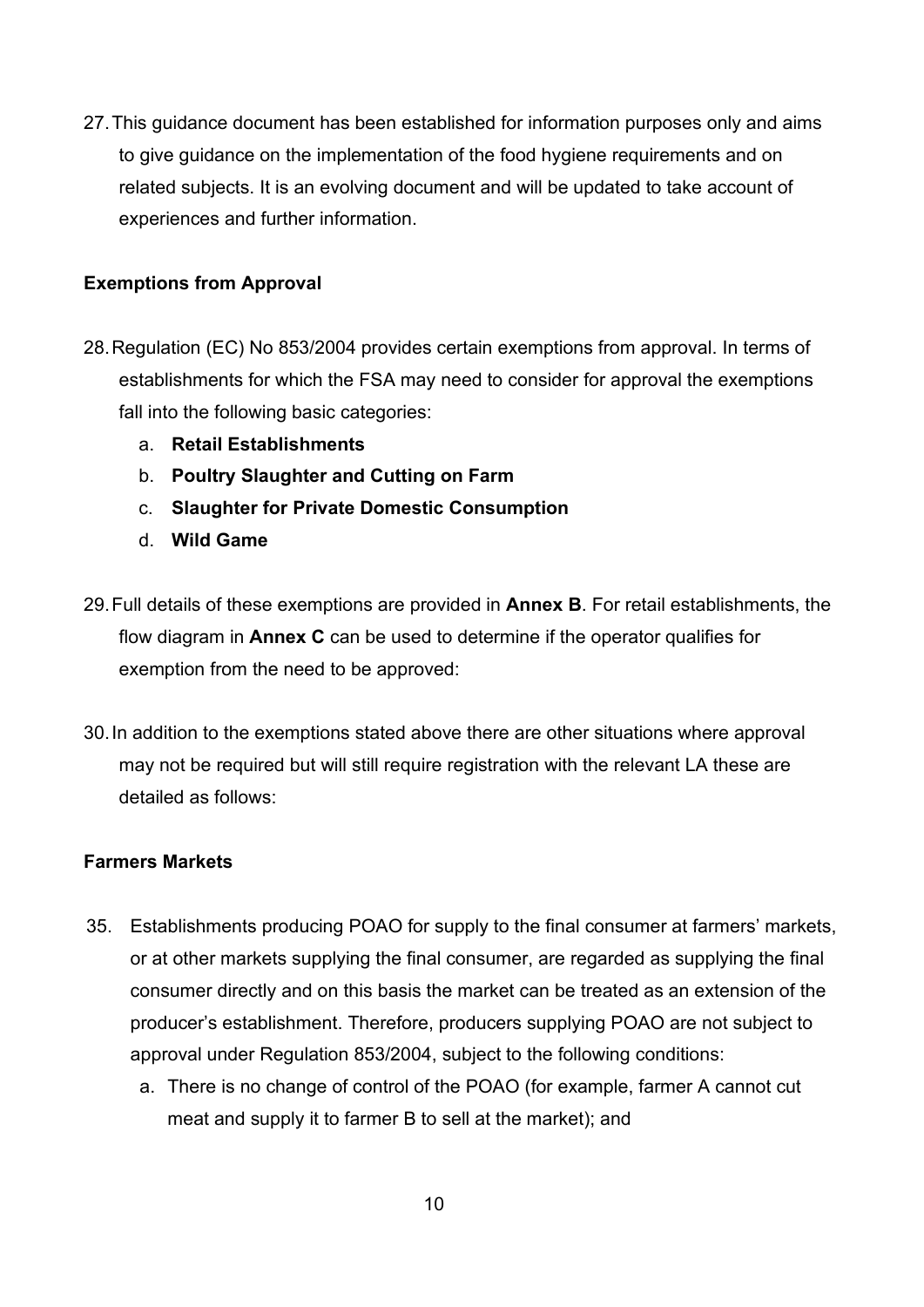- b. The operation does not involve supply other than to the final consumer. Suppliers to shops or restaurants would render the premises subject to approval unless they meet the exemption criteria in Regulation (EC) No 853/2004.
- 36. Producers supplying POAO at farmers' markets or other markets supplying the final consumer should be regarded as if they were supplying the final consumer directly, on the basis that the market can be regarded as an extension of the producer's establishment. Furthermore, such sales should be treated as other sales to the final consumer and are not limited to the "localised" sale criterion.

39. Annex III of the EC Guidance document on the implementation of the provision of Regulation (EC) No. 852/2004 gives an overview of the scope of this Regulation. However, the list is not exhaustive and therefore purely indicative.

## <span id="page-10-0"></span>**Responsibilities of Food Business Operators**

40. Regulation (EU) No 2017/625 obliges competent authorities to establish procedures for food business operators to follow when applying for approval under Regulation (EC) No 853/2004 to which both Regulation (EC) No 852/2004 and Regulation (EC) No 853/2004 apply.

- 41.Article 6(2) of Regulation (EC) No 852/2004 requires food business operators (FBO) to notify the CA "of each establishment under its control that carries out any of the stages of production, processing and distribution of food, with a view to the registration of each such establishment" and Article 6(3) of the same regulation states that "food business operators shall ensure that establishments are approved by the CA, following at least one on-site visit, when approval is required."
- 42. This places the legal onus on the FBO to make sure that establishments which are subject to approval under Regulation (EC) No 853/2004 are approved by the CA before they commence trading.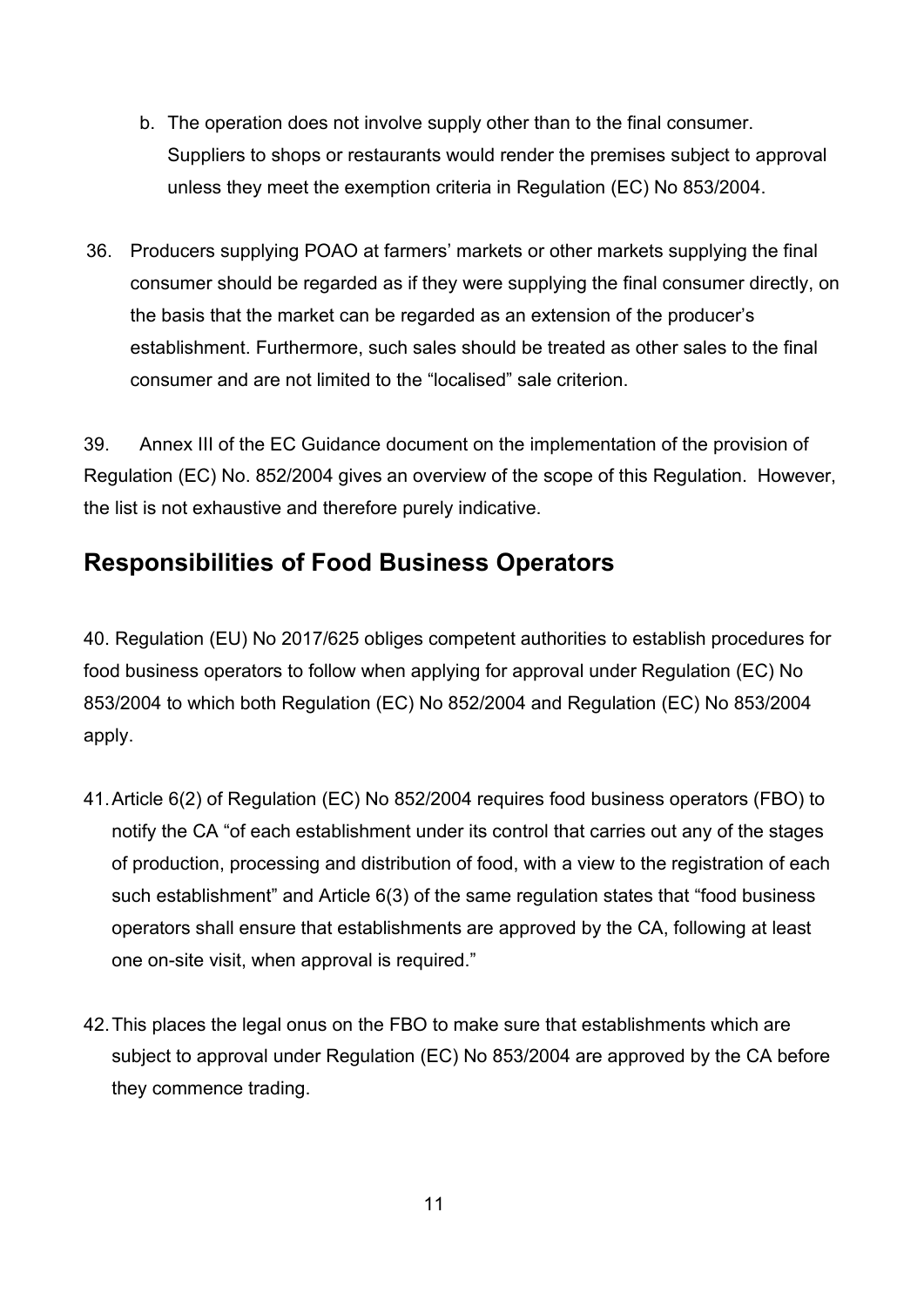- 43. An "establishment" is any unit of a food business and denotes both premises and the manner in which those premises are being used by the food business operator. The approval of an "establishment" applies to both the "premises" and the business operating at the premises and, therefore, it is the enterprise that must be approved.
- 44. To gain and retain approval, the FBO must meet all the requirements of the EC Food Hygiene Regulations<sup>[1](#page-11-0)</sup> and other relevant legislation as required for the type of establishment. These particularly include (but this is not intended as a definitive list):

#### • **[Regulation \(EC\) No 2073/2005](https://eur-lex.europa.eu/legal-content/EN/TXT/PDF/?uri=CELEX:32005R2073&from=en) – Microbiological Criteria for Foodstuffs:**

Microbiological criteria are set for products of animal origin including carcases of cattle, sheep, pigs, goats and horses, broiler chickens and turkeys, and for minced meat, meat products, and meat preparations.

- **[Commission Regulation \(EC\) No 2074/2005](https://publications.europa.eu/en/publication-detail/-/publication/4e5d8287-bfe2-4091-bd6d-c39159367b8d/language-en) laying down implementing measures for certain products under 853/2004 and for the organisation of official controls under 2017/625, derogating from 852/2004 and amends 853/2004:** This provides the implementing measures for certain food business obligations and food products included in the hygiene package.
- **[Regulation \(EC\) 1099/2009 "The Protection of Animals at the time of Killing"](https://assets.publishing.service.gov.uk/government/uploads/system/uploads/attachment_data/file/325000/regulation_1099_2009_en.pdf)  [\(PATOK\)](https://assets.publishing.service.gov.uk/government/uploads/system/uploads/attachment_data/file/325000/regulation_1099_2009_en.pdf)** and domestic implementing legislation **[the Welfare of Animals at the Time](http://www.legislation.gov.uk/uksi/2015/1782/contents/made)  [of Killing Regulations \(WATOK\)](http://www.legislation.gov.uk/uksi/2015/1782/contents/made)** which provide the welfare requirements for animals in slaughterhouses.
- **[The Food Hygiene Regulations:](http://www.legislation.gov.uk/uksi/2013/2996/contents/made)** give effect to the provisions of the EC Food Hygiene Regulations and the implementing and transitional measures (including the EU Microbiological Criteria Regulation).
- <span id="page-11-0"></span>• **[Regulation \(EC\) No 1069/2009](https://eur-lex.europa.eu/legal-content/EN/ALL/?uri=CELEX:32009R1069) – Animal By-Product Controls:**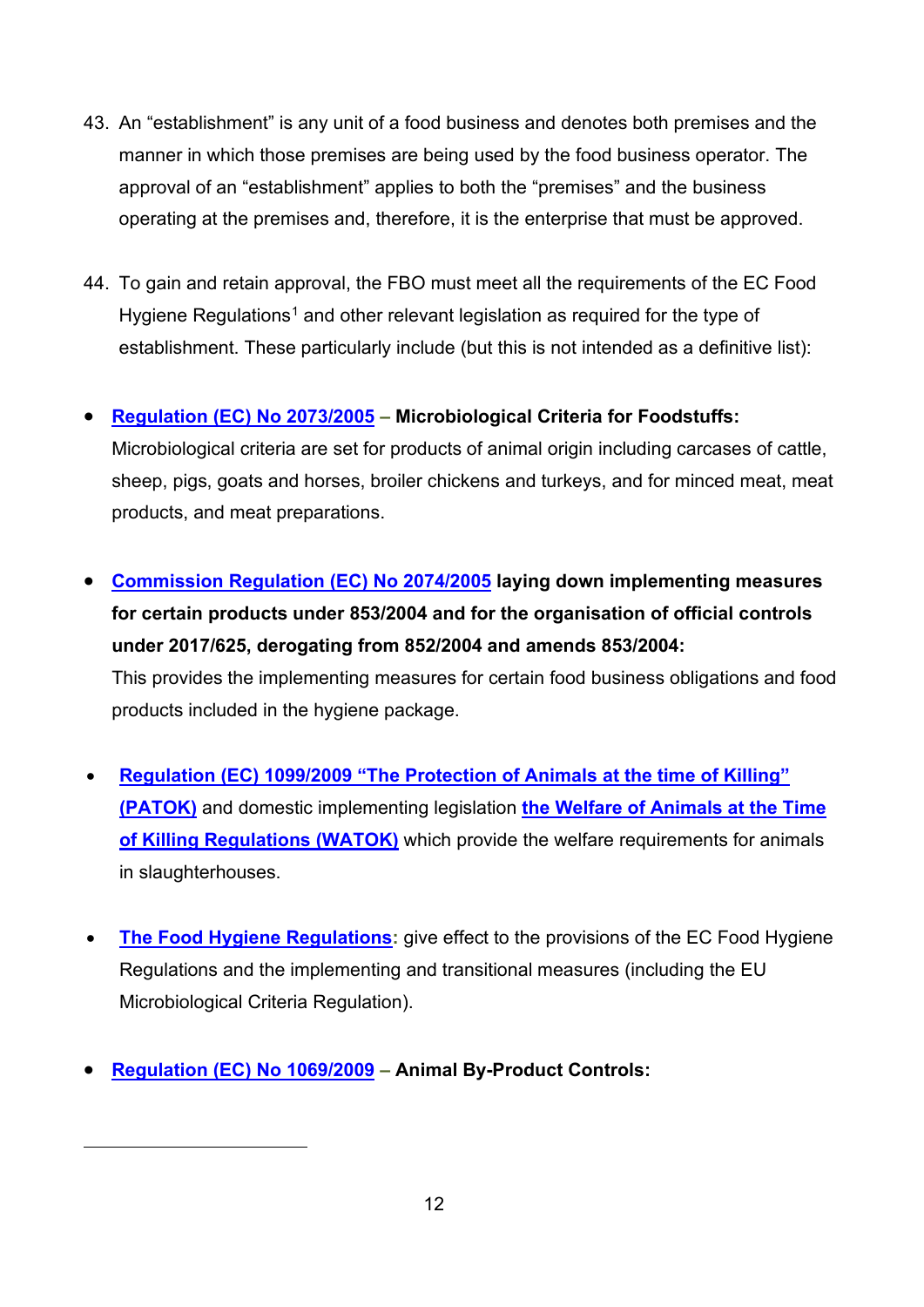Laying down health rules concerning animal by-products not intended for human consumption.

- \* National legislation is provided by a Statutory Instrument (SI) in England and Wales.
- 45. Article 6(2) of Regulation (EC) No 852/2004 also requires the FBO to "ensure that the CA always has up-to-date information on establishments, including by notifying any significant change in activities and any closure of an existing establishment" (refer to Changes to an Approval section). Not complying with this requirement is an offence under the domestic hygiene regulations.
- 46. In the context of this article, a change of FBO constitutes a closure of an existing establishment's approval.

## <span id="page-12-0"></span>**Approval Requirements**

## <span id="page-12-1"></span>**Application for Approval**

- 47. Following an enquiry from a prospective FBO the FSA will provide the applicant with an application form. Application forms are also available to download from the [FSA](https://www.food.gov.uk/business-guidance/applying-for-approval-of-a-meat-establishment)  [website.](https://www.food.gov.uk/business-guidance/applying-for-approval-of-a-meat-establishment)
- 48. An FBO can only make an application for approval for an establishment under their control and only for processes and/or activities that they intend to carry out.
- 49. The applicant must provide details of:
	- a. the premises for which approval is requested;
	- b. the activities and species for which approval is sought; and
	- c. the identity of the FBO including relevant contact and address details.
- 50. Article 3 of Regulation (EC) No 178/2002 states "'food business operator' means the **natural** or **legal** persons responsible for ensuring that the requirements of food law are met within the food business under their control"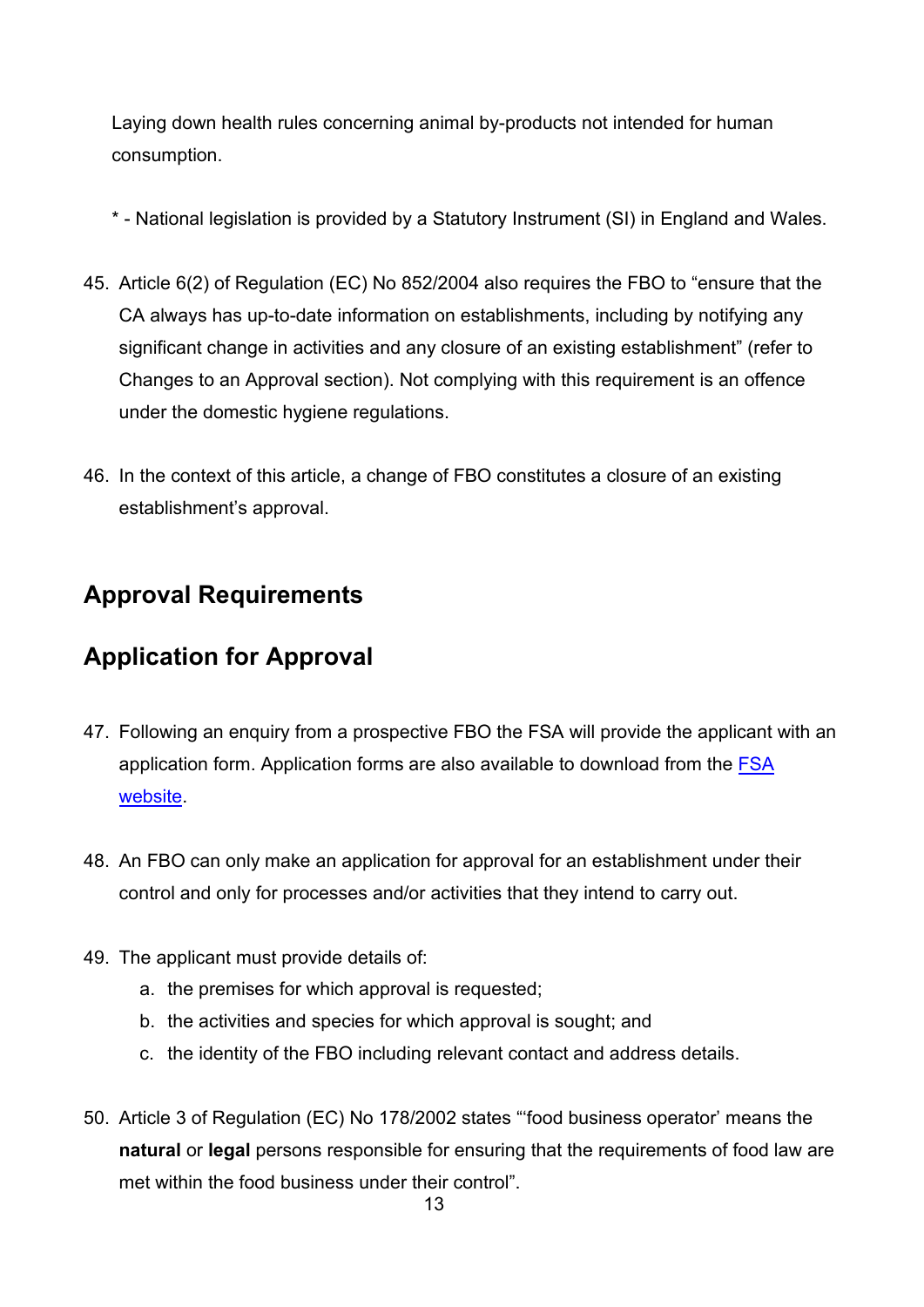- A **natural person** is a human being, (as opposed to an artificial, legal or juristic person, i.e., an organization that the law treats for some purposes as if it were a person distinct from its members or owner).
- A **legal person** has a legal name and has rights, protections, privileges, responsibilities, and liabilities under law, just as natural persons (humans) do. Legal personality allows one or more natural persons to act as a single entity (a composite person - considered under law separately from its individual members or shareholders) for legal purposes.
- 51. The legislation allows for natural and legal persons to be FBOs therefore the CA requires the applicant to identify themselves (including the name of officers, address and proof of status) as either a:
	- a. Sole trader or partnership (natural person/s) who is required to be compliant with food law.
	- b. Incorporated and registered company (legal person) which is required to be compliant with food law (even though the actions of the company are carried out by human hands).
	- c. Other business types such as cooperatives, registered charities and other specialised types of organisation will have to establish the natural or legal person who will have control and responsibility for the operation of the food business.
- 52. Applications for approval are required for new builds / start-up food businesses and are also required in the following circumstances:
	- a. Registered establishments under Regulation (EC) No 852/2004 applying to undertake activities that are approved by the Agency.
	- b. Establishments approved under Regulation (EC) No 853/2004 by the LA or DC applying to undertake activities that are approved by the FSA (i.e. Slaughterhouses, Cutting plants or Game Handling Establishments) to become co-located (refer to Type of Establishments section).
	- c. Existing establishments approved by the FSA where the FBO is applying to undertake additional approvable activities.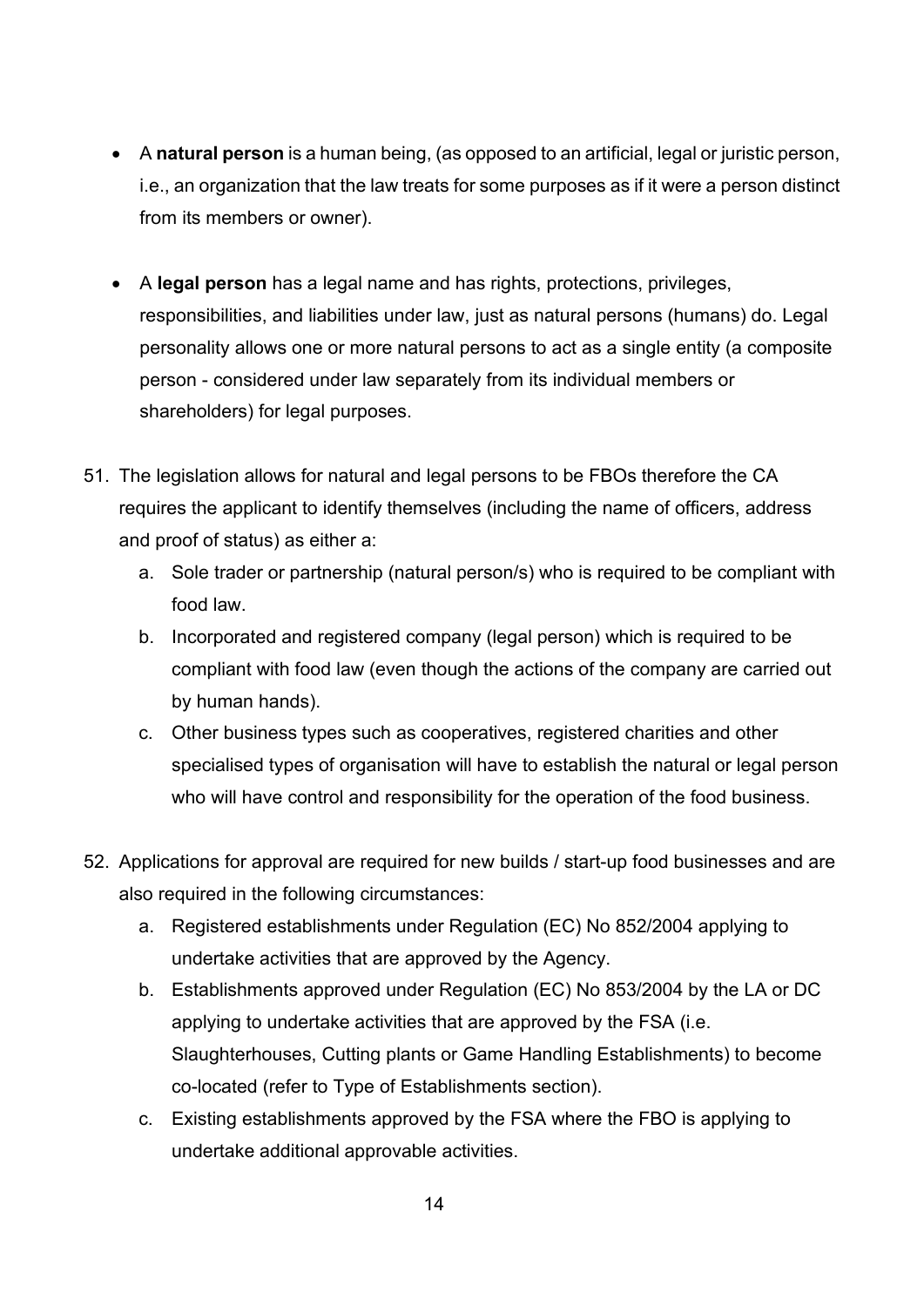53. In considering applications for approval, the FSA will consider any exemption that may be available to the applicant afforded by Article 1 of Regulation (EC) No 853/2004.

#### <span id="page-14-0"></span>**Advisory Visits**

- 54. The FSA may offer an advisory visit to those food businesses that have applied for approval prior to an approval visit. The aim of an advisory visit is to help FBOs identify any problems in the areas of structure and maintenance and food safety management to avoid any potential difficulties when the establishment is assessed for approval. The FSA will apply a fully recoverable charge for all advisory visits.
- 55. FBOs must be aware that there is a difference between an advisory visit and an approval visit. The FSA reaffirms that the FBO will not be able to undertake activities, that are approved by the FSA, until an approval visit has been carried out and a decision following such visit has been formally conveyed to the FBO.

**Note -** The FBO will not be able to undertake activities that are approved by the Agency, until approval or conditional approval is granted.

#### **Past Compliance History**

- 56.There is no obligation for a CA to grant an approval. By virtue of Article 148 of Regulation (EU) 2017/625 an approval can only be granted where the FBO has demonstrated compliance with the relevant requirements of food law, animal health and animal welfare rules
- 57.A CA may also take into account past compliance with the requirements of food law, animal health and animal welfare rules as a relevant factor and may be used as an indicator of likely future compliance with the requirements of food law. This will include past compliance by and the applicant and any relevant person.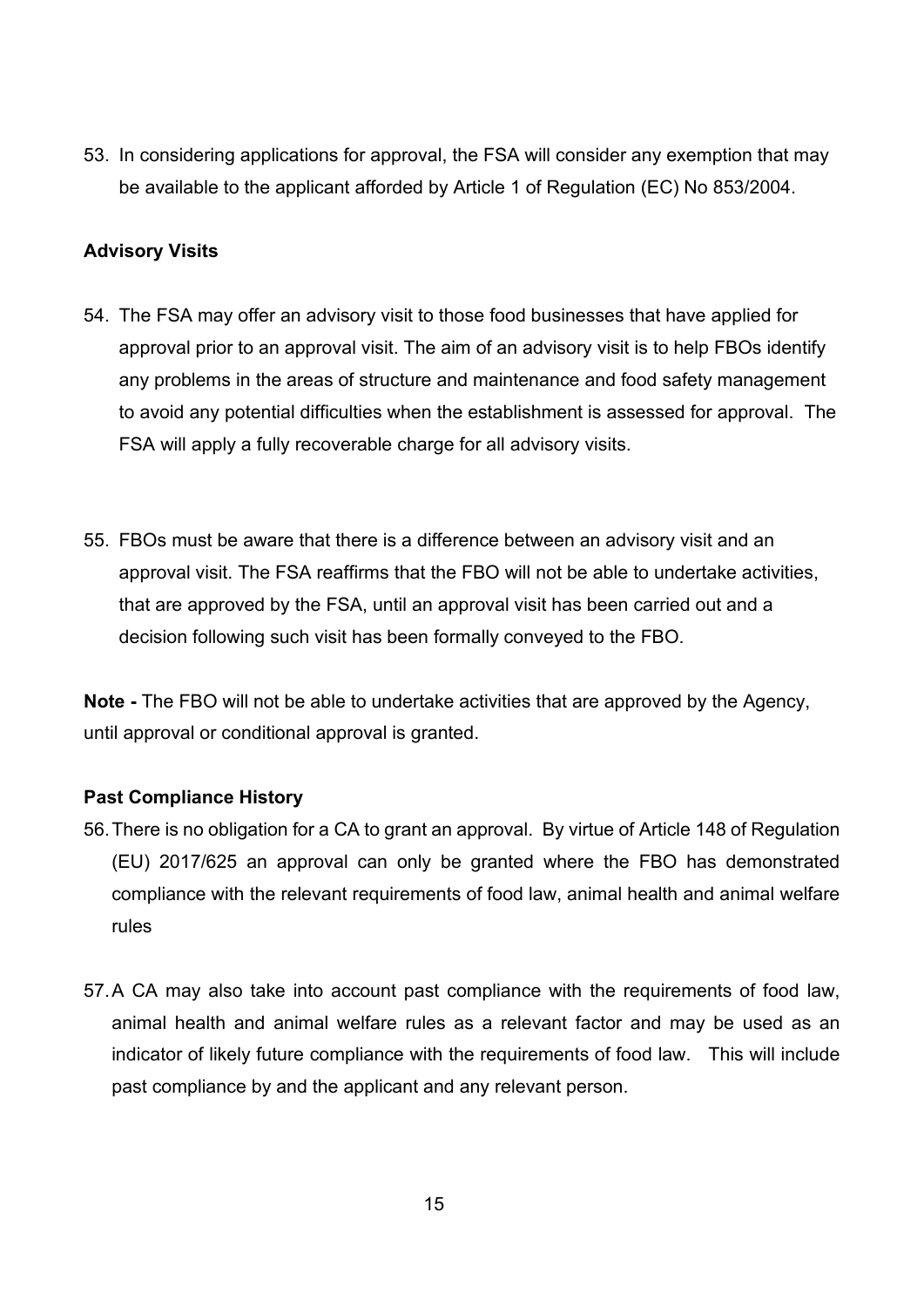- 58.In assessing compliance with the requirements of food law, the CA will use the following criteria, as relevant
	- a. The potential consequences for the objective of achieving a high level of consumer protection with regards to food safety and food hygiene
	- b. Potential consequences for legitimate business
	- c. The culpability of the applicant and whether any contraventions were the result of deliberate acts
	- d. Whether any prior warnings, advice and/or guidance have been provided and the response to this<sup>[2](#page-15-0)</sup>
	- e. Whether the applicant record demonstrates repeated failures of infrastructure, procedures or management controls
	- f. Whether the applicant has been reticent in explaining circumstances, has been uncooperative or abusive to CA staff and those from its contractual services providers, for example, OVs provided by Eville & Jones.
	- g. Whether the applicant has previously had an application for approval refused or conditional approval not extended, full approval refused, or either conditional or full approval withdrawn, and the circumstances in each case
	- h. Whether the applicant has been convicted of a relevant offence
	- i. Whether there has been a failure to disclose any relevant offences

<span id="page-15-0"></span> $2$  This could include a reference to any Day Book or enforcement programme entries made that evidence advice/guidance given.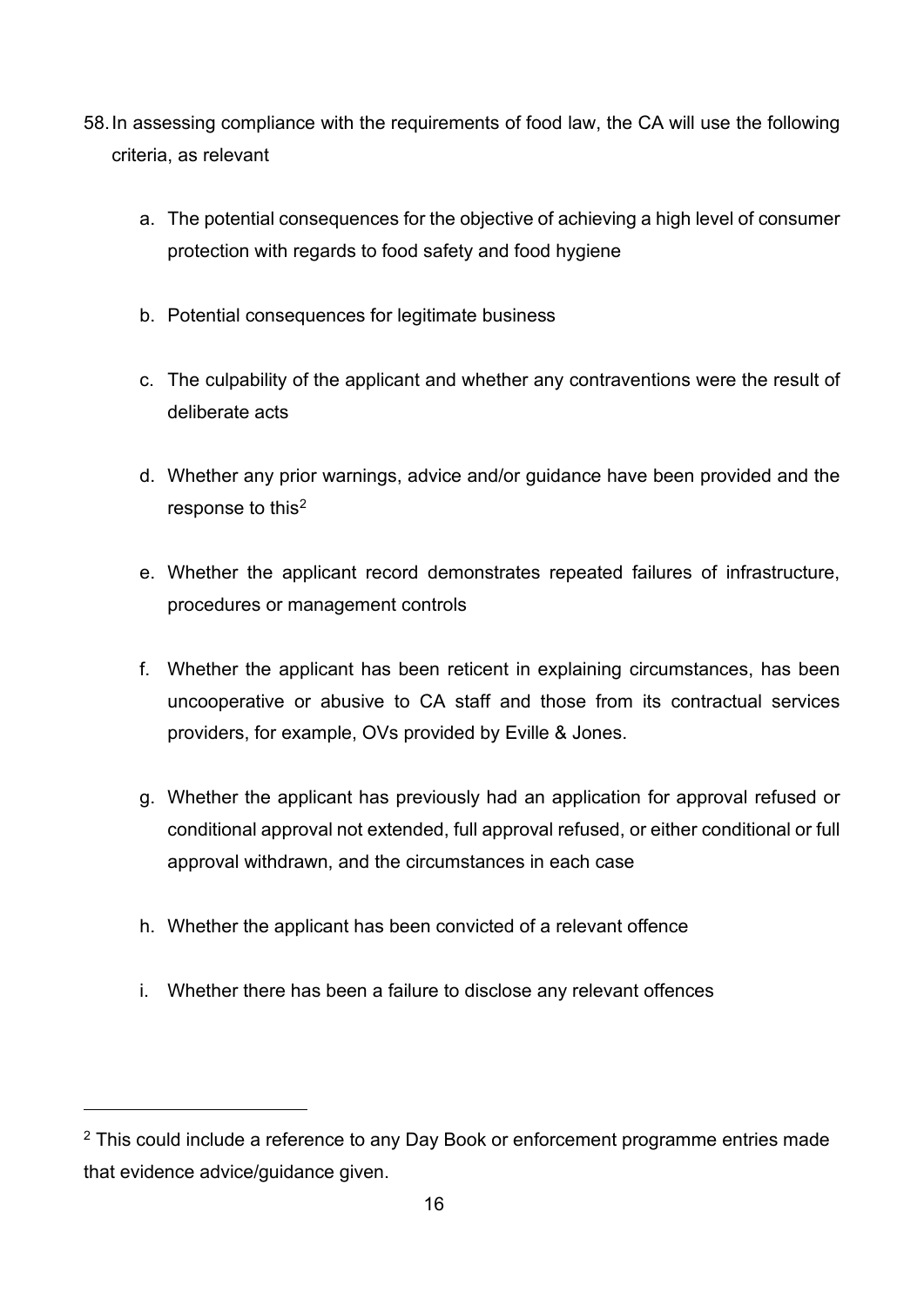j. Repeated significant and/or numerous non-compliances continuing without regard to warnings or advice

59.Applicants are also required to disclose in their application any relevant conviction against themselves or other relevant persons. 'Relevant person' is the person applying for the approval and any person connected to the applicant and includes:

For companies

- the company itself
- the officers of the company (a director, manager, secretary or other similar officer )
- other companies, when the officers of the company were officers of that other company when they were convicted

For partnerships and limited liability partnerships (LLP)

- the individual partners
- the individual partners in the limited liability partnership
- partners within a partnership or limited liability partnership that have either been convicted of a relevant offence themselves, or who held a position as a partner, or partner in another LLP or corporate body when it was convicted of a relevant offence

For individuals

- the individual
- companies for which the individual is an officer (a director, manager, secretary or other similar officer)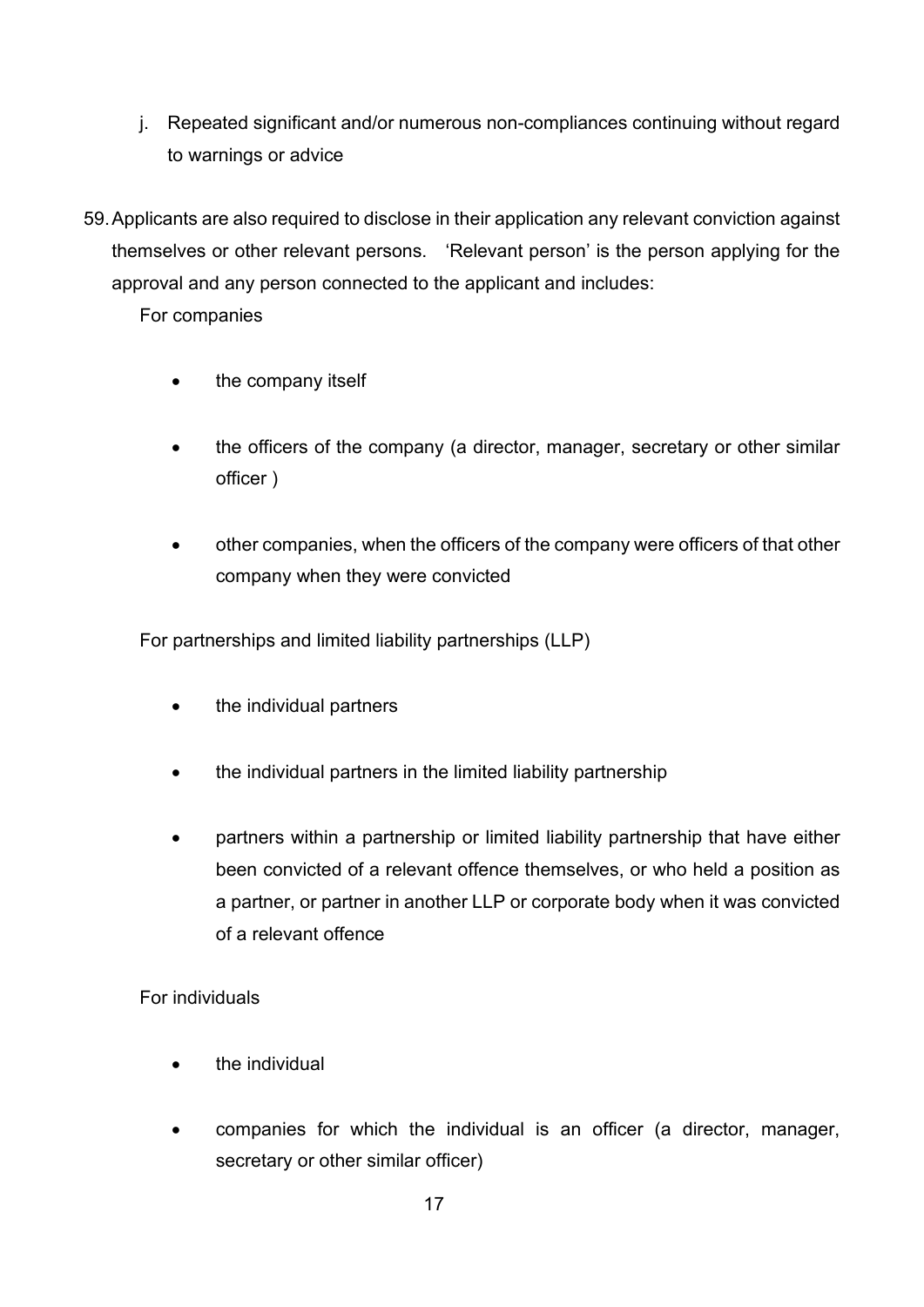- partnerships and limited liability partnerships that the individual is a partner of
- 60.Offences that are relevant are set out in Annex I. The CA must take into account the terms of the Rehabilitation of Offenders Act 1974 and the applicant does not need to disclose 'spent convictions' covered by that Act. The Act applies only where an individual has been convicted of an offence. However, where the person convicted is a corporate body, the CA should have regard to whether the conviction would have been spent if it had been committed by an individual and should normally treat the corporate body in the same way.
- 61.If during checks the CA discovers a relevant conviction against the applicant which has not been disclosed, the CAs may refuse the application or the CA may contact the applicant which will delay the decision to approve or otherwise.
- 62.Refusal of approval would normally be appropriate for offences that demonstrate a deliberate disregard for the requirements of food law, animal health and animal welfare rules, for example where there are repeated convictions, [or deliberately making false or misleading statements].
- 63.If it thinks it right to do so, the CA may still decide to grant conditional approval or full approval even though an applicant has demonstrated a poor record of compliance with regulatory requirements such as being convicted of a relevant offence.

#### <span id="page-17-0"></span>**Approval Procedures**

- 57.Article 148 of Regulation (EU) No 2017/625 provides that competent authorities:
	- a. shall establish procedures for food business operators to follow when applying for the approval of their establishments in accordance with Regulation (EC) No 852/2004
	- b. on receipt of an application for approval, shall make an on-site visit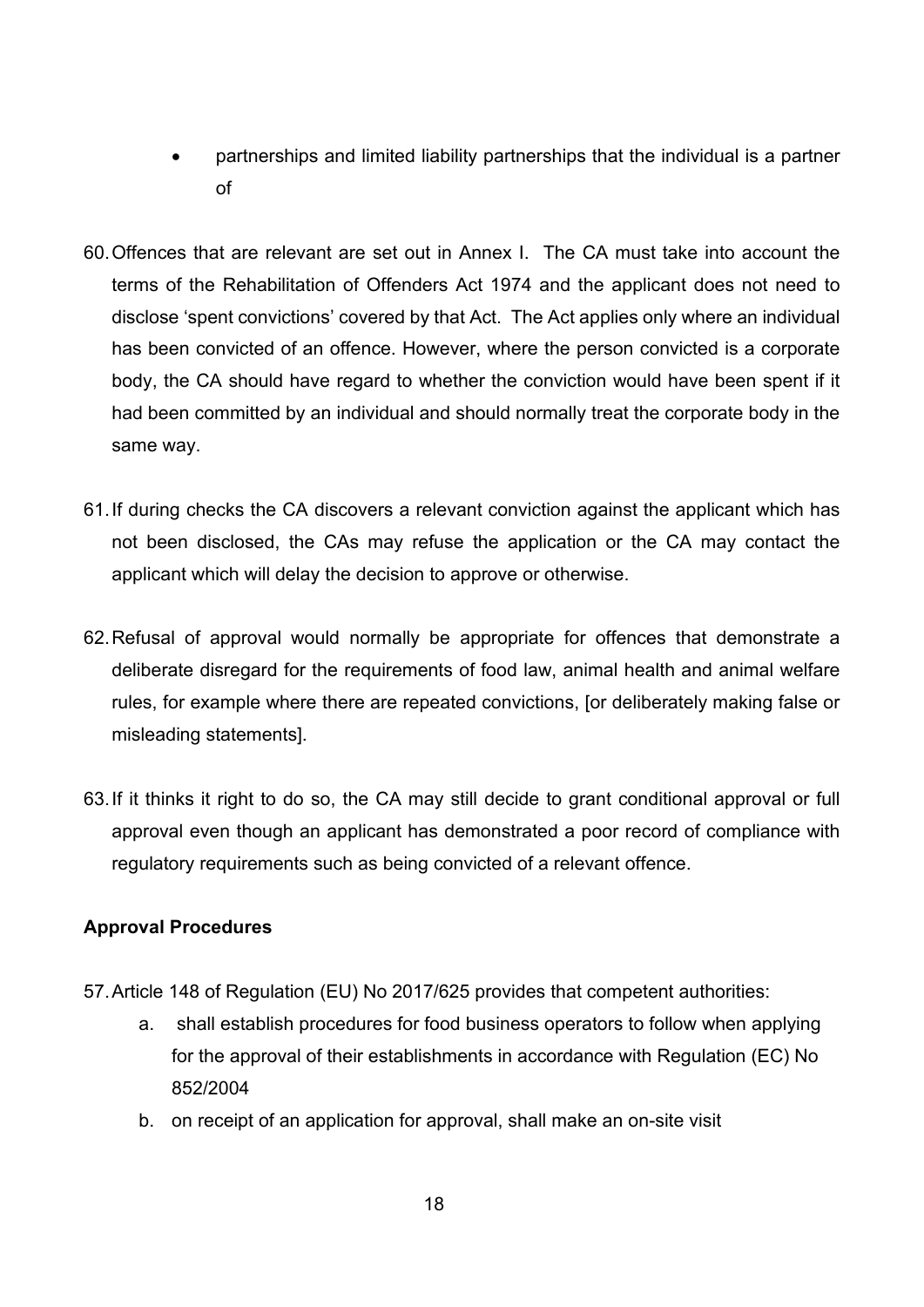c. shall approve an establishment for the activities concerned only if the food business operator has demonstrated that it complies with the relevant requirements of food law

#### 58.Following an on-site visit:

- a. the CA may grant **conditional approval** if the establishment meets all the infrastructure and equipment requirements. The food business may not have a fully developed and documented HACCP based procedures but the planned method of operation must not constitute a risk to public health and there must be adequate provision to control any such risks that have been identified. This is particularly so for high risk food items such as ready to eat meat products and minced meat/burger intended to be eaten less than thoroughly cooked. The FBOs food safety management system needs to be available to the CA.
- b. **full approval** shall only be granted where it appears from a new official control visit, which must be carried out within three months of conditional approval, that the establishment meets all structural and equipment requirements and other relevant requirements of food law, including the need to implement an effective food safety management system based on HACCP principles
- c. if clear progress has been made but the establishment and food business still does not meet all of the relevant requirements, **conditional approval may be extended**, but must not exceed a total of six months. In such cases the establishment must still meet all the infrastructure and equipment requirements
- d. the Agency shall grant **full approval** if the establishment and food business complies with all the relevant requirements of food law (infrastructure, equipment and operational requirements) and the establishment has been observed in operation
- 59.Where the above requirements are not met and approval cannot be granted the CA will refuse or discontinue approval.
- 60.Conditional approval will be **refused** if there are or equipment deficiencies at the initial approval visit.
- 61.Full approval subsequent to conditional approval will be **refused**: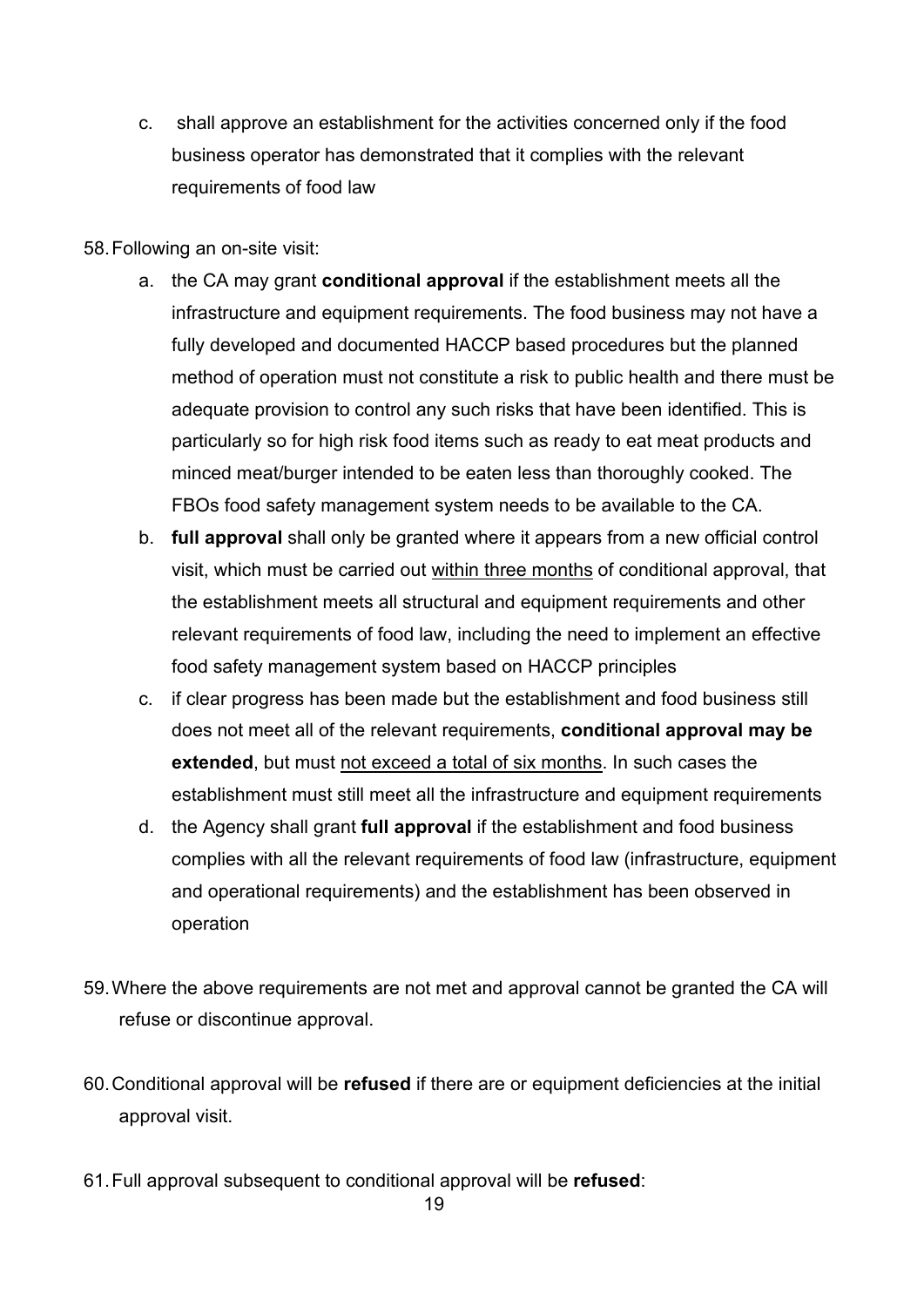- a. if, within the three months' conditional approval, insufficient progress has been made to meet the requirements in full and, in the judgement of the CA, there is insufficient evidence to demonstrate that the necessary work will be completed if a further period of conditional approval is granted, conditional approval will cease to have effect
- b. if, at the end of the six months period there is insufficient compliance with structural, equipment or operational requirements and other relevant requirements of food law, including the implementation of an effective food safety management system based on HACCP principles
- 62.Approval will be **discontinued** if, following conditional approval and before consideration can be given to recommend full approval or prolong conditional approval the establishment ceases operations or a visit cannot be undertaken caused by the relevant activities not being in operation. In such cases conditional approval will cease to have effect.
- 63.The procedures detailed above are also shown in a flow diagram at **Annex D**.
- 64.In between each period of conditional/extended conditional approval the CA may conduct unannounced visits to check the food business compliance with operational hygiene requirements. Evidence of non-compliance with these requirements may result in appropriate enforcement action and may be used as evidence in the final decision whether to grant or to refuse to grant full approval.

#### <span id="page-19-0"></span>**Approval Visits and Assessments**

65.On-site visits undertaken with a view to the approval of premises will be undertaken by a Veterinary Official. The Agency will make an appointment with the FBO or their duly authorised representative<sup>[3](#page-19-1)</sup>. Following an approval visit the Agency will make an assessment of the compliance with the approval requirements for the premises and FBO controls.

<span id="page-19-1"></span><sup>&</sup>lt;sup>3</sup> a person who is given the authority to stand in the place of the FBO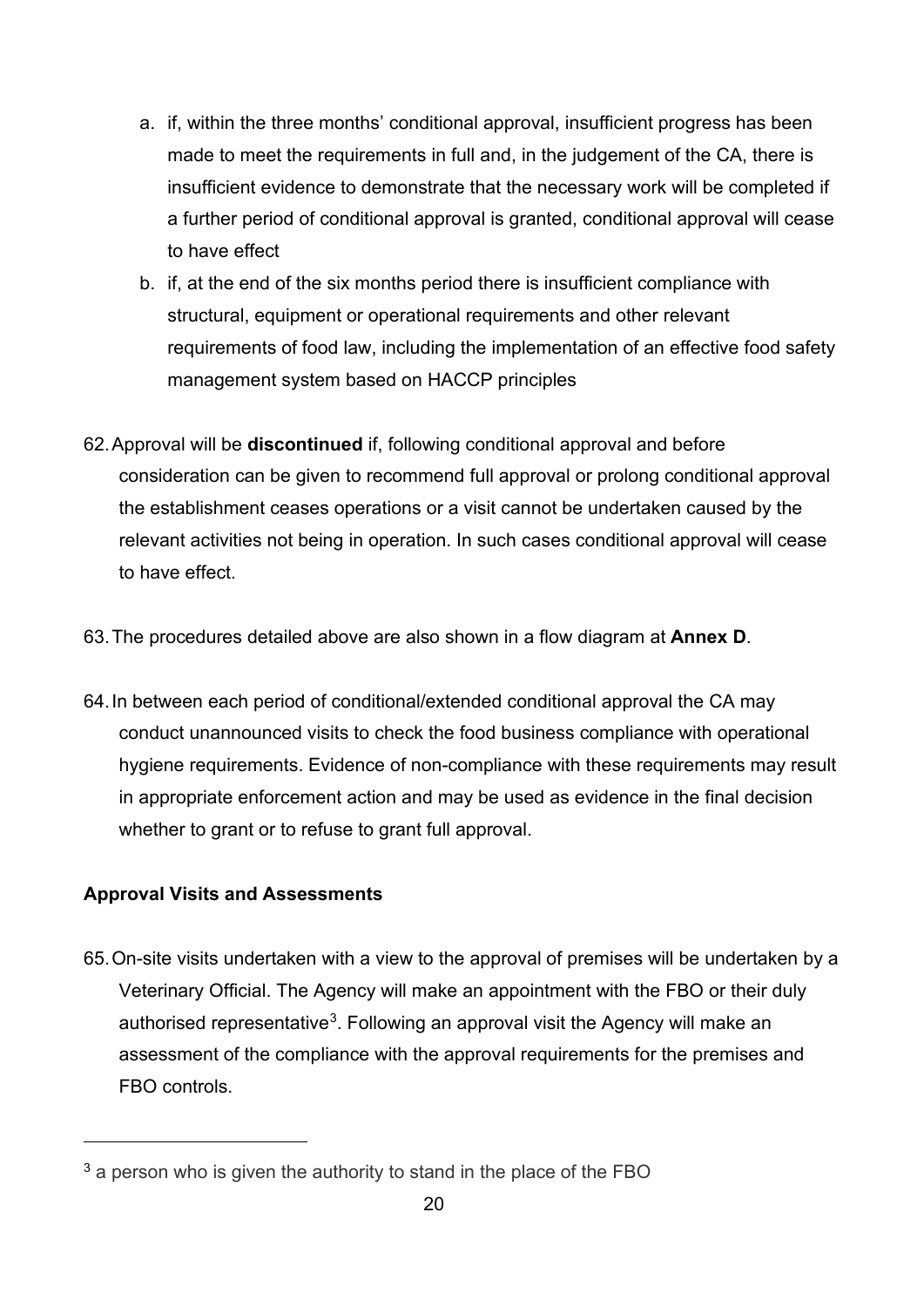- 66.Following conditional approval, measures must be taken by the FBO within the conditional approval period to remedy any operational or food safety management system deficiencies on a permanent basis. The initial conditional approval period of up to three months may only be extended for a further period if progress is made to remedy any deficiencies during the initial period and if, in the judgement of the Agency, there is evidence that the necessary work will be completed if a further period of conditional approval is granted. The total period of conditional approval cannot exceed six months; at the end of the conditional approval period, all aspects of compliance will be reassessed.
- 67.Although conditional approval may last up to three months or if extended up to a maximum of six months, assessment for full approval may be undertaken at any time after conditional approval has been granted.
- 68.Before full approval can be recommended, the food business must be observed in operation to verify that it meets all the requirements of food law, and other relevant legislation as required for the type of approval.
- 69.Where the slaughter of all species requiring approval cannot be reasonably seen on an approval visit professional judgement can be used. When the veterinary official reaches a point where they are satisfied with infrastructure, equipment and the FBO controls they should recommend approval, even if every species has not been observed in operation.
- 70.In the case of establishments operating a seasonal pattern, conditional approval may be split into two or more periods as long as the combined period does not exceed six months. Wherever possible the CA will aim to conclude the approval process within one season even if it means that conditional approval will last for less than the allowed three or six months. However, where this is not practicable conditional approval may be split.

21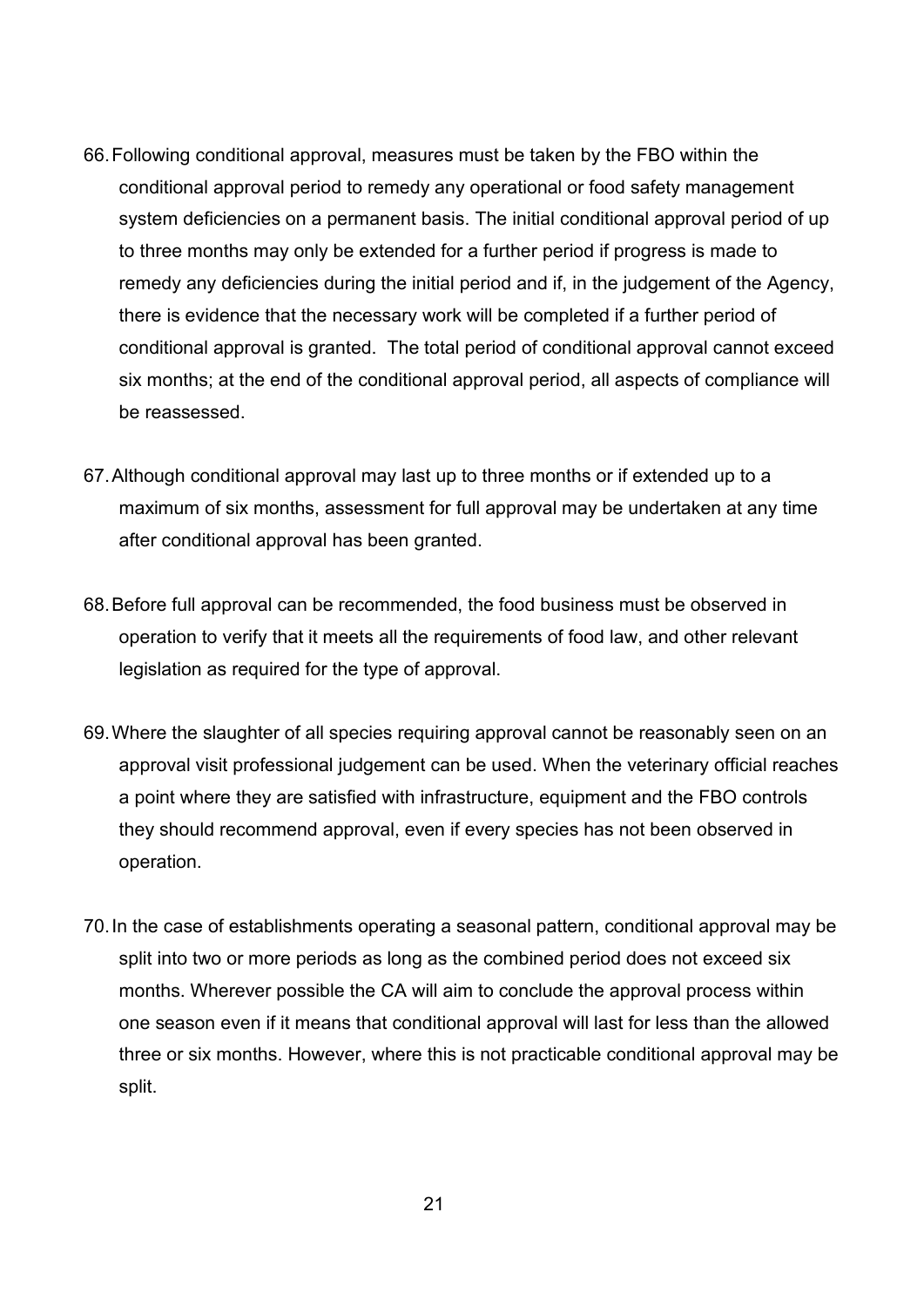71.In these cases the veterinary official undertaking the assessment must satisfy themselves that:

#### **Seasonal Establishments**

- It is practical to split the approval across one or more seasons and any potential risk to public health is managed;
- Measures will be taken by the FBO within the expected conditional approval period to remedy any operational or food safety management system deficiencies on a permanent basis; and
- Full approval is achievable within three years.
- 72.Depending on the type of application for approval there are several specific requirements applicable when an approval visit/assessment is undertaken. These are as follows:

#### **Food Businesses Transferring from LA Control**

- Until conditionally approved by the FSA, responsibility for enforcement action remains with the LA. When assessing for approval the FSA, where possible in consultation with the relevant LA will consider whether any enforcement action for the protection of public health is needed and communicate this to the relevant LA
- With the industrial nature of the processes and likelihood of daily damage to structure and equipment, it would be unreasonable to expect any already operating premises to have all infrastructure and/or equipment fully compliant without the need for maintenance. Where the FBO can demonstrate that infrastructure and/or equipment deficiencies have been identified and scheduled for repair in a way that manages any potential risk to public health, dependent on the nature and extent of the deficiency (i.e. minor / operational wear and tear), approval or conditional approval may be recommended.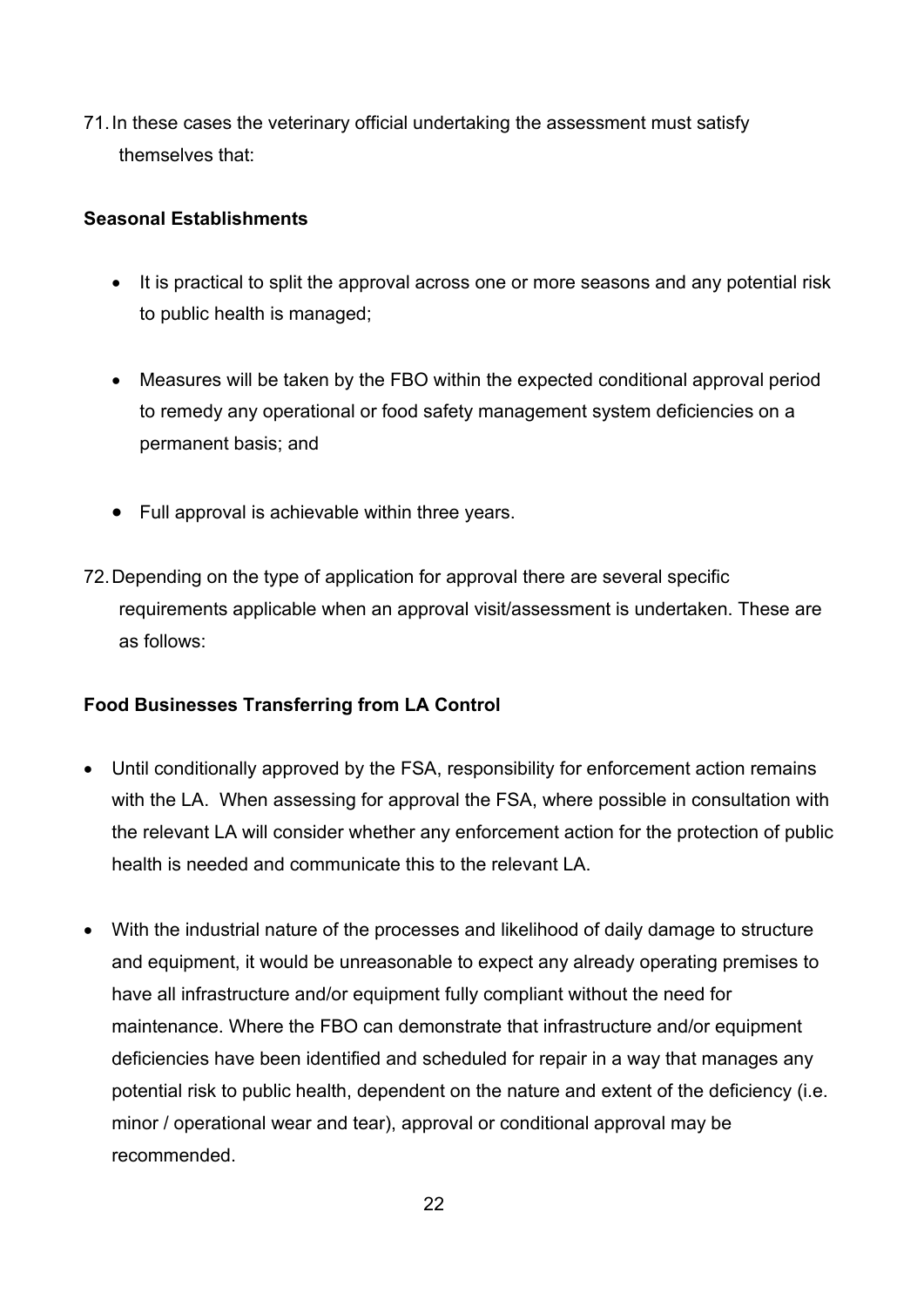• Registered establishments under Regulation (EC) No 852/2004 taking advantage of the exemption criteria (refer to *Exemptions from Approval* section) and applying to undertake activities that are approved by the Agency, may be recommended for full approval following the initial approval visit. This can only be the case where the establishment and FBO controls have be observed in operation and complies with all the relevant requirements of food law (infrastructure, equipment and operational requirements) and any other relevant legislation as required for the type of approval.

**Note -** The FBO will not be able to undertake activities, that are approved by the FSA (in this case working outside of the exemption criteria), until approval or conditional approval is granted.

#### **Wholesale Markets**

- Wholesale markets are defined in Regulation (EC) No 853/2004 Annex I as food businesses that include several separate units which share common installations and sections (such as access corridors, loading bays, changing rooms, toilet facilities and water supply etc) where foodstuffs are sold to food business operators.
- The common parts of wholesale meat markets must be approved as one establishment while individual stalls under the control of separate food business operators must be approved in their own right and receive an approval number consisting of the approval number for the common parts and a secondary number that is stall-specific.
- Responsibility for complying with the Hygiene Regulations rests with the landlord of the market for the general areas within the market and with the individual food business operators for the unit(s) that they operate. However, FBOs for individually approved units have a duty to ensure that the common area requirements, providing the prerequisites for hygienic operation such as waste disposal and pest control, are in place.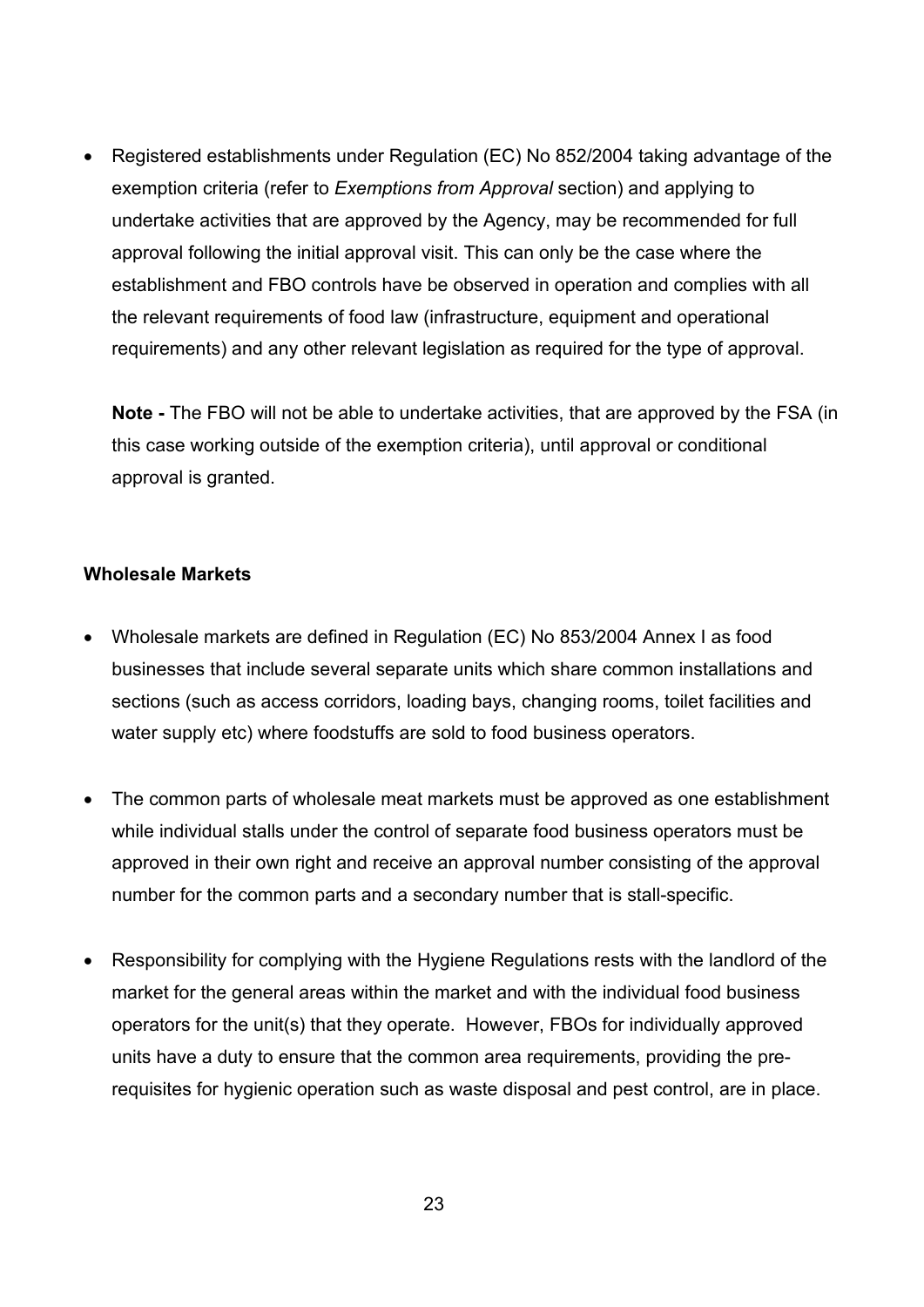#### **Multiple FBOs Operating from One Establishment**

- Where more than one FBO wishes to use a single premise to operate separate food businesses at different times, for example FBO A operates 09:00-17:00 and FBO B operates 17:00-09:00, approval may still be permitted but these situations will be assessed on a case by case basis.
- The FBO/s for the individual businesses requiring approval using one premise will need to demonstrate how they plan to manage any food safety risks adequately. When undertaking the assessment the Agency must be satisfied that infrastructure, equipment and the FBO controls are acceptable before approvals can be granted. **The arrangements regarding the operating pattern and joint use of the premises will be included in the approval document as a precondition to the approval.**
- Where the arrangements are satisfactory, approval or conditional approval will be granted to each FBO individually with each FBO receiving their own approval number. Refer to *Allocation of Approval Number* section.
- When carrying out official controls, if the CA needs to take enforcement action, for example due to non-hygienic operations or equipment deficiencies, this may be taken against both parties. As the terms of the joint use of the establishment are a precondition to the individual approval enforcement action must be taken against both parties regardless of which party caused the problem in the first place.

#### **Shared Facilities**

• In the event that an FBO requiring approval to operate an establishment can only fully meet the requirements of the regulations by sharing certain facilities with a neighbouring FBO, approval may still be possible. These situations will be treated on a case by case basis but examples would include sharing facilities such as changing rooms, toilets, loading bays and chillers.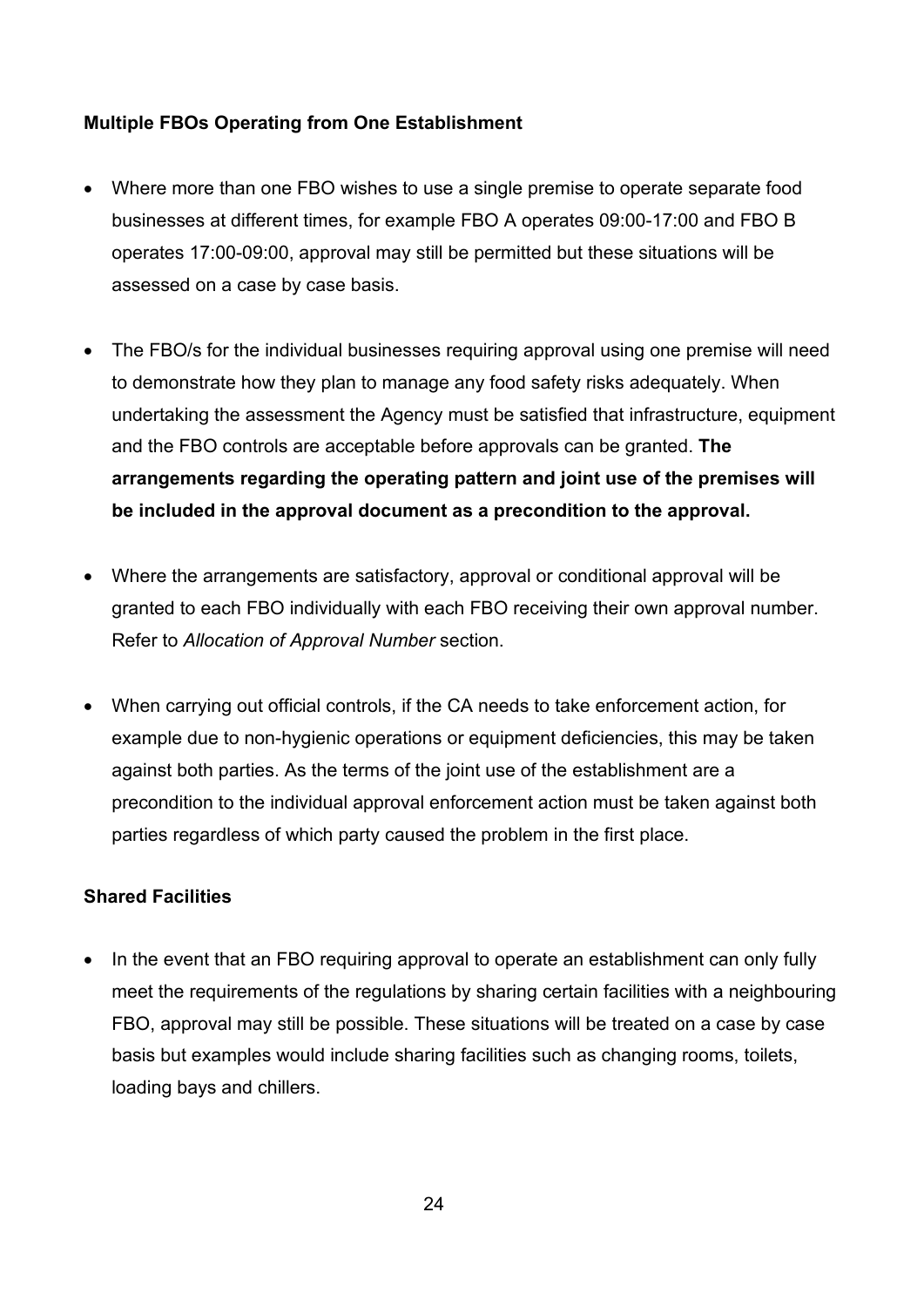• The FBO requiring approval using shared facilities will need to demonstrate how food safety risks are managed. When undertaking the assessment, the CA must be satisfied that infrastructure, equipment and the FBO controls are acceptable before approval can be granted. Shared facilities will be identified in the approval document and marked on the site plan.

An example site plan identifying the shared facilities:



- Where the arrangements are satisfactory, approval or conditional approval will be granted on the basis that the facilities being shared remain available and the requirements of the regulations continue to be fulfilled.
- If at a point in the future the sharing of facilities is no-longer possible, the approval will be reviewed. Also refer to *Review of Meat Establishments Approval with the view to Withdraw or Suspend* section. Where either FBO is able to become self-sufficient in their own right, separate approval as an individual establishment can be sought.
- When carrying out official controls, if the CA needs to take enforcement action, for example due to non-hygienic operations or equipment deficiencies, this will be taken against the party responsible for ensuring compliance. If both parties are responsible, enforcement may be taken against both.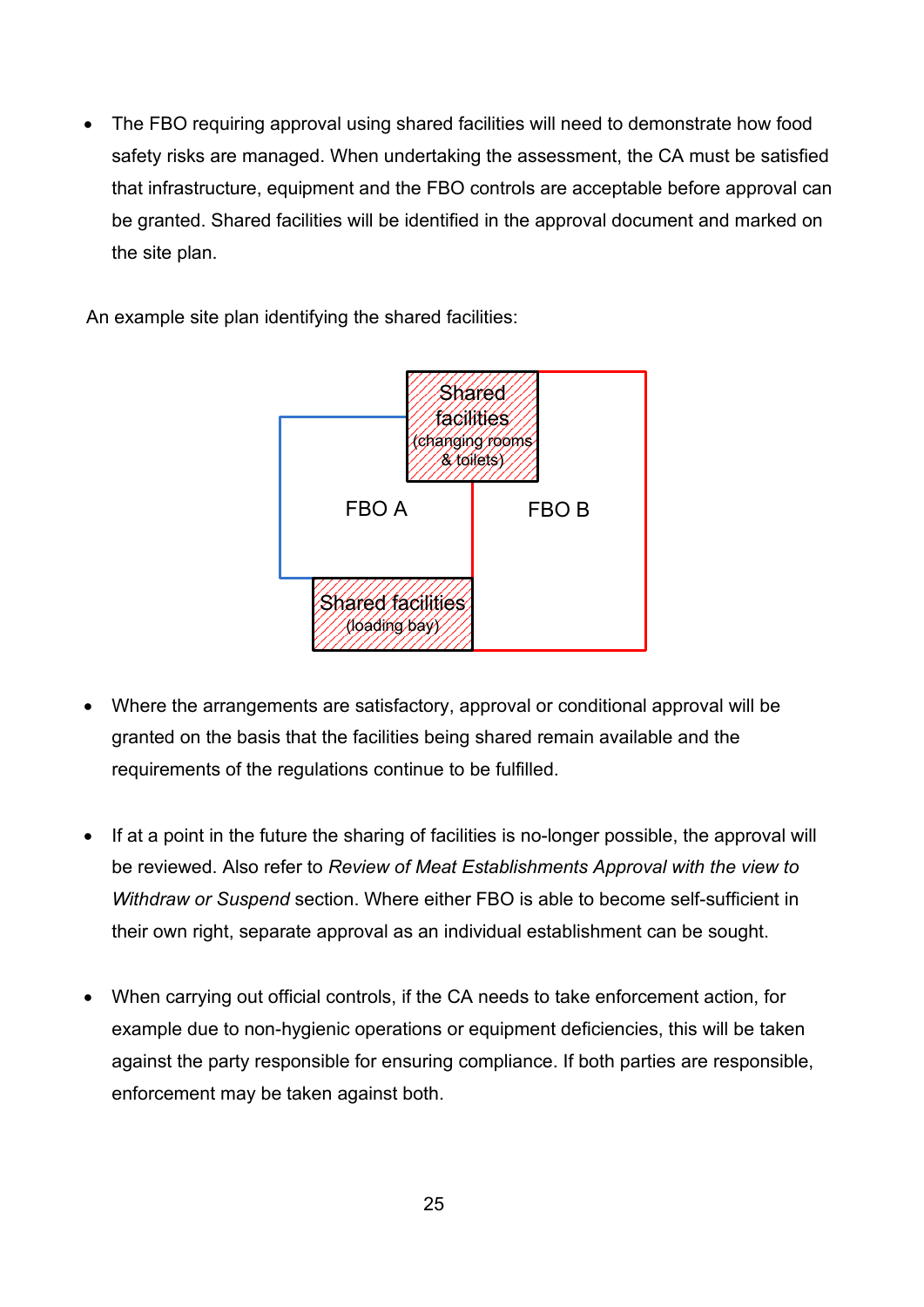**Note -** The facilities which are to be shared will form part of the approved establishment but they may be shared with a registered establishment. If enforcement action is required on the shared facilities this will be undertaken by the FSA if the operator responsible for the non-compliance is carrying out operations in relation to a slaughterhouse, a cutting plant or a game handling establishment, or by the LA in other cases where so empowered and by agreement.

73.Where the facilities in a slaughterhouse are only suitable for a particular age, size or type of animal, conditions may be imposed by the CA on the approval to control actual or potential risk to public health or animal welfare. Any such conditions will be stated to the approval documentation.

#### **Mobile Slaughterhouses**

74.When considering applications from FBOs seeking to operate a mobile slaughterhouse the FSA may consider permitting the use of shared facilities. The mobile slaughter unit may utilise facilities such as toilets, changing rooms and chillers with an approved or registered food business. However, these shared facilities will still be required to meet the necessary hygiene requirements for an approved slaughterhouse. As such, all mobile slaughterhouses will be required to comply with the same hygiene requirements as any static slaughterhouse.

## <span id="page-25-0"></span>**Granting or Refusing Approval**

- 75.Following an approval visit a veterinary official makes an assessment of the compliance with the approval requirements for the establishment and FBO controls. The results of this assessment will be formally confirmed by means of a recommendation to a senior civil servant.
- 76.In England and Wales a senior civil servant is responsible for decisions on whether or not to grant approval or conditional approval of a food business including any subsequent additional activities at an existing approved establishment.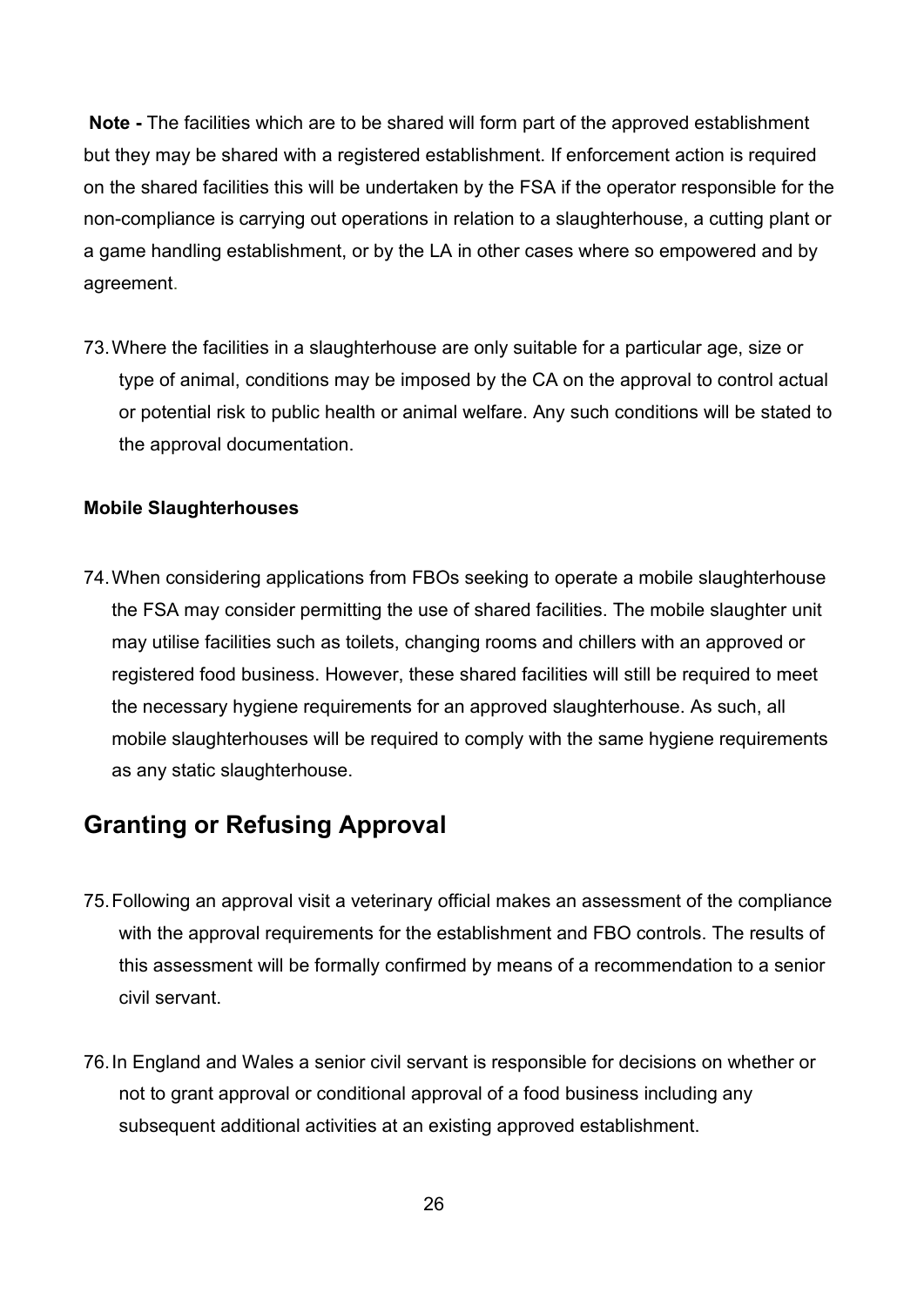- 77.Approval assessment decisions must be notified to the FBO in writing in the form of an approval document which must include the following details:
	- a. establishment for which approval is granted;
	- b. identity of the FBO (refer to Application for Approval section);
	- c. activities for which approval or conditional approval is granted or refused; and
	- d. in the case of conditional approvals, examples of any deficiencies (but not an exhaustive list) regarding the establishment &/or FBO controls.
- 78.In the case of Wholesale markets separate approval documents must be issued for the market as a whole and for individual units within the market, which are approved establishments in their own right.
- 79.In the event that a decision to refuse to grant approval is made, the FBO must be given notice of the decision, the reason why the decision was made and a list of deficiencies that were noted at the time of the visit including the requirements of the legislation in relation to hygiene, structure, HACCP or other elements relevant to the type of approval being sought and show how the FBO has failed to satisfy those requirements. The FBO of an establishment that has been refused approval has the right to appeal as per the following requirements:
- The Official Feed and Food Controls Regulations provide that, if approval is refused, the operator has one month\* to appeal to a Magistrates' Court.
- The time limit for lodging an appeal is one month from the date on which notice of the decision is served on the relevant person.
- For matters under litigation, which is the case for establishments that have lodged an appeal, any communication relating to the appeal with either the FBO or their legal representatives must be directed to the point of contact in FSA Legal Services.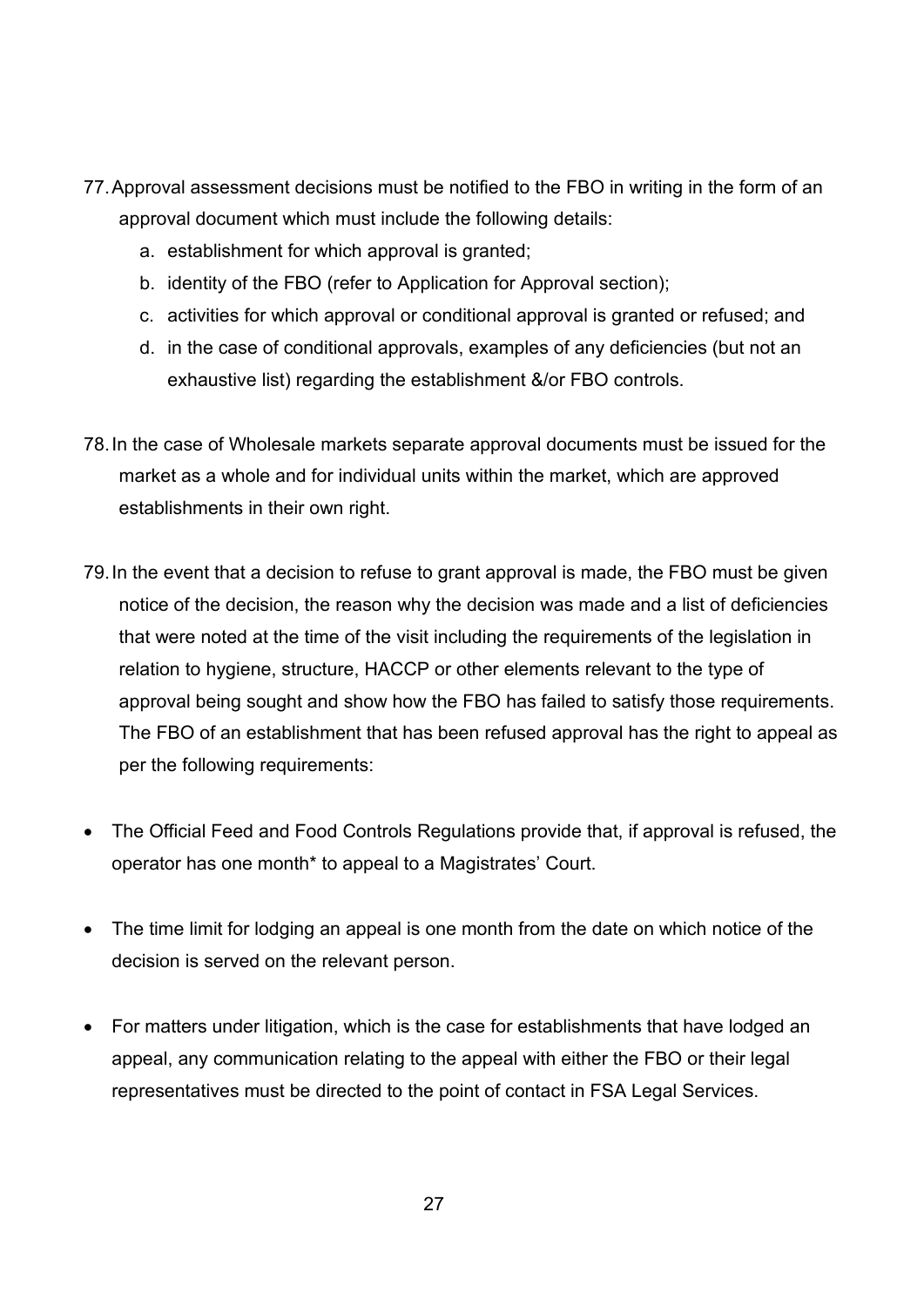- The Official Feed and Food Controls (Amendment) Regulations 2011 which came into effect on 1 April 2011 has removed the FBO's right to continue operate under appeal. Therefore, the FBO will be required to cease operations requiring approval once the notice has been deemed to have been served.
- Where the FBO lodges an appeal and the Magistrates' Court, or Court of Summary Jurisdiction overturns the CA's decision the CA must grant approval or conditional approval, in accordance with the courts' decision.
- \* calendar month
- 80.From the date on which notice of the decision to refuse approval is served on the relevant person the establishment must cease approvable activities regardless of whether an appeal is lodged.

## <span id="page-27-0"></span>**Approval Number / Identification Mark**

#### <span id="page-27-1"></span>**Allocation of Approval Number**

- 81.On granting approval or conditional approval the FSA will give each approved establishment an approval number. For wholesale markets, secondary numbers indicating units or groups of units may be added to the approval number. The approval number should be unique to the establishment/wholesale market and FBO during the period they are approved.
- 82.The following numbering system for regional variations in allocating approval numbers, to establishments approved by the FSA/FSS, will apply:
	- a. England 1000-1099, 2000-6999 & 8000-8999
	- b. Scotland 1100-1999
	- c. Wales 7000-7999
	- d. Northern Ireland 9000-9999
- 83.In the case of individual units at wholesale markets, the approval number will consist of the approval number for the common parts and a secondary number that is stall-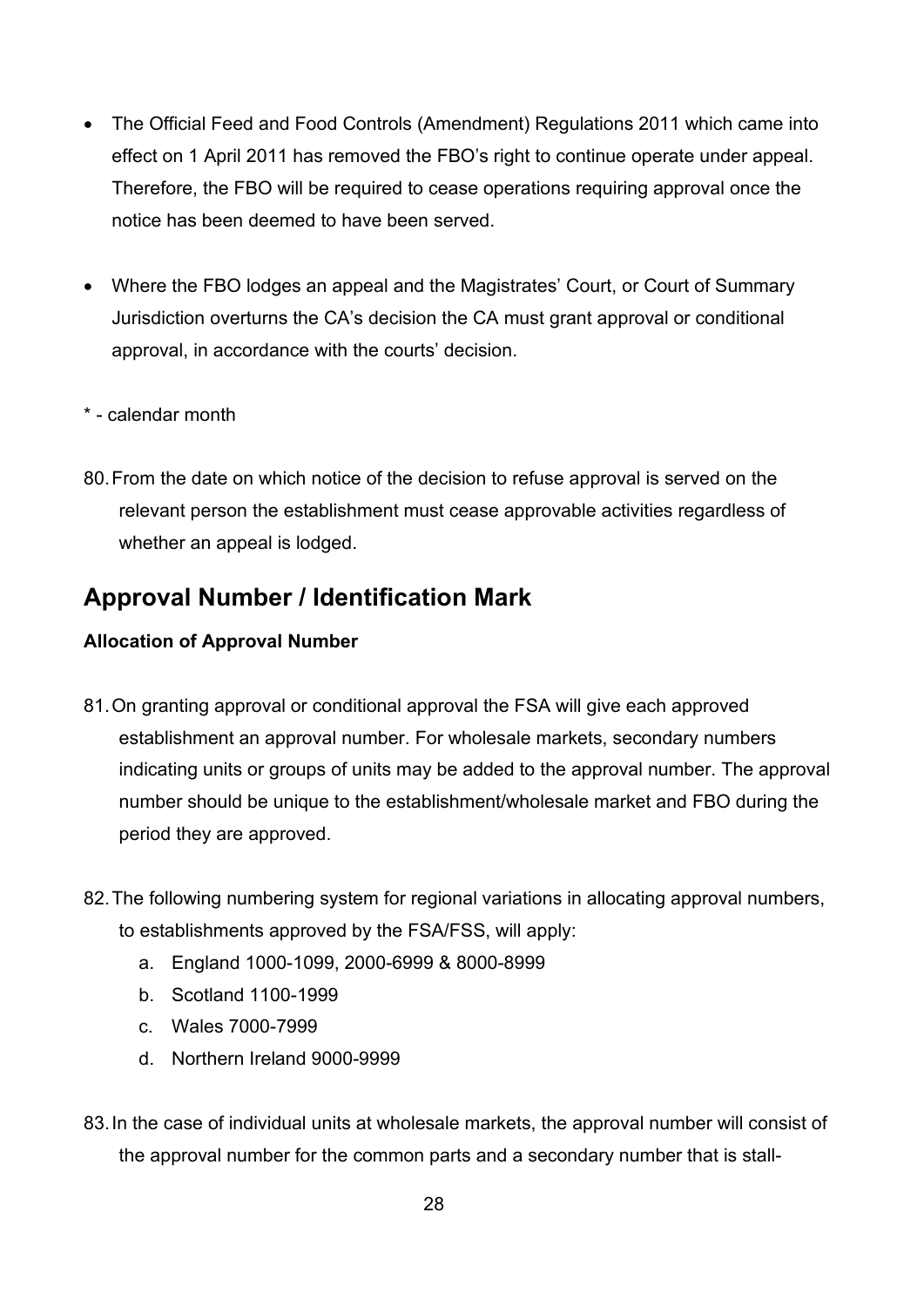specific. The secondary number allocation is applied to help overcome problems with enforcement, traceability and differing standards of compliance between the different FBOs operating within the wholesale market.

- 84.Article 5 of Regulation (EC) No 853/2004 requires that products of animal origin handled in establishments subject to approval are not placed on the market unless they have an identification mark (ID) or health mark.
- 85.Annex II, Section I B of Regulation (EC) No 853/2004 requires that the mark must indicate the approval number of the establishment. The requirements for the form of the ID mark are as follows:

#### **Identification Mark**

- The mark must be legible and indelible, and the characters easily decipherable. **It must be clearly displayed for the competent authorities**.
- The mark must indicate the name of the country in which the establishment is located – it may be written out in full or a two letter code used (GB for the United Kingdom).
- The mark must indicate the approval number of the establishment. If an establishment manufactures both food to which this Regulation applies and food to which it does not, the food business operator may apply the same identification mark to both types of food.
- When applied in an establishment located within the community, the mark must be oval in shape and include one of the two letter abbreviations allowed for example, EC.
- 86.Where an establishment premise has been re-assessed for approval due to a change of FBO and approval is granted, generally a new approval number should be given. However, to have regard to issues of risk, cost and proportionality, a business may be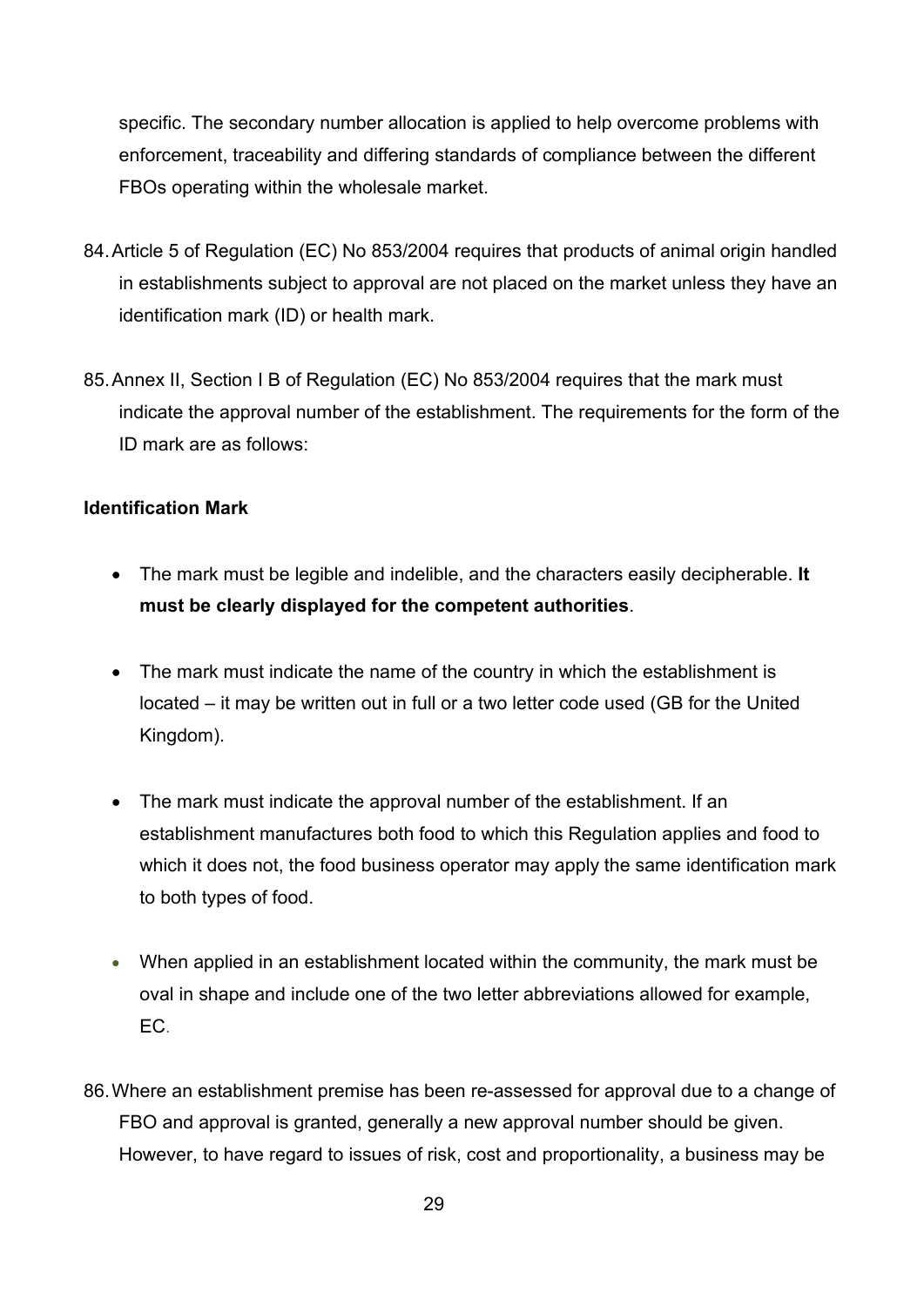able to retain its approval number where, other than for the change of FBO, the business is to continue to operate from the same premises and in essentially the same way, i.e. the type of food production by the business and the food safety control arrangements of the business will remain essentially the same. Also refer to Change of FBO section.

- 87. If the FBO moves to a new premise the CA may allow the FBO to retain the same approval number which was provided to them for the establishment which they are vacating. This will be subject to remaining with the same CA and the same country. The FBO will also still be required to submit a new application and be granted approval prior to operations commencing in the new location (see paragraph 127). In order to ensure that the approval number remains unique the previous approval will need to be surrendered by the FBO prior to it being granted for the approval at the new address.
- 88.In addition to the above, re-allocation of an approval number would only be permissible where the FBO of the business remains the same, and the activities remain substantially the same, when the establishment moves to a new location.
- 89.Where an establishment is approved in England or Wales by the LA and the FBO is subsequently granted an approval by the FSA, due to the establishment becoming colocated, the FSA will issue a new approval number to the establishment as a whole. In order not to penalise FBOs in this situation, upon request, a reasonable period of time (but typically not exceeding the conditional approval period) will be given for the business to use up old packaging. The request will be dealt with on a case by case basis in conjunction with the LA.
- 90.With regard to traceability Regulation (EC) No 178/2002 Article 18(1) states "The traceability of food, feed, food-producing animals, and any other substance intended to be, or expected to be, incorporated into a food or feed shall be established at all stages of production, processing and distribution." In the event that traceability is believed to be compromised due to fraudulent use of an identification mark (ID) or health mark the CA may issue a new approval number to the establishment. The original approval number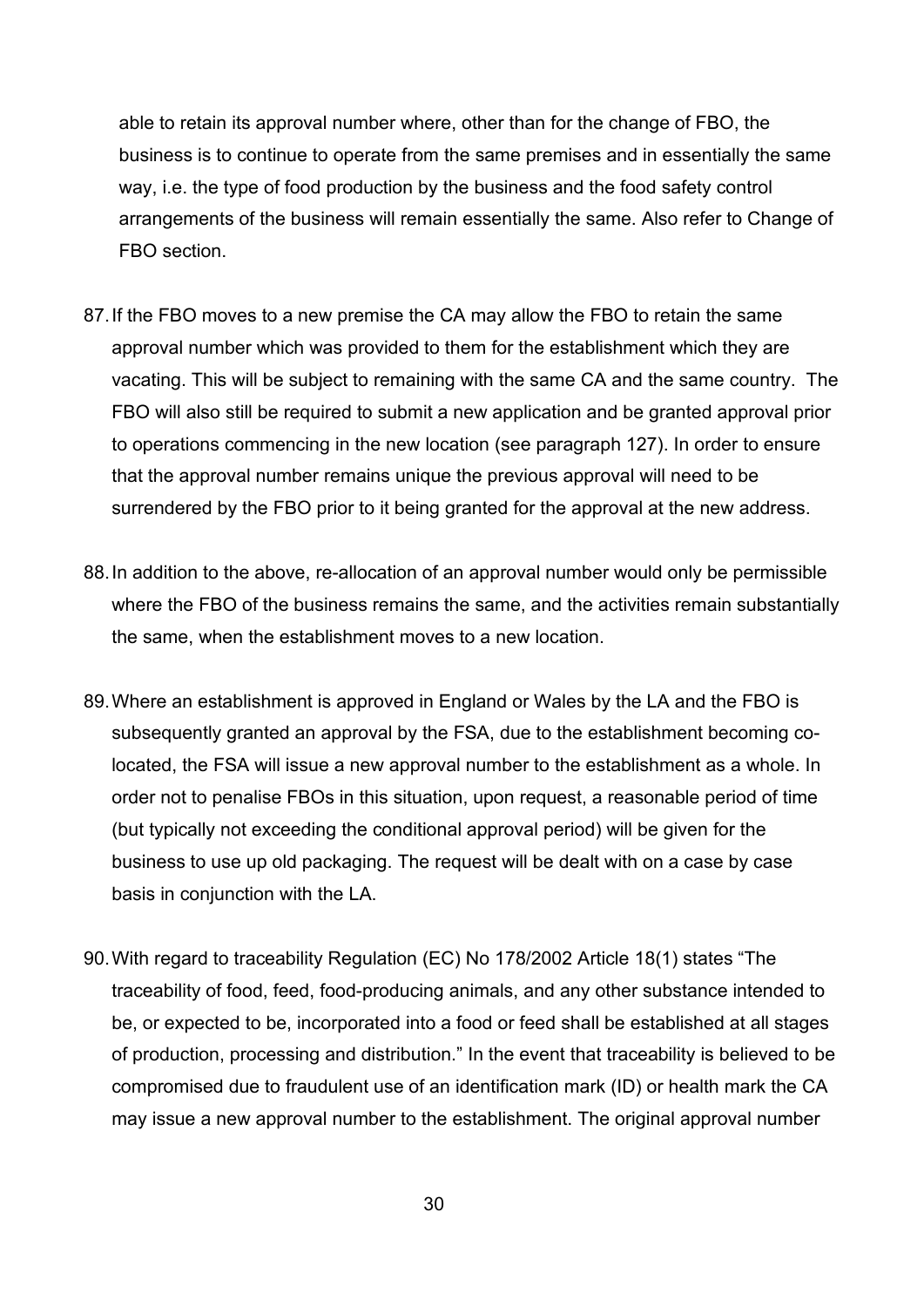will be removed from the official published lists, refer to List of approved establishments in the UK section, with the new number taking effect from a specified date.

#### <span id="page-30-0"></span>**Flexibility in the Use of Approval Numbers**

- 91.The practice of allowing products of animal origin (POAO) to bear an identification mark using an approval number other than that of the establishment of production or of processing is contrary to Regulation (EC) No 853/2004, Annex II, Section I, paragraphs 1 and 7: "The identification mark must be applied before the product leaves the establishment"; and "The mark must indicate the approval number of the establishment".
- 92.The Recitals to Regulation (EC) No 853/2004 link the application of the identification mark explicitly to traceability, saying that it applies in addition to the requirements of Regulation (EC) No 178/2002. Recital 15 states that "the traceability of food is an essential element in ensuring food safety".
- 93.Where FBOs, of establishments approved by the FSA ask for permission for products to bear an approval number other than the one relating to the establishment where the product was manufactured or handled the request must be made in writing. This should include:
	- a. the nature of the extraordinary event (flexible application of the legislation should not apply to address normal business risks);
	- b. the duration of the proposed alternative arrangements;
	- c. why alternative ID arrangements (for example, sleeves or stick-on labels) cannot be made;
	- d. the alternative approval number being proposed as part of this request for flexibility;
	- e. how traceability will be maintained during the period of the alternative arrangements; and
	- f. any additional supervision arrangements needed to be made as products produced or handled during the period of alternative arrangements must be for the UK market only.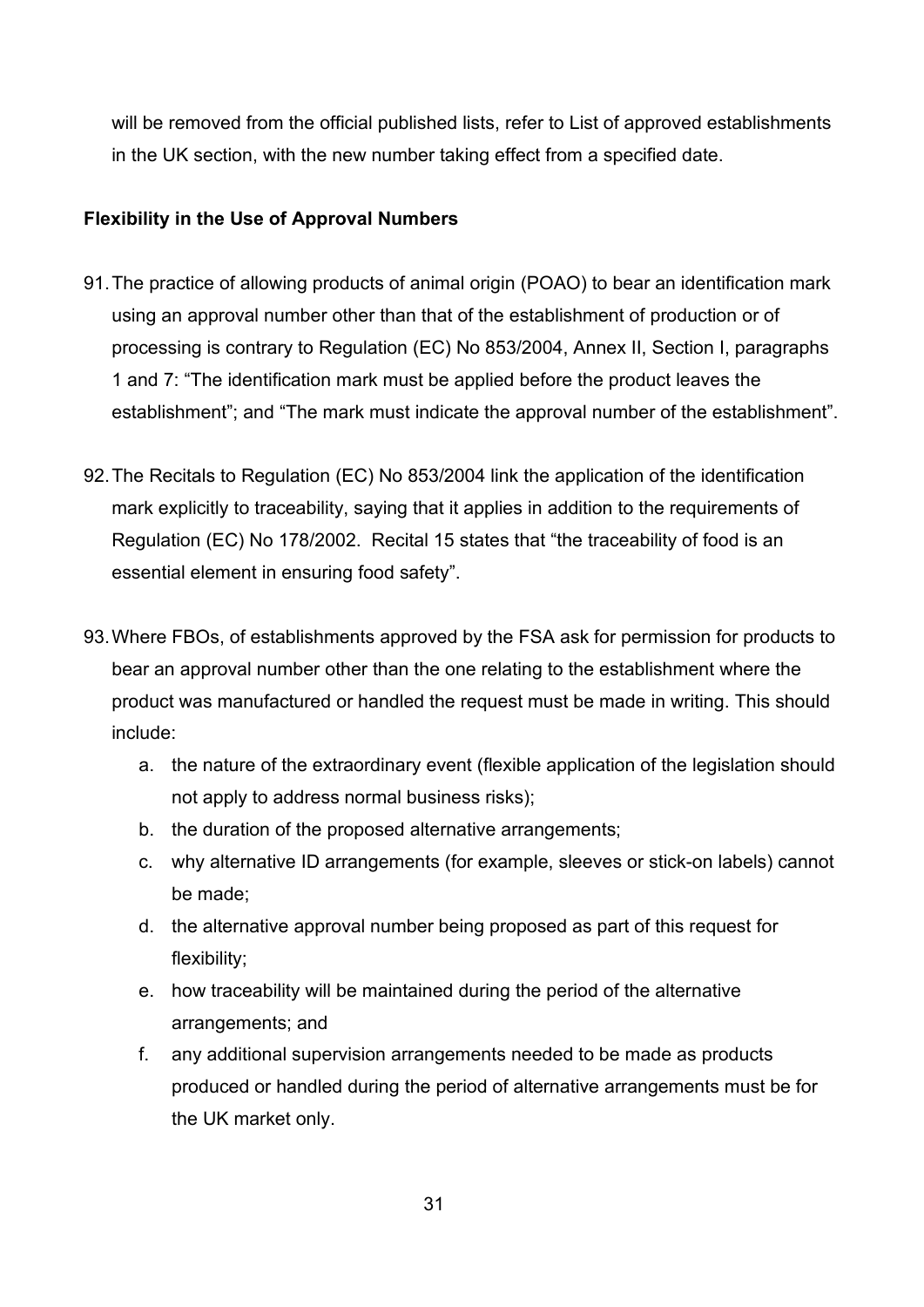94.Consideration of the written request for flexibilities in extreme circumstances and a decision on whether or not to accept it will be undertaken by the authorised official responsible for making decisions on approvals. However, the legal requirement to additional apply the correct identification mark will still exist and therefore such requests will not be considered unless the FBO can identify a way for the correct identification number to be applied to the packaging. This may be by ink jetting or applying an additional identification number to the packaging.

## <span id="page-31-0"></span>**List of Approved Establishments in the UK**

95.The FSA maintains up-to-date lists of approved establishments in England, Wales and Northern Ireland and makes it available to the public. The list of approved food establishments is available from on the [FSA data.food.gov.uk](https://data.food.gov.uk/catalog/datasets/954fb951-97a9-4953-9ebc-4fb30ddeb0d6) website.

## <span id="page-31-1"></span>**Review of Meat Establishments Approval with the view to Withdraw or Suspend**

- 96.Article 148 (5) of Retained (EU) Regulation 2017/625 requires all competent authorities to 'keep the approval of establishments under review when carrying out official controls'. The FSA fulfils this obligation towards food safety by conducting routine audits and unannounced inspections of approved establishments.
- 97. Where non compliances have been established Article 138(2) provides competent authorities with the ability to take any measure they deem appropriate to ensure compliance with the rules including, but not limited, to the following -

'order the suspension or withdrawal of the registration or approval of the establishment, plant, holding or means of transport concerned, of the authorisation of a transporter or of the certificate of competence of the driver'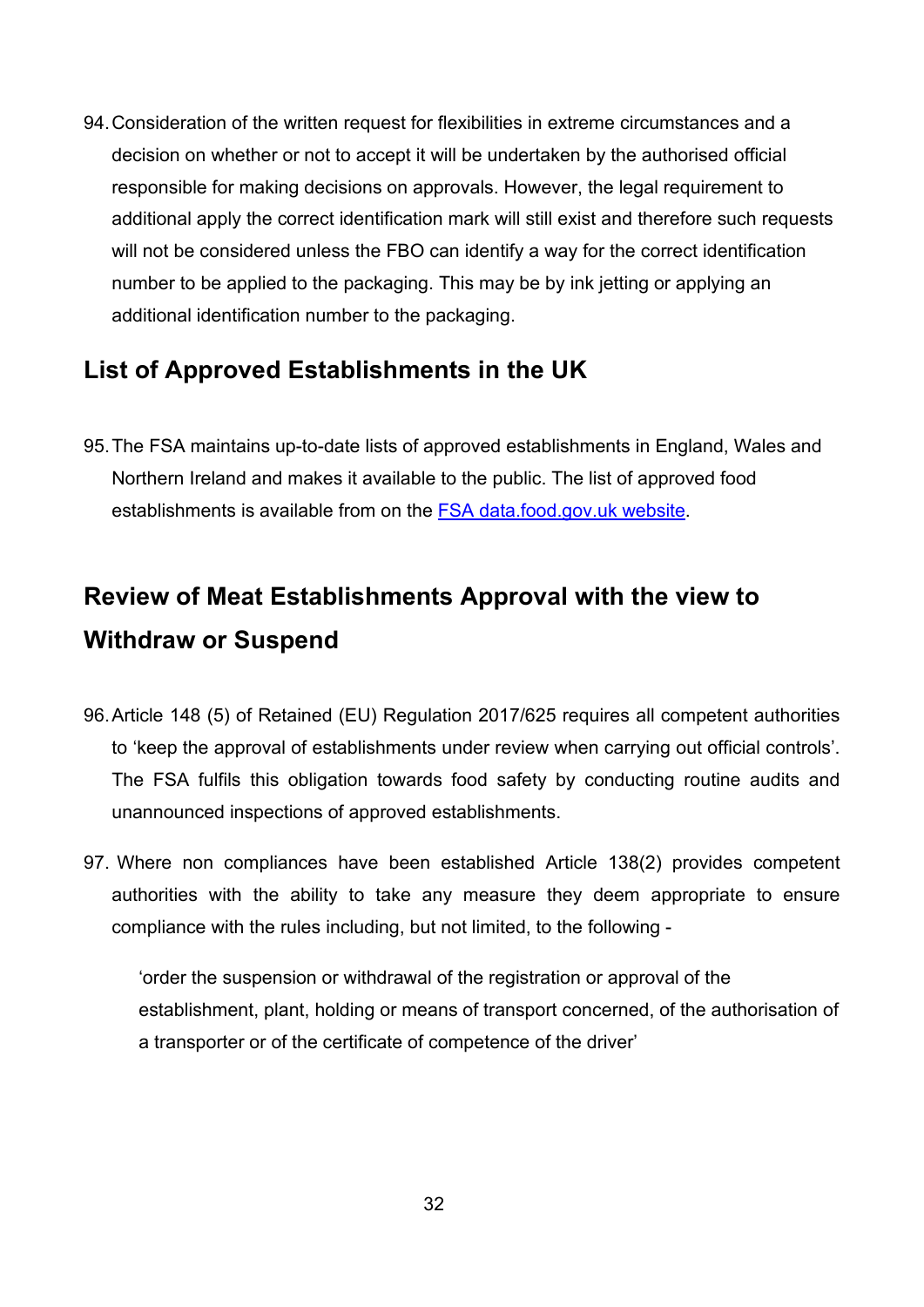- 98. Where the evidence suggests that there is a serious risk in the form of major<sup>4</sup> or critical [5n](#page-32-1)on-compliances the FSA will take appropriate measures to request guarantees over future production from the FBO. The guarantees should be a clear undertaking of action by an FBO to remedy the non-compliances which have been communicated to the FBO. There must be clear evidence of the intended action, the timescale for implementation and the expected outcome.
- 99.In the case of a wholesale market, Article 138 (EU) No 2017/625 allows the withdrawal or suspension of an approval in respect of certain units or groups within the market. In the event that the common parts of a wholesale market have the approval withdrawn or suspended, the individually approved units are not able to operate as the approval of the common parts facilities is a precondition to their approval. Where the units are able to become self-sufficient in their own right separate approval as individual establishments can be sought.
- 100. Referrals for review may be identified as a result of either performance monitoring when carrying out official controls (compliance and enforcement) or as a result of local intelligence for example where the establishment has been non-operational (long-term), major curtilage change/rebuild or acts of God<sup>[6](#page-32-2)</sup> and/or where there is a strong likelihood that non-compliances will have developed.
- 101. Where a food business is referred for review of approval by those responsible for carrying out official controls and enforcement at the establishment or through local

<span id="page-32-0"></span><sup>4</sup> Major non-compliance - Likely to compromise public health (including food safety) or animal health or welfare or may lead to the production and handling of unsafe or unsuitable food if no remedial action is taken. When viewed collectively a number of related major non compliances may represent a critical non-compliance.

<span id="page-32-1"></span><sup>5</sup> Critical non-compliance - Contravention poses an imminent and serious risk to public health (including food safety) or animal health and welfare

<span id="page-32-2"></span> $6$  "Act of God": An event which is caused solely by the effect of nature or natural causes and without any interference by humans whatsoever.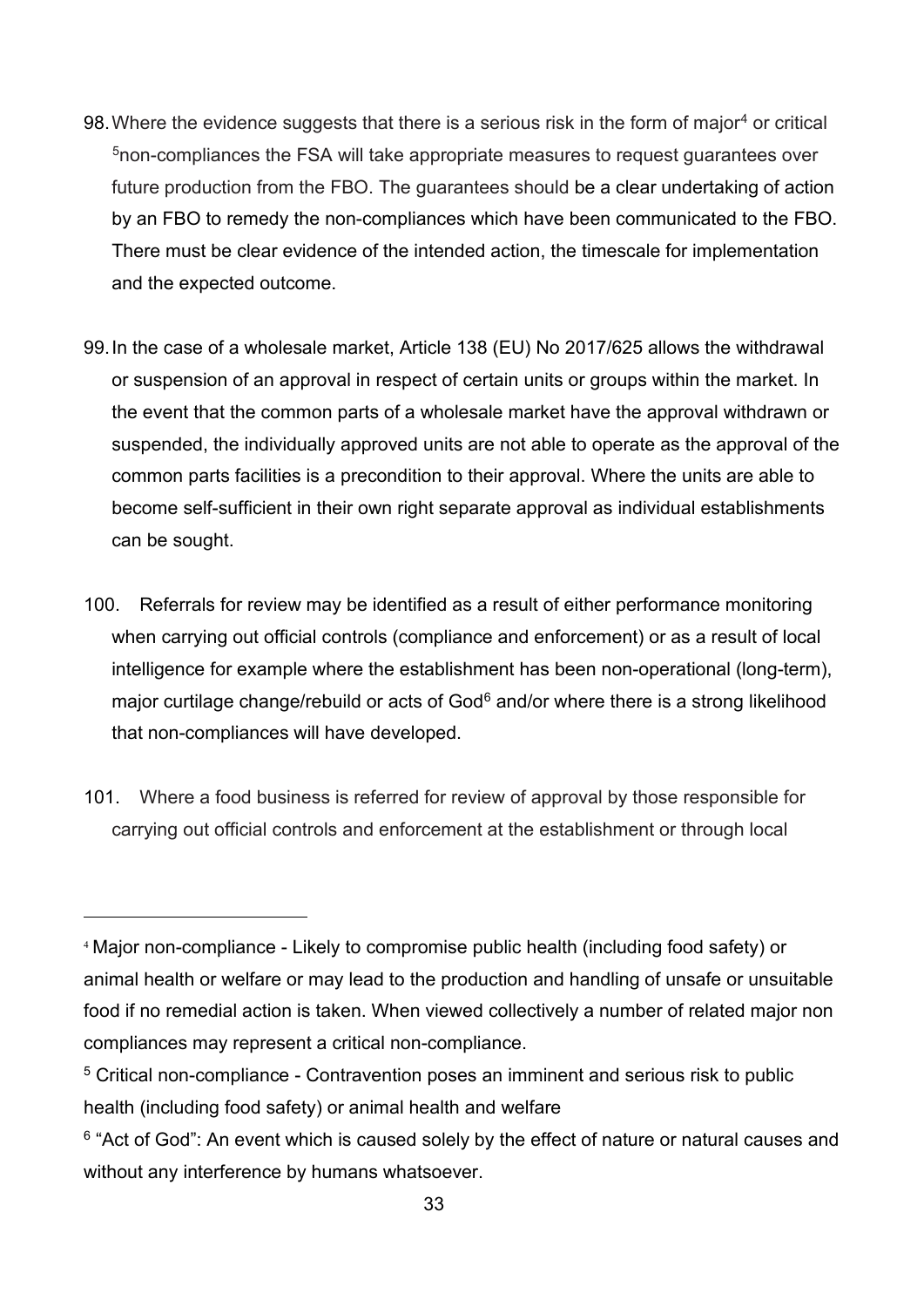intelligence a preliminary review of the evidence presented will be undertaken by a veterinary official

- 102. Where the preliminary evidence suggests a risk to public health or animal welfare, the FSA will write to the FBO detailing the non-compliances and provide the FBO with a timescale to provide adequate guarantees over future production and the resolution of these. During this period the FSA's audit cycle of the food business will be suspended.
- 103. Where the preliminary evidence from a source other than an audit report suggests a serious risk the FVL may choose to conduct an unannounced inspection. If evidence is found of major/critical non-compliances these will be communicated to the FBO and guarantees requested as above.
- 104. Upon response from the FBO the FSA will conduct, where possible, an unannounced inspection of the establishment when production is taking place and consider the adequacy of the guarantees provided by the FBO.
- 105. A recommendation will then be submitted by the veterinary official conducting the unannounced inspection to a SCS decision maker.

a) Where the FBOs guarantees regarding future production are not accepted as adequate the approval will be withdrawn

b) Where the CA does accept that the FBOs guarantees mean the non-compliances will be permanently resolved approval will continue. The next FSA audit will be arranged within three months

c) Where the CA accepts that the guarantees mean that the non-compliances will be sufficiently resolved **within a reasonable time** the approval will be suspended for that period of time.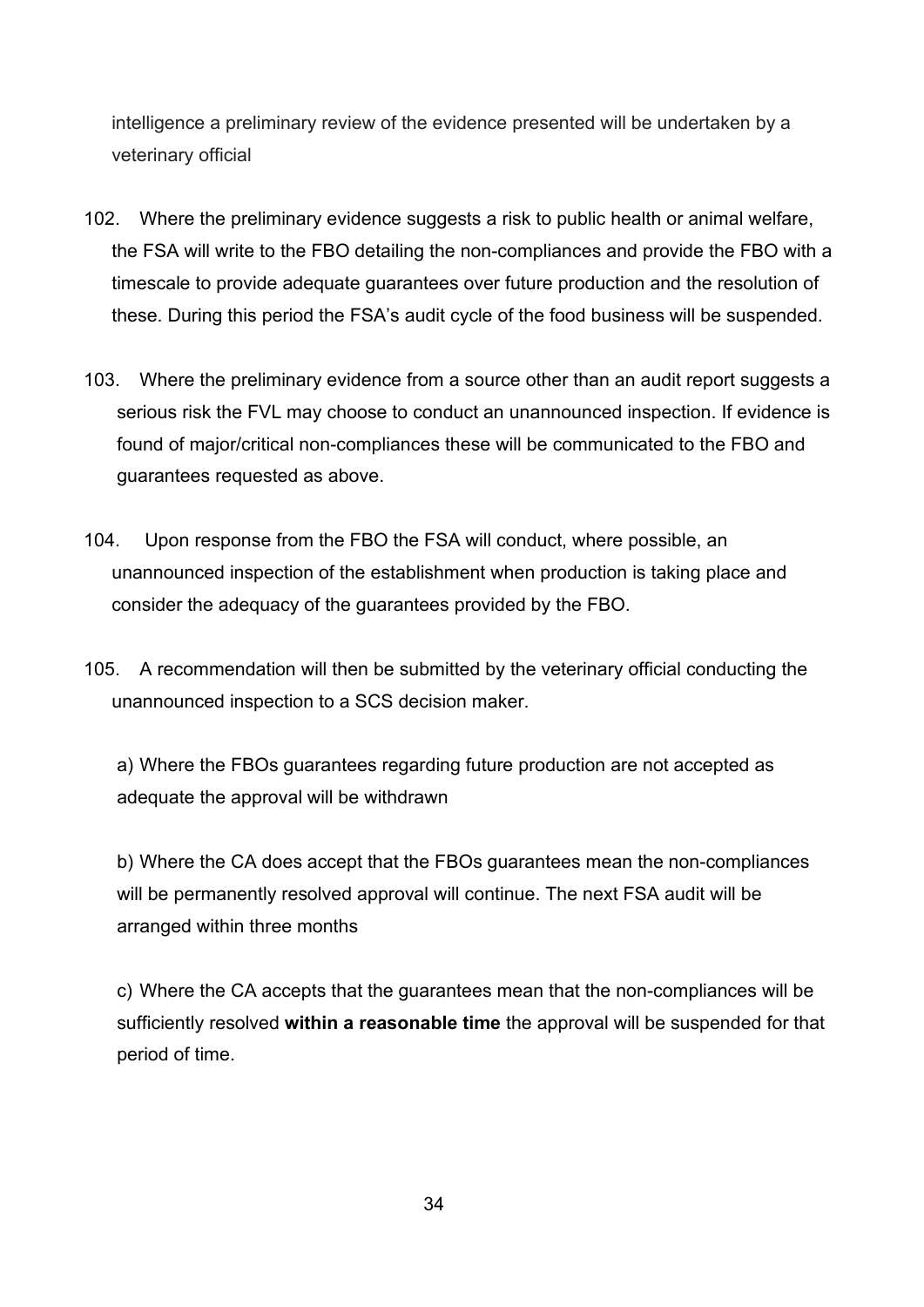- 106. Suspension of approval will be lifted once the non-compliances are permanently resolved of production. If this has not been undertaken **within a reasonable time** the approval will be withdrawn.
- 107. Where the FBO's suspension has been lifted and the FBO returns to full operation such approval will remain under review when carrying out official controls and if the previously identified non-compliances recur the CA shall initiate procedures to withdraw said approval.
- 108. The FBO has the right to appeal the decision to withdraw or suspend the approval as per the following requirements:
	- The Official Feed and Food Controls Regulations provide that, if approval is withdrawn or suspended, the operator has one month\* to appeal to a Magistrates' **Court.**
	- The time limit for lodging an appeal is one month from the date on which notice of the decision is served on the relevant person.
	- For matters under litigation, which is the case for establishments that have lodged an appeal, any communication relating to the appeal with either the FBO or their legal representatives must be directed to the point of contact in FSA Legal Services.
	- The Official Feed and Food Controls (Amendment) Regulations 2011 which came into effect on 1 April 2011 has removed the FBO's right to continue operate under appeal. Therefore, the FBO will be required to cease operations requiring approval once the notice has been deemed to have been served.
	- Where the FBO lodges an appeal and the Magistrates' Court, or Court of Summary Jurisdiction overturns the CA's decision the CA must reinstate the approval or lift the approval suspension, in accordance with the courts' decision.

\*-calendar month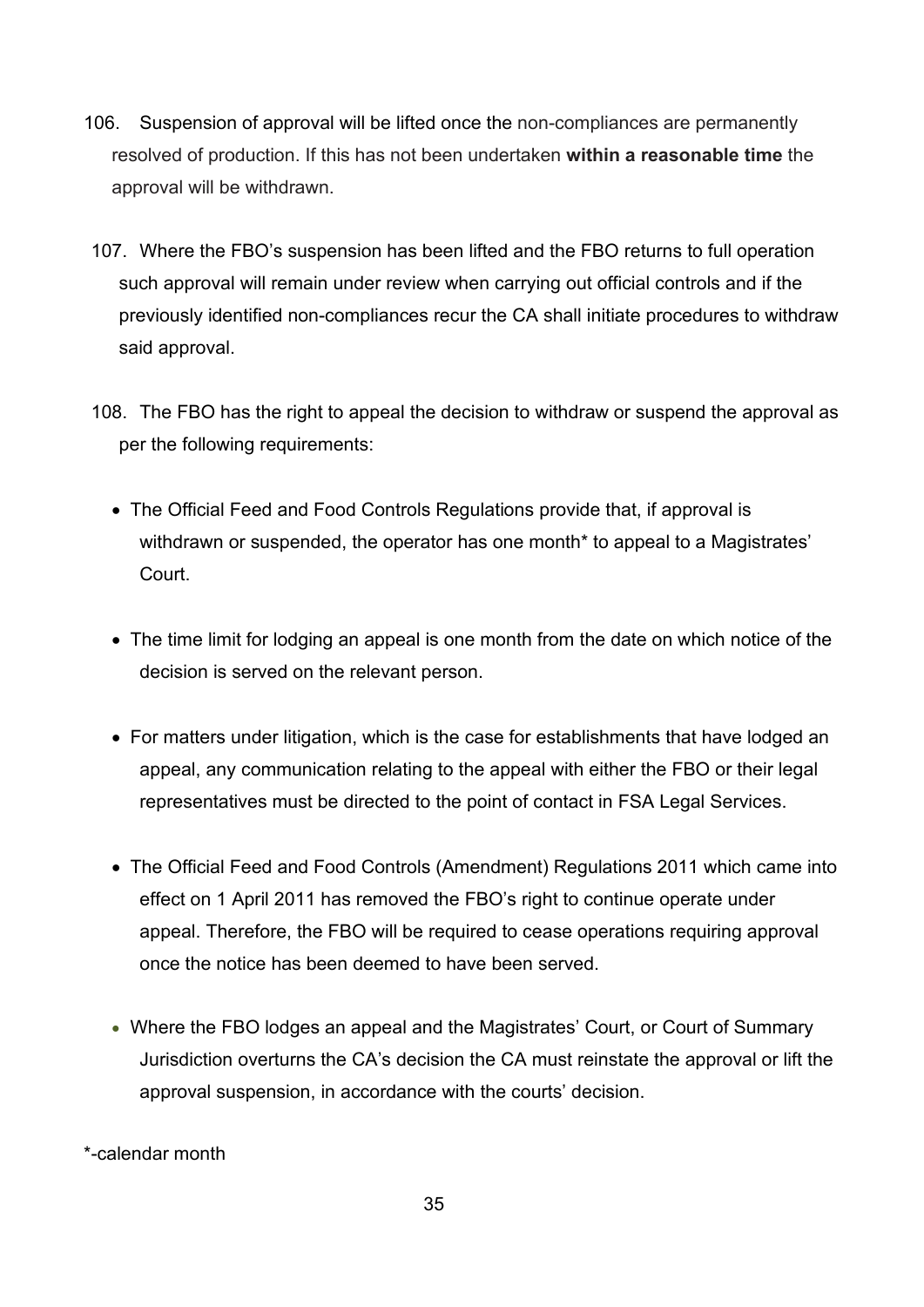109. From the date on which notice of the decision to withdraw or suspend the approval is served on the relevant person the establishment must cease approvable activities regardless of whether an appeal is lodged.

## <span id="page-35-0"></span>**Changes to an Approval**

#### <span id="page-35-1"></span>**General Requirements**

- 110. Article 6(2) of Regulation (EC) No 852/2004 states the FBO is to "ensure that the competent authority always has up-to-date information on establishments, including by notifying, any significant change in activities and any closure of an existing establishment". Not complying with this requirement is an offence under the Food Hygiene Regulations.
- 111. Where the FBO notifies the CA of such changes, consideration needs to be given as to whether a visit should be made to inspect the alterations and whether amended approval documentation is required. The amendment will depend on the extent of the changes, as follows:
	- a. additional Activities
	- b. change to Approved Curtilage / Restructuring
	- c. change of FBO
	- d. change of name
	- e. closure of an Approved Establishment
	- f. surrender of Approval
	- g. transfer of Official Controls to LA

### <span id="page-35-2"></span>**Additional Activities**

112. The FBO of a fully approved establishment wishing to undertake (an) additional activities requiring approval (as detailed in *Type of Establishments* section), must apply to the Agency for approval before carrying out the additional activity.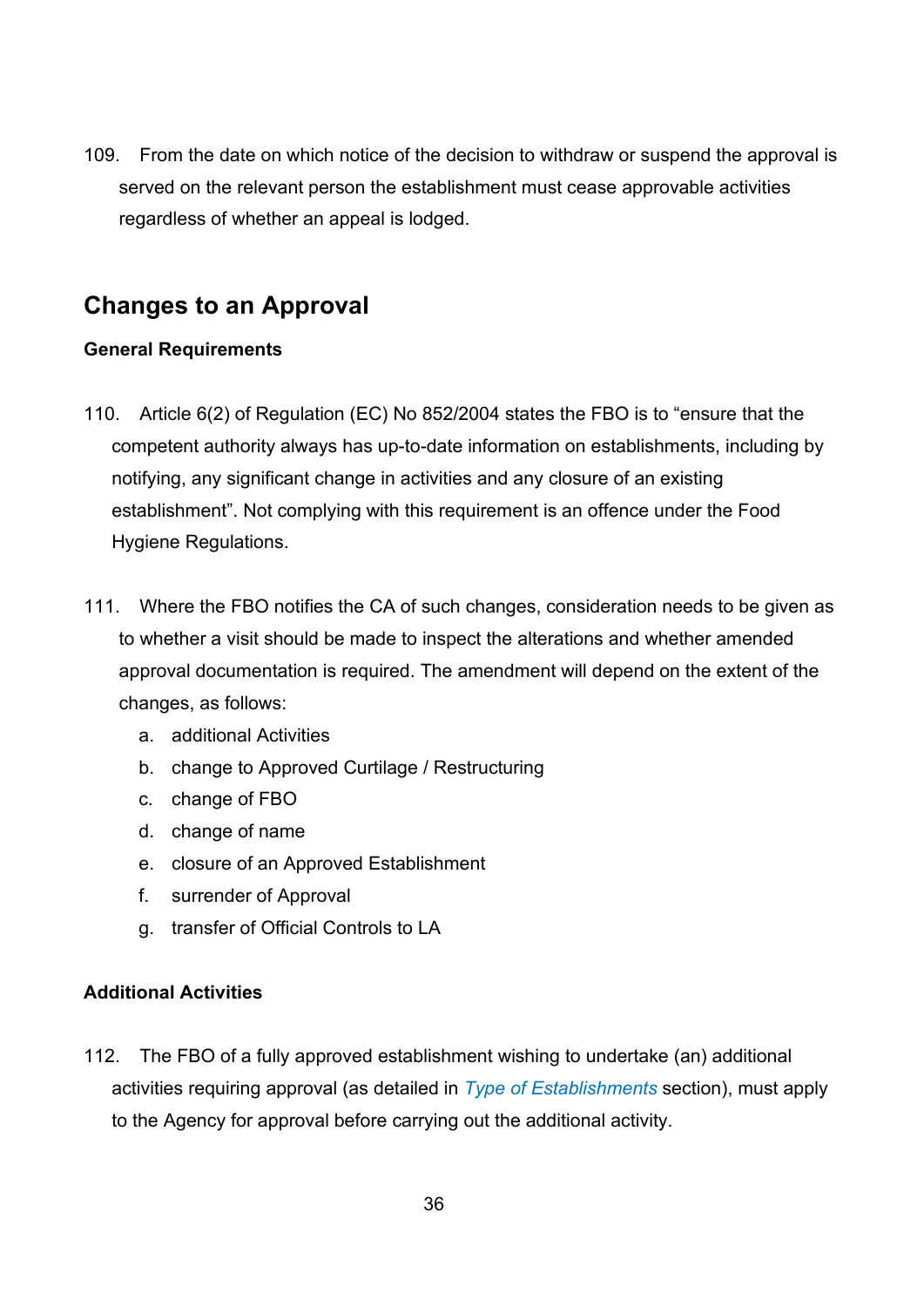- 113. The usual approval procedures will be applied when assessing the additional activities for approval.
- 114. If a fully approved establishment's most recent audit has the outcome 'Improvement Necessary' or 'Urgent Improvement Necessary' the FSA will not consider any applications for further activities or species until such time as the FBO has demonstrated sufficient improvement to exit the Improvement Necessary or Urgent Improvement Necessary status during a subsequent audit.
- 115. Professional judgement may be used, in the case of approving additional activities, to grant full approval in the first instance. This is only when the CA reaches a point where they are satisfied with infrastructure, equipment and the FBO controls. Examples include adding an approval (this is not an exhaustive list):
	- a. to slaughter goats at an existing sheep approved slaughterhouse
	- b. to cut an additional meat type at an approved cutting plant already approved to cut two or more types of meat
	- c. for a minced meat establishment to an already approved meat preparations establishment
	- d. for the cold storage of meat
	- e. for the re-wrapping of meat

## <span id="page-36-0"></span>**Change to Approved Curtilage / Restructuring**

- 116. Significant curtilage changes and/or restructuring within the approved curtilage will necessitate the FBO providing revised plans indicating the changes. An assessment will be made to ascertain if the changes are appropriate. As part of this assessment professional judgement will be used to determine whether an on-site visit is also required.
- 117. Once acknowledged by the CA, curtilage changes or restructuring should not require further or additional approval. It is the FBO's responsibility to make sure that all such changes meet the respective requirements of the Regulations.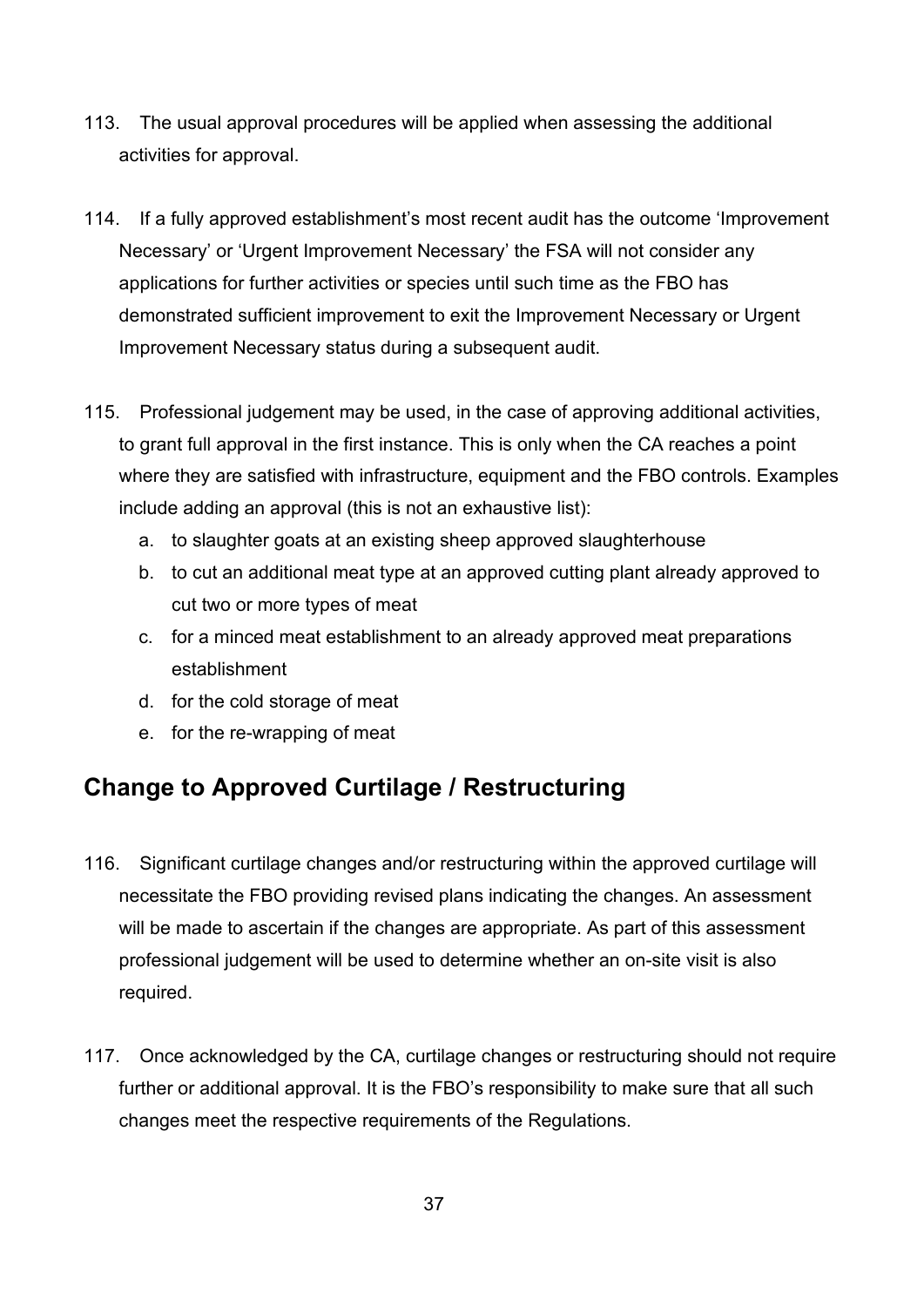**Note -** The FBO will not be able to undertake approvable activities in the areas subject to a curtilage change or restructuring until acknowledged by the CA.

## <span id="page-37-0"></span>**Change of FBO**

- 118. The approval of an "establishment" applies to both the premises and the business operating at the premises. If an approved establishment changes FBO the food business will have to be assessed and granted a new approval under the new FBO.
- 119. The approval assessment will be undertaken as soon as possible and in all cases within **20 working days** of receiving an approval application from the new FBO. Therefore, in order to allow a business to carry on operating without a break in trade the FSA, upon receipt of a new application made ahead of the date of change of FBO, will conduct a new approval assessment in the immediate run up to the effective date of change. Conditionally approval may be granted to the new FBO if the premise meet the infrastructure and equipment requirements. The new FBO should therefore ensure the FSA is provided sufficient notice (at least 20 working days) of the change of FBO.
- 120. The FSA is prepared, on request by the FBO to carry out a pre change of FBO advisory visit, refer to Advisory Visits section. However, any views given at such a visit will in no way provide a guarantee as to the future approval status of the business.
- 121. The different situations where a change in FBO, between different business entities, requires a new approval or where the approval can be retained are detailed in **Annex G**.
- 122. Article 6(2) of Regulation (EC) No 852/2004 requires the FBO to inform the CA when there is a change of FBO. This will be by means of an application form as detailed in Application for Approval section that includes the type of business entity, name of officers and relevant address/es of the FBO wishing to apply for approval. The FBO is then obliged to keep the CA informed about significant changes to those details.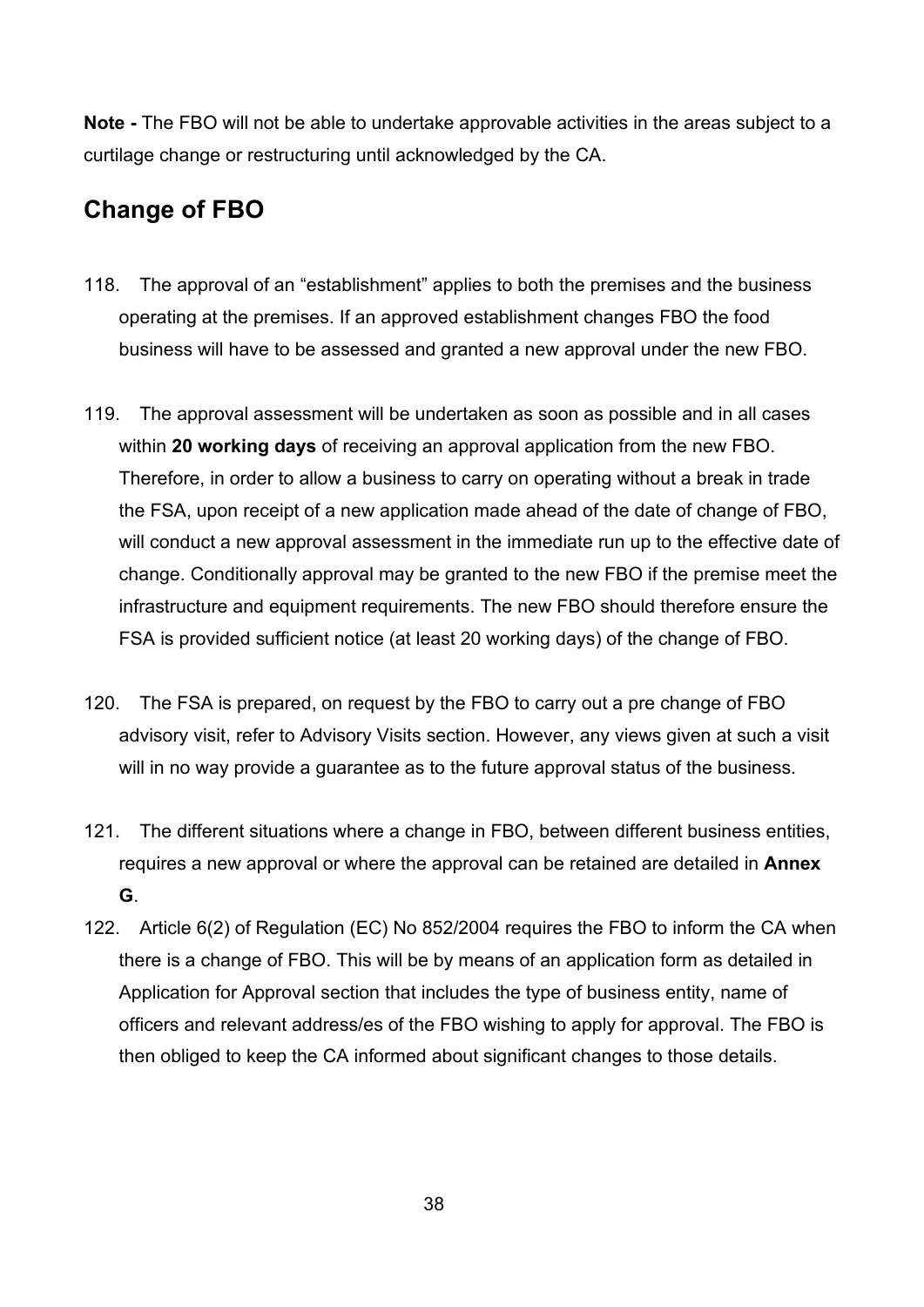- 123. Once received by the Agency the application will be assessed in the same way as a new establishment and if approval is granted may be subject to a new approval number. Also refer to Allocation of Approval Number section.
- 124. Where the CA becomes aware of a change of FBO at an establishment and the new FBO has failed to notify the change, the CA will inform the FBO that the food business is no longer approved and must not undertake activities that require approval until a new approval has been issued. The CA will also inform the relevant LA of this so that the LA can take appropriate enforcement action.

### <span id="page-38-0"></span>**Change of Name**

125. The approval document includes the details of the establishment and the identity of the FBO. Where there is a change of name in either of these areas, the approval document must reflect this.

**Note –** This is not to be confused with a change of FBO, which would warrant a reassessment for approval. Refer to Change of FBO section.

126. The change of name does not affect any existing matters arising in relation to the establishment, which may be the subject of separate inspection or enforcement activity.

## <span id="page-38-1"></span>**FBO moving to different Premises**

127. If an approved food business relocates to a different address the FBO will need to apply for a new approval at this new address. The approval procedures will be applied when assessing the food business at the new address for approval.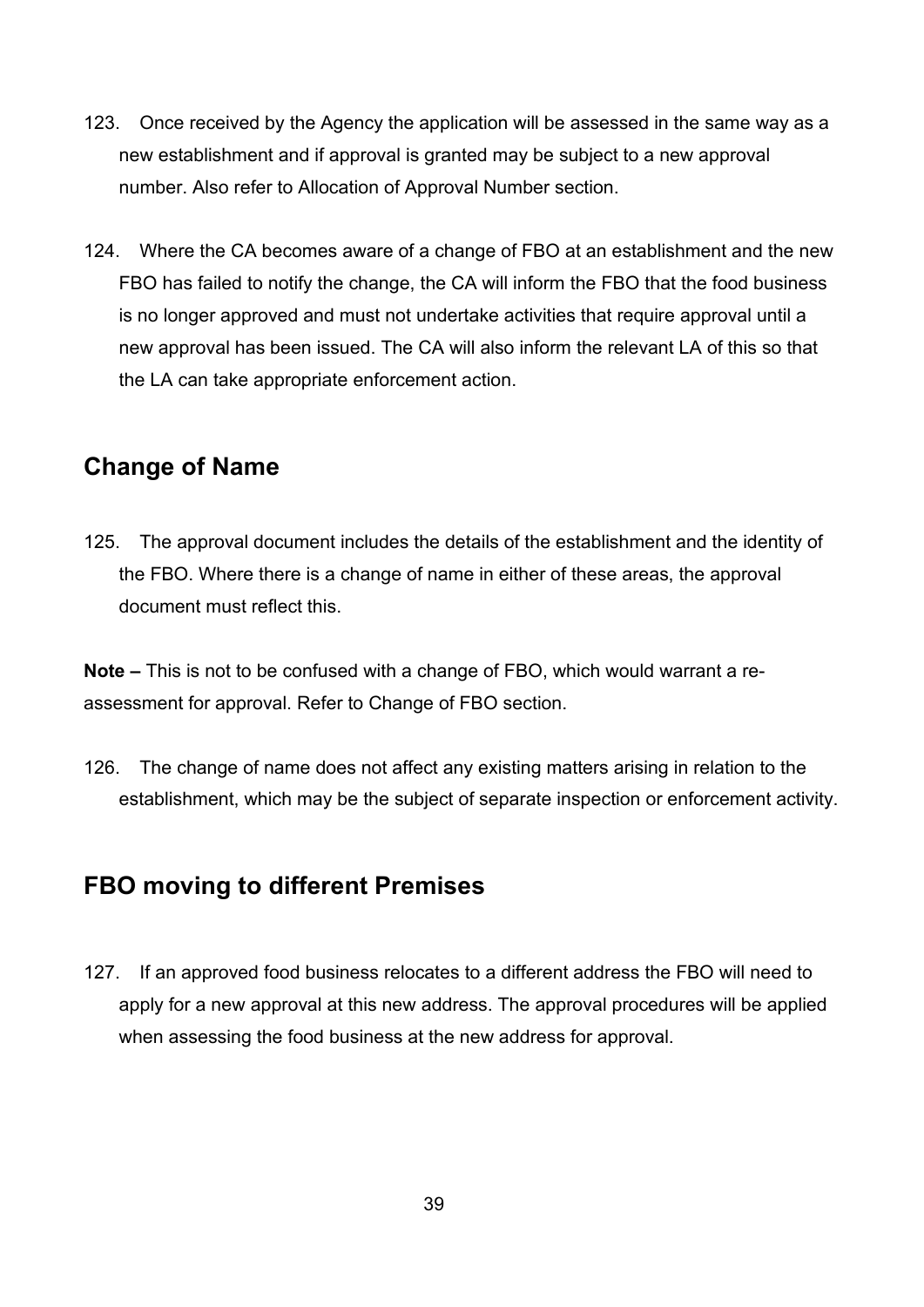## <span id="page-39-0"></span>**Closure of an Approved Establishment**

128. Where an establishment has a break in operation or closure the FBO is legally obliged to keep the CA informed. These breaks are categorised for operational purposes as follows:

#### <span id="page-39-1"></span>**Seasonal closure**

132. An establishment may operate to a seasonal pattern with routine breaks in operation. Notification of this pattern must be provided by the FBO as part of the application process by identifying the months when the FBO intends to operate the establishment. The FBO is then obliged to keep the Agency informed about any significant changes to those details including any establishment moving to or from a seasonal pattern. When an FBO intends to re-commence operation the Agency should be notified at least two weeks before operations are intended to re-commence. This is so an inspection can be arranged to check the premises are still compliant.

#### <span id="page-39-2"></span>**Temporary closure**

133. When an FBO needs to temporarily halt operations due to renovation / development work at an establishment or due to a temporary downturn in trade the FBO is obliged to keep the Agency informed about these significant changes to the operational pattern. In these cases the FBO should notify the Agency at least two weeks before operations re-commence. Also refer to *Change to Approved Curtilage / Restructuring* section.

#### <span id="page-39-3"></span>**Long-term closure**

134. When an FBO stops operations with no immediate intention to recommence for at least six months or longer the closure is classed as long-term. The FBO is obliged to keep the Agency informed about this significant change to the operational pattern and must notify the Agency at least two weeks before operations re-commence.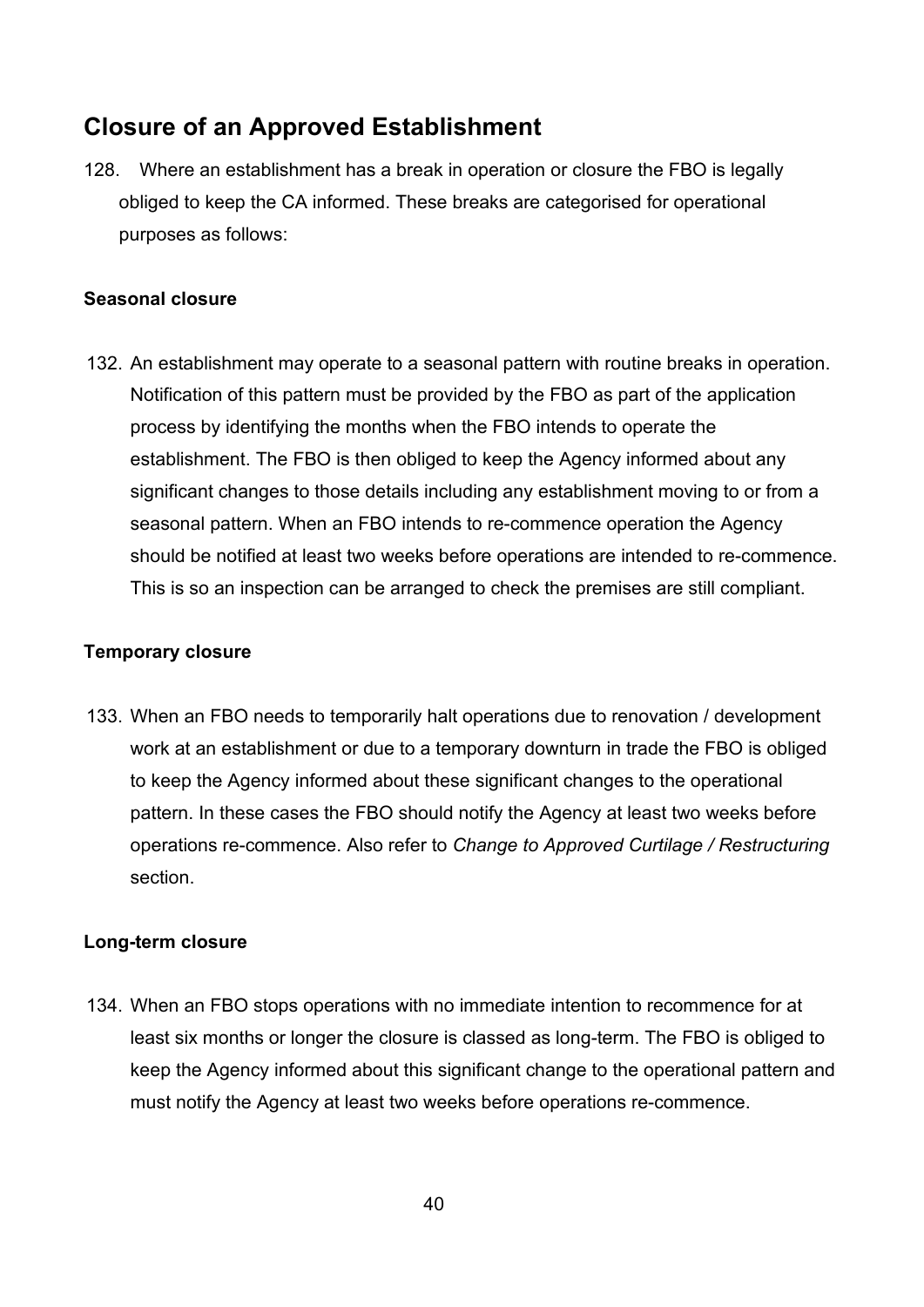**Note –** Temporary or long-term closures should not be confused with seasonal closures. Seasonal closures are pre-notified routine breaks in operation to a seasonal pattern.

- 135.During non-operational periods official controls undertaken by the CA will be partially suspended, with the exception of ad hoc controls until operations re-commence.
- 136. In the case of audits of FBO procedures, undertaken by the CA, where the next scheduled audit falls within the closed period the audit will be undertaken within two months of operations re-commencing or sooner if needed to make sure that at least one audit is conducted within each 12 month period.
- 137. Following a period of closure the FBO must notify the CA before operations recommence. Keeping the CA informed of significant changes is a regulatory requirement which allows the CA to ensure it has up to date information. This notification allows the CA to plan a visit to the premises to check the establishment continues to meet all structural and equipment requirements and other relevant requirements of food law, including the existence of a food safety management system based on HACCP principles.
- 138.If there are major or critical non-compliances which indicate the establishment is a serious risk to public health or animal welfare appropriate enforcement action should be taken and the establishment could be subject to a formal review of approval. Also refer to Review of Meat Establishments Approval with the view to Withdraw or Suspend section.
- 139. Where the CA becomes aware of an establishment that has re-commenced o without first notifying the CA appropriate enforcement action will be taken in regard to their failure to keep the CA informed of significant changes.
- 140. If an establishment ceases to operate as food business the approval granted to it will no longer have effect. The CA will monitor establishments which have ceased operating and not informed the CA of their future plans. If the FBO does not confirm the surrender of their approval in writing within six months of the establishment ceasing

41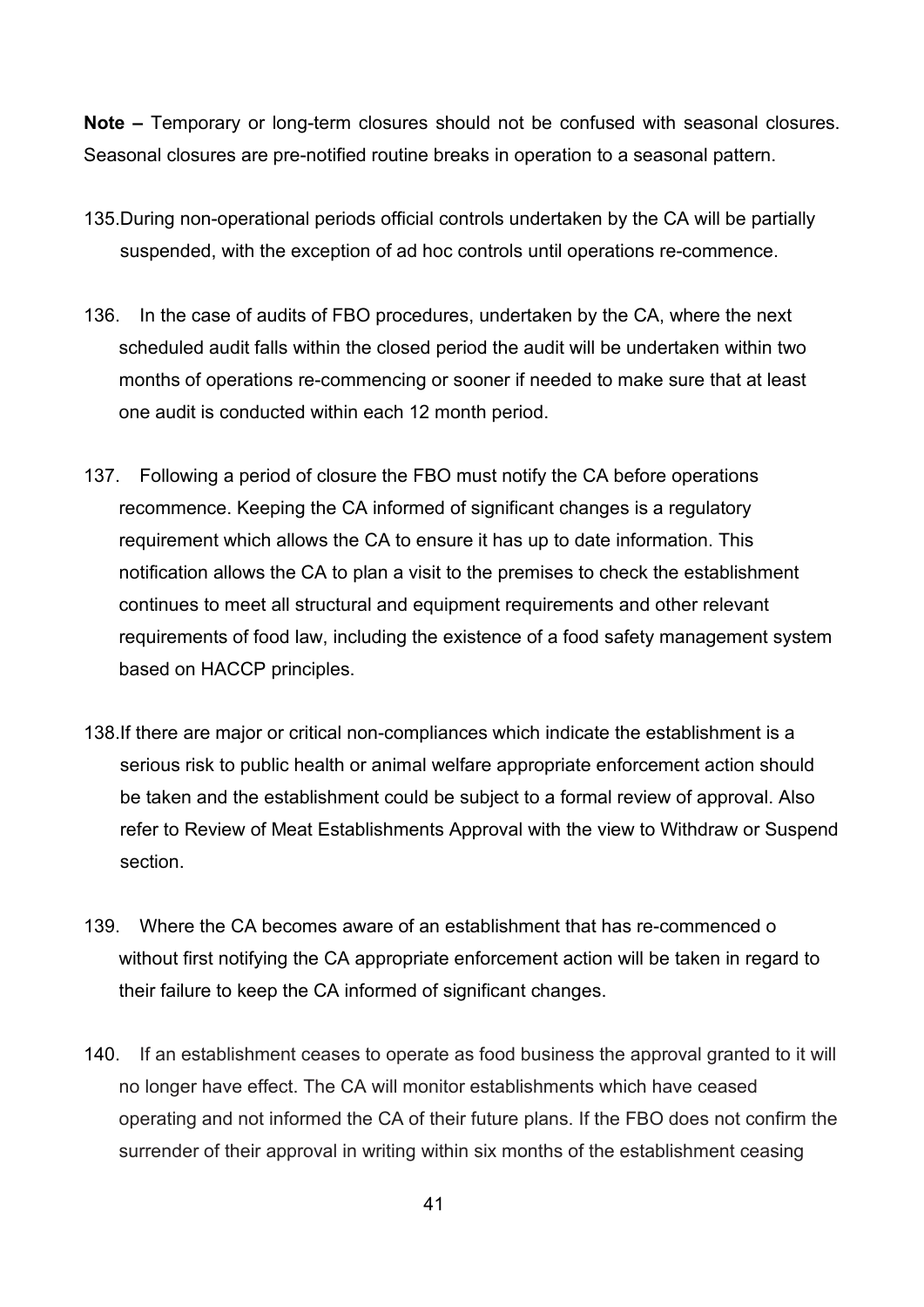operations then the CA will write to the FBO to confirm their approval no longer has effect and the establishment will be removed from the published list of approved meat establishments.

## <span id="page-41-0"></span>**Surrender of Approval**

- 141. Where the FBO, of an establishment under their control, holding an approval, granted by the FSA/FSS, wishes to surrender that approval, the FBO is required to provide formal notice.
- 142. Once acknowledged by the CA, the approval will cease to exist and the use of the approval number will also come to an end. The establishment will be removed from the official list of approved food establishments.
- 143. It would be an offence to resume activities subject to Regulation (EC) No 852/2004 or Regulation (EC) No 853/2004 at the establishment, before the FBO is granted approval or conditional approval or registered as appropriate by the relevant CA.
- 144. Where health marking carcasses of domestic ungulates, farmed game mammals other than lagomorphs, and large wild game, at Slaughterhouses and/or Game Handling Establishments is carried out, health marking equipment will be retrieved. In establishments where ID marks are applied, following surrender, the FBO should be advised that it would be an offence to apply the ID Mark on any surplus labels or packaging.
- 145. Establishments undertaking activities that require an authorisation (e.g. a cutting plant removing SRM vertebral column from bovine carcases) which is based on the establishment holding an approval, the authorisation will automatically be revoked with the removal of the approval.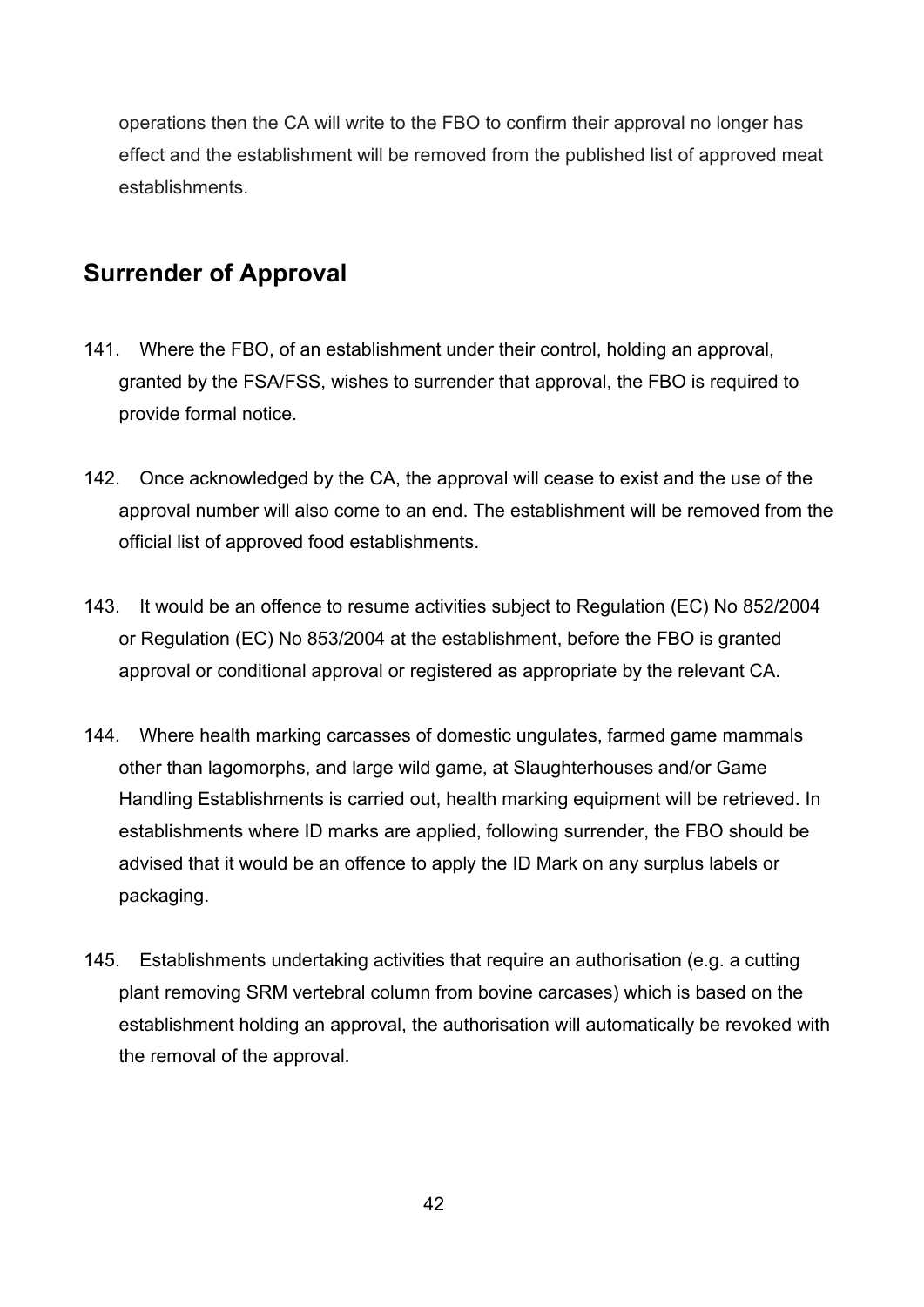## <span id="page-42-0"></span>**Transfer of Official Controls to LA**

- 146. As detailed in Establishments Requiring Approval section, the FSA is the CA responsible for the approval of meat establishments and associated activities when colocated with an approved Slaughterhouse, Cutting Plant or Game Handling Establishment.
- 147. Where the FBO, holding an approval granted by the FSA, wishes to surrender the Slaughterhouse, Cutting Plant and/or Game Handling Establishment elements of their approval but wishes to retain stand-alone activities, this establishment, and the approval requirement, will be transferred to the LA. In these circumstances the FSA will notify the relevant LA accordingly. As the FSA had already approved the standalone activity, the LA may not have to undertake a separate re-approval. This is provided that it is satisfied that the establishment can continue to meet all the requirements of the Regulations, and that the establishment's food safety management system is adequate to cover the stand-alone activity.
- 148. In the case of FBOs deciding to limit their activities to meet the exemption criteria and surrendering the approval granted by the FSA, the establishment will remain subject to the Regulation (EC) No 852/2004 and must therefore register with the LA as a Food Business prior to surrendering their approval. On surrender of the approval the establishment will be removed from the official list of approved food establishments.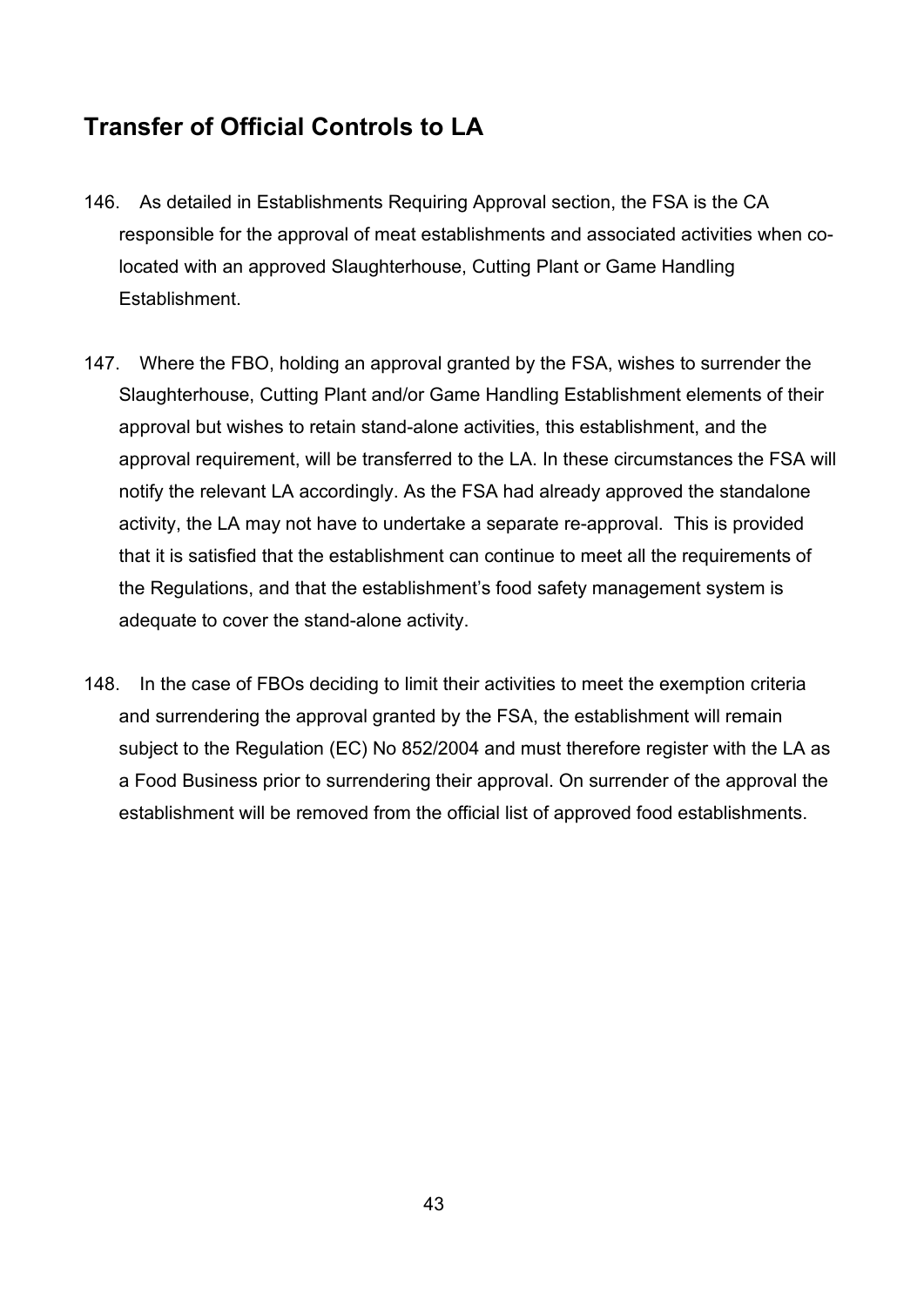# <span id="page-43-0"></span>**Annex A Type of Establishments that**

## **require approval by FSA**

| <b>Establishments:</b> | <b>Activities / Operation for which establishment</b>            |  |  |
|------------------------|------------------------------------------------------------------|--|--|
|                        | may be approved:                                                 |  |  |
| Slaughterhouse         | <b>Slaughter and/or Dressing of Domestic Ungulates:</b>          |  |  |
| (Red Meat)             | Cattle (Bovine)<br>٠                                             |  |  |
|                        | Calves (Bovine)<br>٠                                             |  |  |
|                        | <b>Bison</b><br>$\bullet$                                        |  |  |
|                        | Water buffalo                                                    |  |  |
|                        | Sheep (Ovine)<br>$\bullet$                                       |  |  |
|                        | Goats (Caprine)<br>٠                                             |  |  |
|                        | Pigs (Porcine)<br>$\bullet$                                      |  |  |
|                        | Domestic Soliped / Equidae (horses)                              |  |  |
|                        | <b>Slaughter and/or Dressing of Farmed Game:</b>                 |  |  |
|                        | Farmed land mammals (other than domestic ungulates)<br>$\bullet$ |  |  |
|                        | <b>Farmed Deer</b><br>٠                                          |  |  |
|                        | <b>Farmed Wild Boar</b><br>$\bullet$                             |  |  |
|                        | Ratites (Ostrich, rhea & emu)<br>٠                               |  |  |
| Slaughterhouse         | <b>Slaughter and/or Dressing of Farmed Birds &amp;</b>           |  |  |
| (White Meat)           | Lagomorphs:                                                      |  |  |
|                        | Domestic Fowls (Chickens, hens & broilers)<br>$\bullet$          |  |  |
|                        | Turkey<br>$\bullet$                                              |  |  |
|                        | <b>Duck</b>                                                      |  |  |
|                        | Geese                                                            |  |  |
|                        | Guinea fowl                                                      |  |  |
|                        | Quail                                                            |  |  |
|                        | Pigeon                                                           |  |  |
|                        | Ratites (Ostrich, rhea & emu)                                    |  |  |
|                        | Lagomorphs (rabbits, hares and rodents)                          |  |  |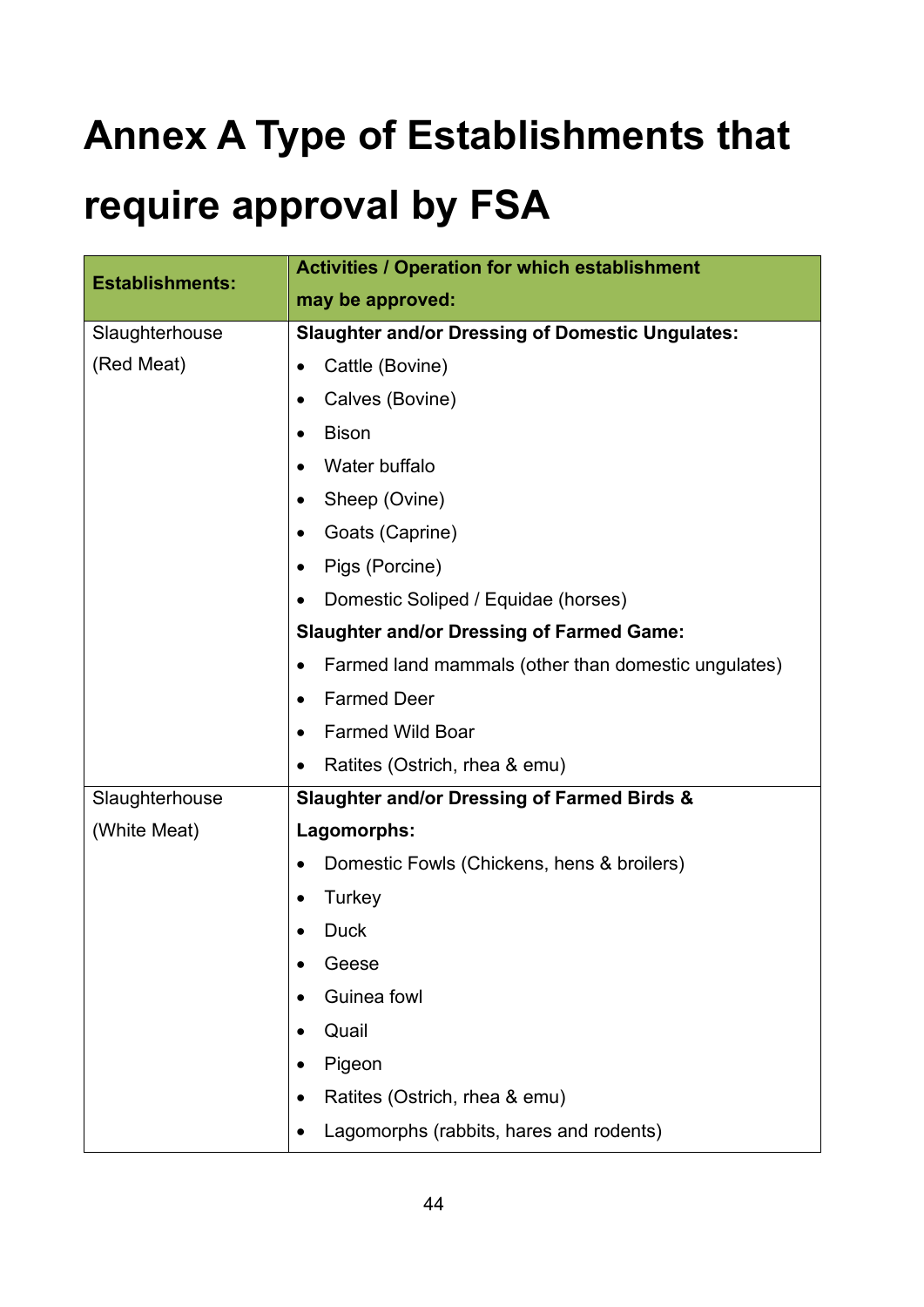| <b>Establishments:</b>                                                                                                    | <b>Activities / Operation for which establishment</b>                                                                                                                                                                                                                                                                                              |  |  |
|---------------------------------------------------------------------------------------------------------------------------|----------------------------------------------------------------------------------------------------------------------------------------------------------------------------------------------------------------------------------------------------------------------------------------------------------------------------------------------------|--|--|
|                                                                                                                           | may be approved:                                                                                                                                                                                                                                                                                                                                   |  |  |
| <b>Game Handling</b><br>establishment<br><b>Cutting Plant</b><br>(Refer to<br>Slaughterhouses and<br><b>Game Handling</b> | Dressing of:<br>Large wild game (for example, wild deer & feral wild boar)<br>Small wild game in-feather (for example, pheasants,<br>$\bullet$<br>pigeons & grouse)<br>Small wild game in-fur (for example, rabbits, hares &<br>٠<br>rodents)<br><b>Cutting of meat from:</b><br>Domestic ungulates<br>$\bullet$<br>Farmed birds & lagomorphs<br>٠ |  |  |
| establishment for<br>definitions of species<br>groups)                                                                    | Large wild game<br>$\bullet$<br>Small wild game<br>Farmed game<br>$\bullet$<br>Slaughter at the place of origin of:                                                                                                                                                                                                                                |  |  |
| <b>Authorised On Farm</b><br><b>Slaughter facilities</b>                                                                  | Domestic Fowls (Chickens, hens & broilers)<br>$\bullet$<br>Turkey<br><b>Duck</b><br>$\bullet$<br>Geese<br>Guinea fowl<br>Quail<br>Pigeon<br>Ratites (Ostrich, rhea & emu)<br><b>Farmed Deer</b><br><b>Farmed Wild Boar</b><br><b>Bison</b>                                                                                                         |  |  |
| Minced meat<br>establishment*<br>Meat preparations<br>establishment*                                                      | Production of minced meat<br>$\bullet$<br>Production of meat preparations<br>$\bullet$                                                                                                                                                                                                                                                             |  |  |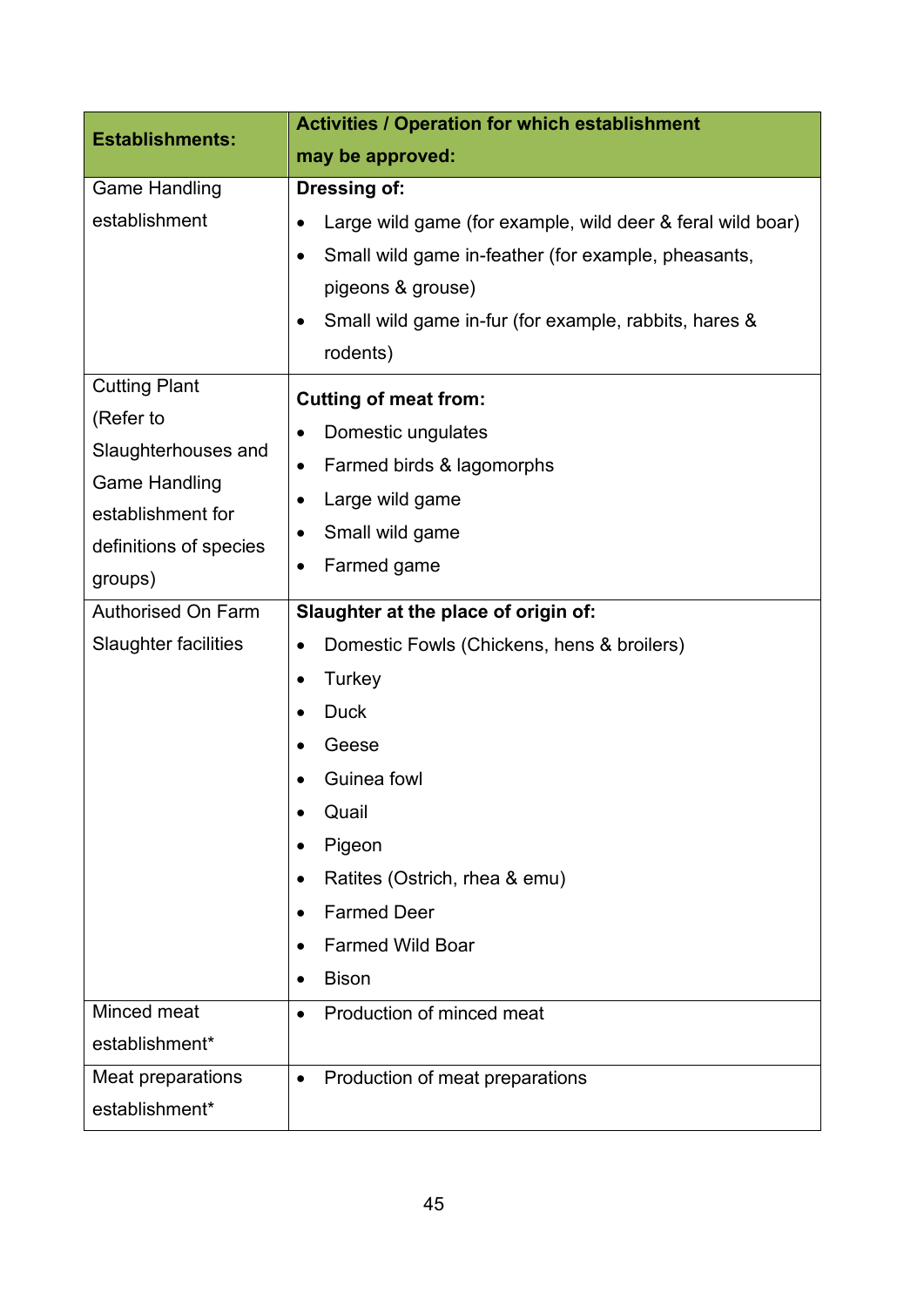| <b>Establishments:</b> | <b>Activities / Operation for which establishment</b><br>may be approved: |
|------------------------|---------------------------------------------------------------------------|
| Mechanically           | Production of mechanically separated meat                                 |
| separated meat         |                                                                           |
| establishment*         |                                                                           |

\* Standalone establishments of these types of operation are approved by Food Authorities

i.e. Local Authorities.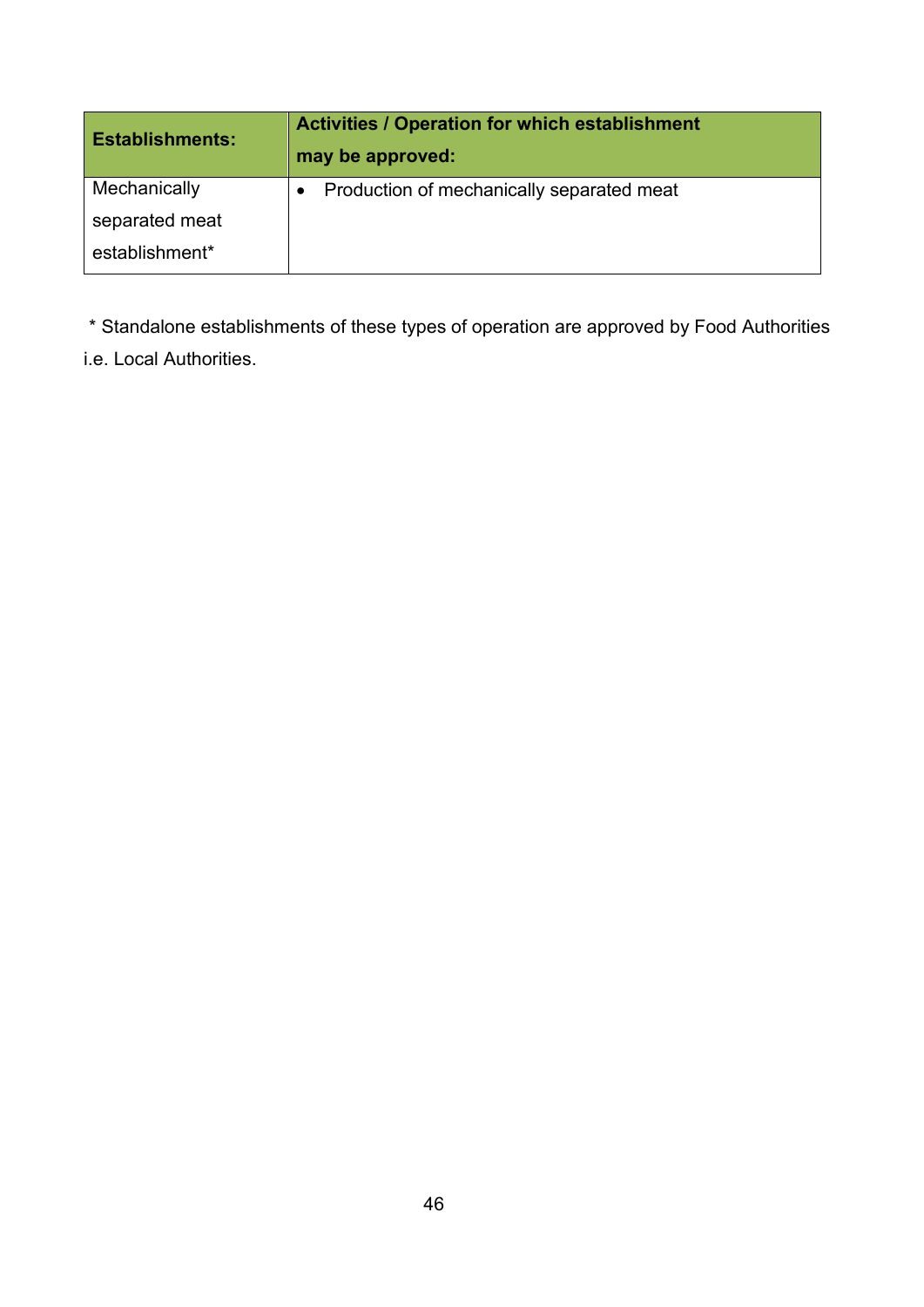## <span id="page-46-0"></span>**Annex B Exemption Criteria**

## **A - Retail Establishments**

The exemption is for retail establishments that supply food of animal origin to the final consumer, or supply other retail establishments (including caterers) on a 'marginal, localised and restricted basis (853/2004 Article 1 Scope point 5).

Recital 13 of Regulation 853/2004 interprets marginal as a small part of the establishment's business, but subsequent EU Commission guidance provides that it may also be interpreted as a small amount of food of animal origin in absolute terms. Following consultation, the UK is interpreting the terms marginal, localised and restricted in relation to meat as follows:

▪ **Marginal**: supply of food of animal origin:

(i) up to a quarter of the business in terms of food; **or**

(ii) in relation to: fresh or processed meat, (but not wild game meat) up to 2 tonnes a week, subject to the establishment having a genuine retail outlet supplying the final consumer with part of its production of meat;

### **and**

▪ **Localised**: supply of food of animal origin within the supplying establishment's own county plus the greater of either the neighbouring county or counties or 50 km/30 miles from the boundary of the supplying establishment's county;

### **and**

▪ **Restricted**: supply of food of animal origin is limited to certain types of products or establishments. In the meat sector, the restrictions are in relation to the amounts of meat supplied and the requirement for a 'genuine' retail outlet (see 'marginal' above).

**Notes:** Up to a quarter of the business in terms of food "should be calculated by measuring the amount (either by weight or volume) of food of animal origin supplied to other food business establishments (including caterers) against the entire supply in terms of food (this includes food of any type, for example, drink, biscuits etc).

2 tonnes could be averaged over any 12 month period.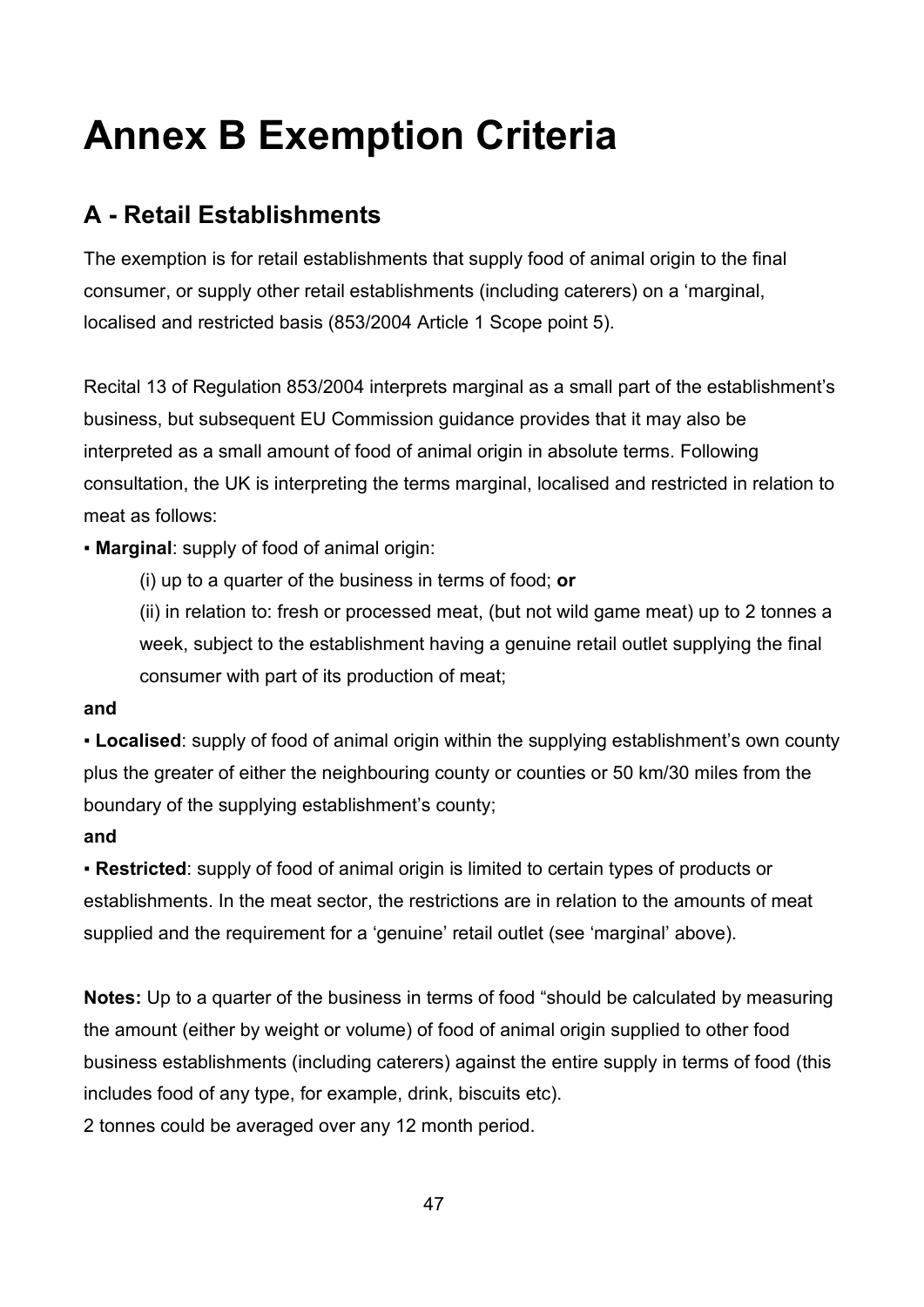Both the above criteria must not be used simultaneously at an establishment. It is either the 25% **or** the 2 tonne rule (for establishments that only handle meat).

Supply to a final consumer can include mail order and internet sales. Retail establishments attached to approved establishments under veterinary control do not require approval.

## <span id="page-47-0"></span>**Multiple premises constituting a single food business establishment in England and Wales**

Where establishments in England and Wales supply food to one or more retail units closely linked under the same ownership there may be circumstances where the CA may wish to consider the separate sites as part of a wider establishment and therefore a 'single establishment' for which a single registration will be required. This flexibility may only be applied where the main focus of the establishment's activities is that of a retail business, i.e. when supply of food is direct to the final consumer. CA's will consider such businesses on a case by case basis to ensure that all three of the following criteria are satisfied:

1. The operation is under a single 'controlling mind', i.e. there is one person who is responsible for the implementation of HACCP-based procedures; and

2. One set of 'HACCP-based procedures' covers all stages and units of the operation within the wider establishment; and

3. All the activities undertaken at the various units within the 'wider' establishment are within close enough proximity that it can be reasonably expected that the single controlling mind can effectively manage the food safety management controls at all sites.

Where all three criteria are met, but the main activity of the establishment is the supply of POAO to other businesses, then approval is required (unless it meets the permitted exemptions in Article 1 of 853/2004). Competent Authorities should refer to and consider the guidance document on the implementation of certain provisions of Regulation 853/2004 on the hygiene of food of animal origin.

## **B - Poultry slaughter and cutting on farm**

There is an exemption for producers supplying small quantities of meat from poultry and lagomorphs slaughtered, on the farm where they are grown, directly to the final consumer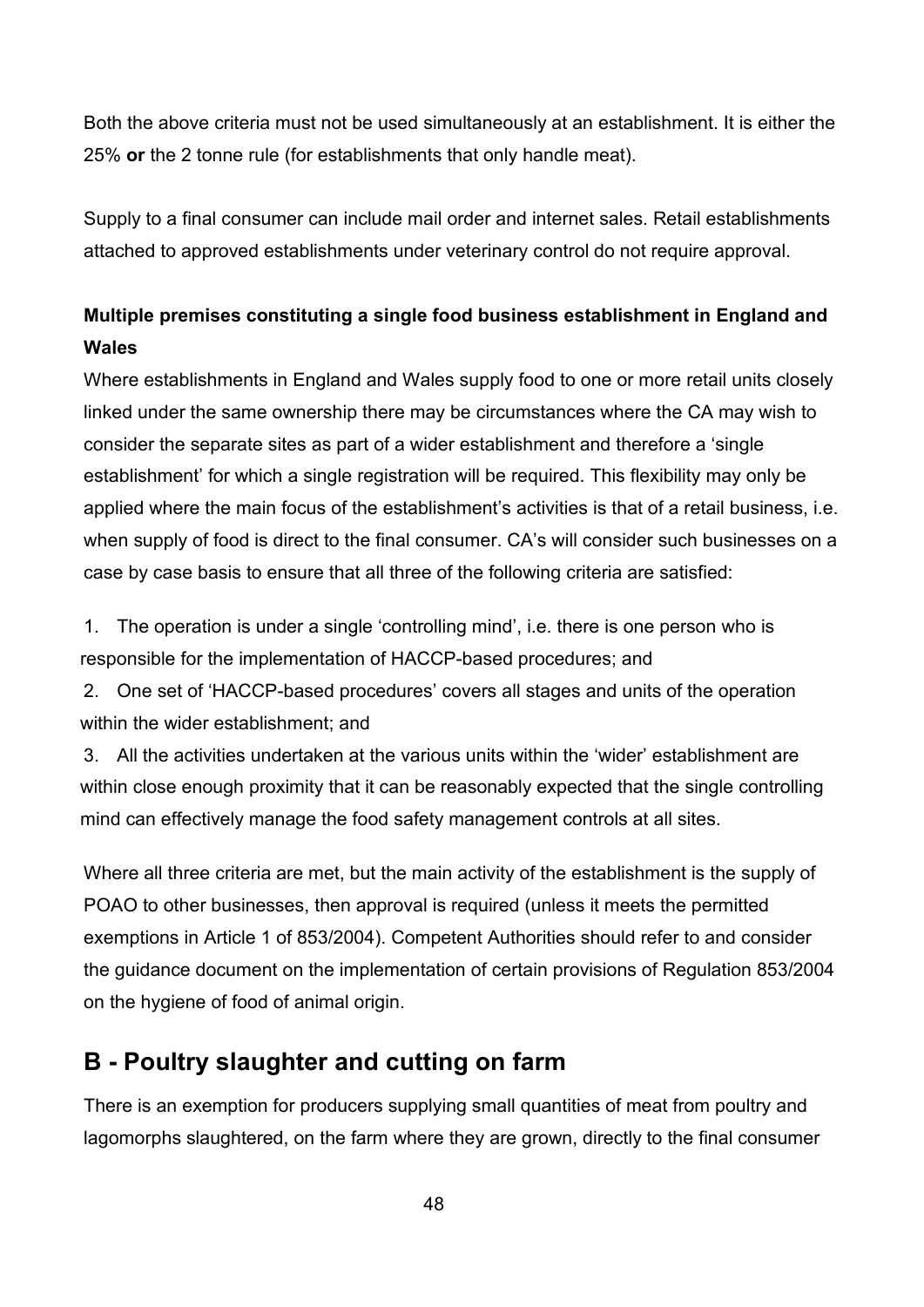and to local retail establishments directly supplying the final consumer (853/2004 Article 1 point 3d amended by Regulation 2076/2005 Article 3).

Producers must be registered and comply with Regulation 852/2004 and the labelling and record keeping requirements of Schedule 5 of the Food Safety and Hygiene Regulations (England) 2013 or equivalent legislation in Wales and Northern Ireland. Following consultation, the UK is interpreting the terms small and local as follows:

▪ **'Small'** supply is interpreted as (i) under 10,000 birds or lagomorphs; or (ii) producers annually slaughtering over 10,000 birds or lagomorphs who are members of an appropriate assurance scheme and who either (a) dry pluck by hand or (b) slaughter for 40 days per year or less;

#### **and**

■ **Local'** supply is interpreted as being the same as 'localised' – see 'A' above; additionally anywhere within the UK in the two weeks preceding Christmas or Easter and for geese, Michaelmas (late September).

## **C - Slaughter for private domestic consumption – home slaughter of livestock**

When slaughter of a livestock animal is carried out by its owner on their property for their own personal consumption or that of members of their immediate family living there and the meat is not placed on the market (whether free of charge or not), such activity is exempt from both 852/2004 and 853/2004, although the Food Safety Act (or in NI the Food Safety Order) will apply. However, the EU TSE Regulations apply wherever a TSE susceptible animal (i.e cattle, sheep and goat) is slaughtered (**including home slaughter**). Animal Welfare Regulations also apply wherever livestock is slaughtered. It should be noted that home slaughter is likely to carry a greater human health risk than slaughter that takes place in approved premises.

## **D – Wild Game**

There is an exemption for primary producers (individual hunters or shooting estates) supplying small quantities of wild game carcases in fur/feather directly to the final consumer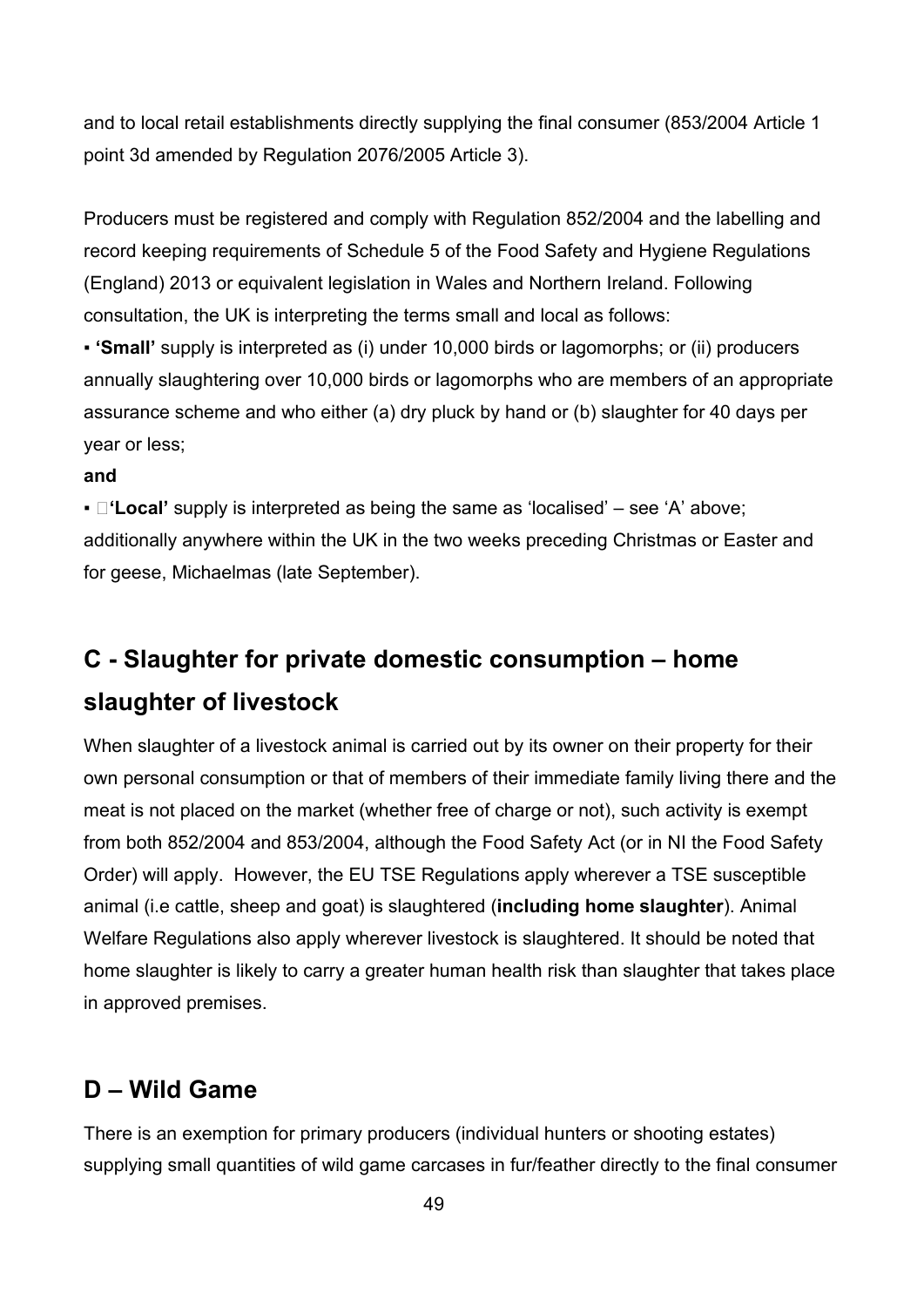and to local retail establishments directly supplying the final consumer (853/2004 Article 1 point 3c).

There is also an exemption for hunters and active members of a hunting party supplying small quantities of wild game meat directly to the final consumer and to local retailers directly supplying the final consumer. The meat must be prepared by an individual who has played an active part in the shoot, such as a beater, so the exemption is available to shooting estates. (853/2004 Article 1 point 3e).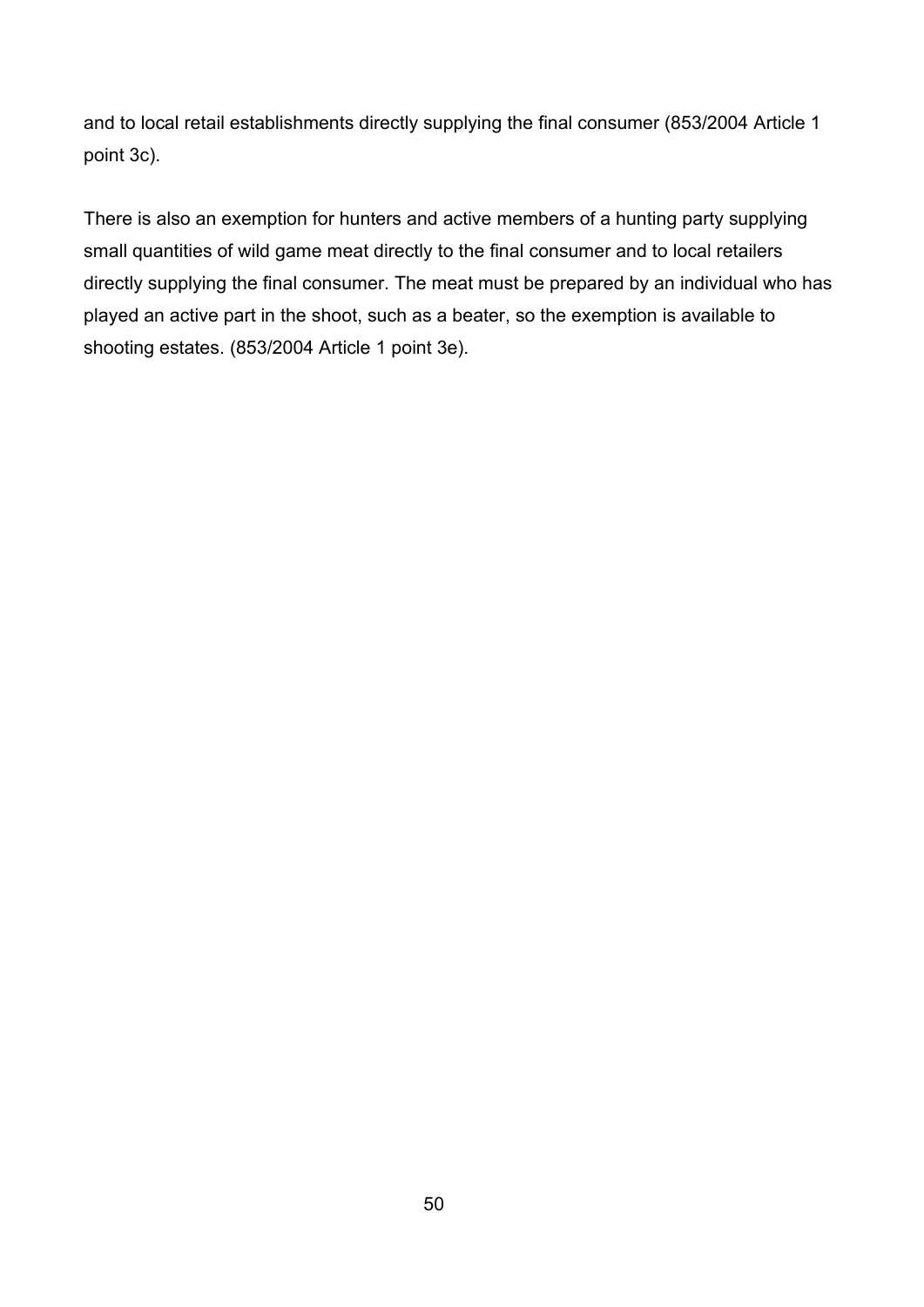# <span id="page-50-0"></span>**Annex C Exemption Criteria – Flow Diagram**

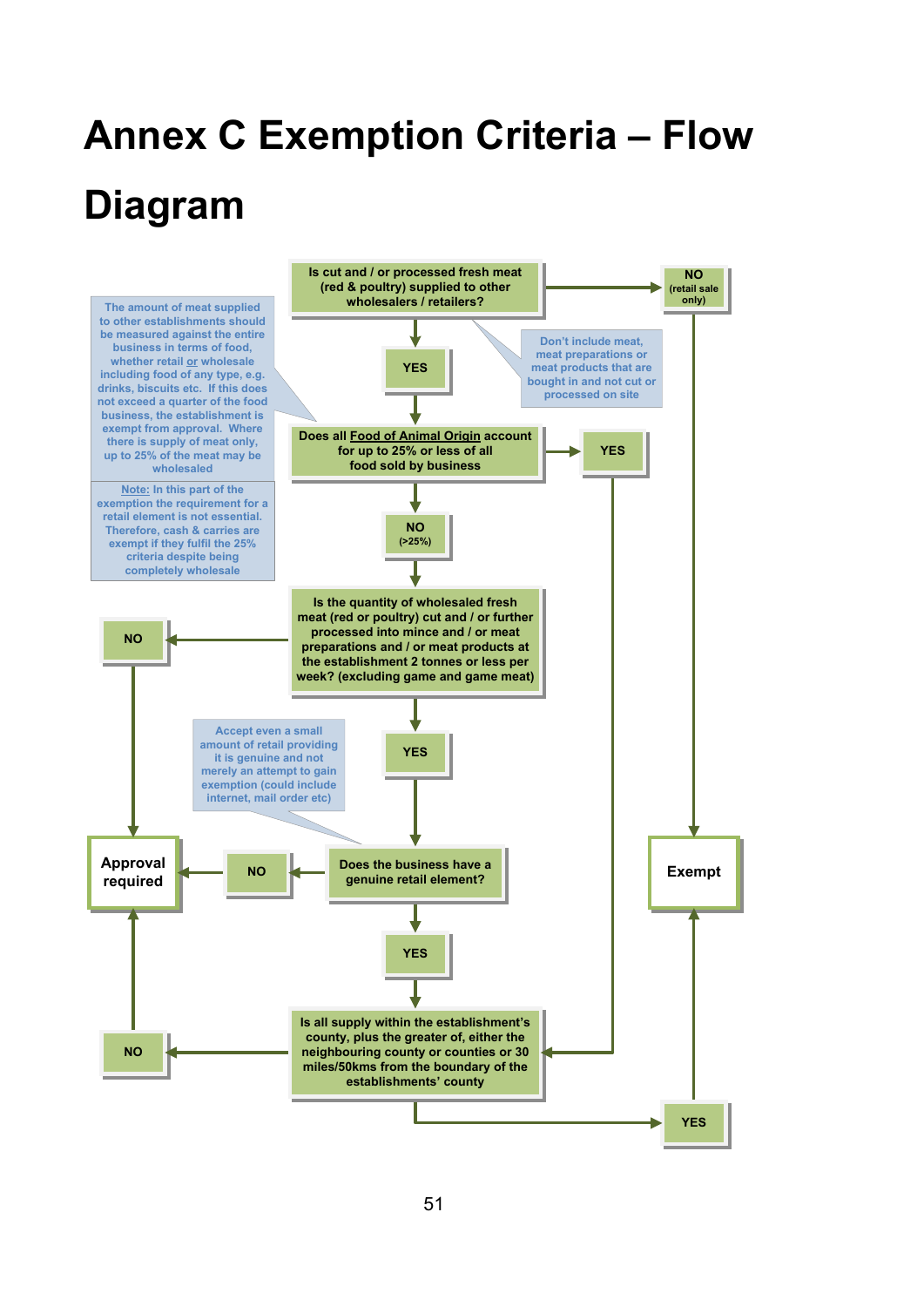## **Annex C Exemption Criteria**

## **(accessible version):**

1. Is cut and/or processed fresh meat (red and poultry) supplied to other wholesalers/retailers?

No: Retail sale only – **Exempt.**

**(Note:** Don't include meat, meat preparation or meat products that are bought in or not cut and processed on site.)

2. Yes: Does all Food of Animal Origin account for up to 25% or less of all food sold by businesses?

**(Note:** The amount of meat supplied to other establishments should be measured against the entire business in terms of food, whether retail or wholesale including food of any type for example, drinks, biscuits etc. If this does not exceed a quarter of the food business, the establishment is exempt from approval. Where there is supply of meat only, up to 25% of the meat may be wholesaled.)

**(Note:** In this part of the exemption the requirement for a retail element is not essential. Therefore, cash and carries are exempt if they fulfil the 25% criteria despite being completely wholesale.)

#### Yes: **Skip to step 5.**

3. No: More than 25% - Is the quantity of wholesaled fresh meat (red or poultry) cut and/or further processed into mince and/or meat preparations and/or meat products at the establishment 2 tonnes or less per week? (excluding game or game meat)

### No: **Approval required**

4. Yes: Does the business have a genuine retail element?

### No: **Approval required**

**(Note:** Accept even a small amount of retail, providing it is genuine and not merely an attempt to gain exemption (could include internet, mail order, etc.)

5. Yes: Is all supply within the establishment's country, plus the greater of, either the neighbouring county or counties or 30 miles/50kms from the boundary of the establishments' county

#### Yes: **Exempt**

No: **Approval required**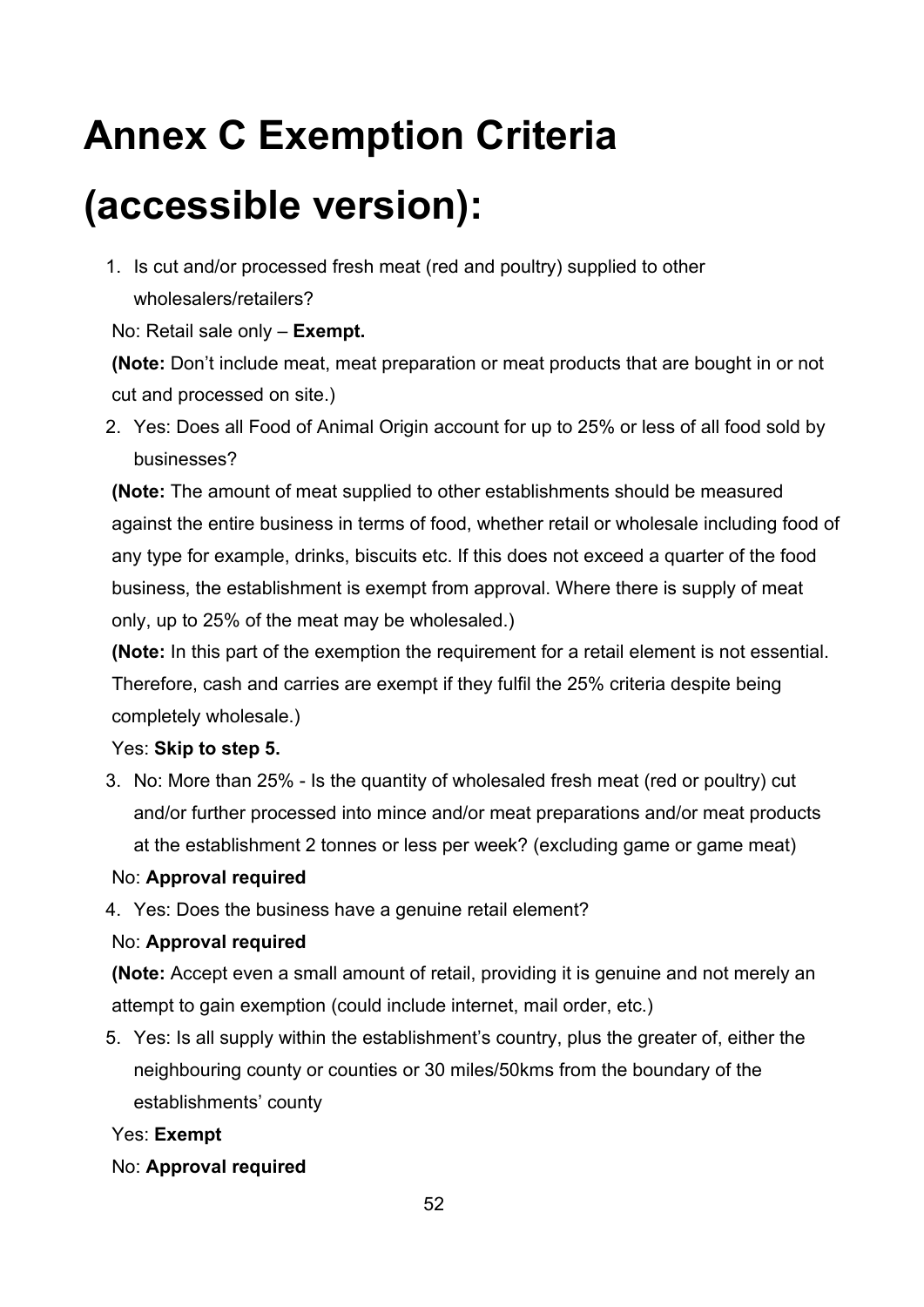# <span id="page-52-0"></span>**Annex D Approval Process – Decision Flow Diagram**

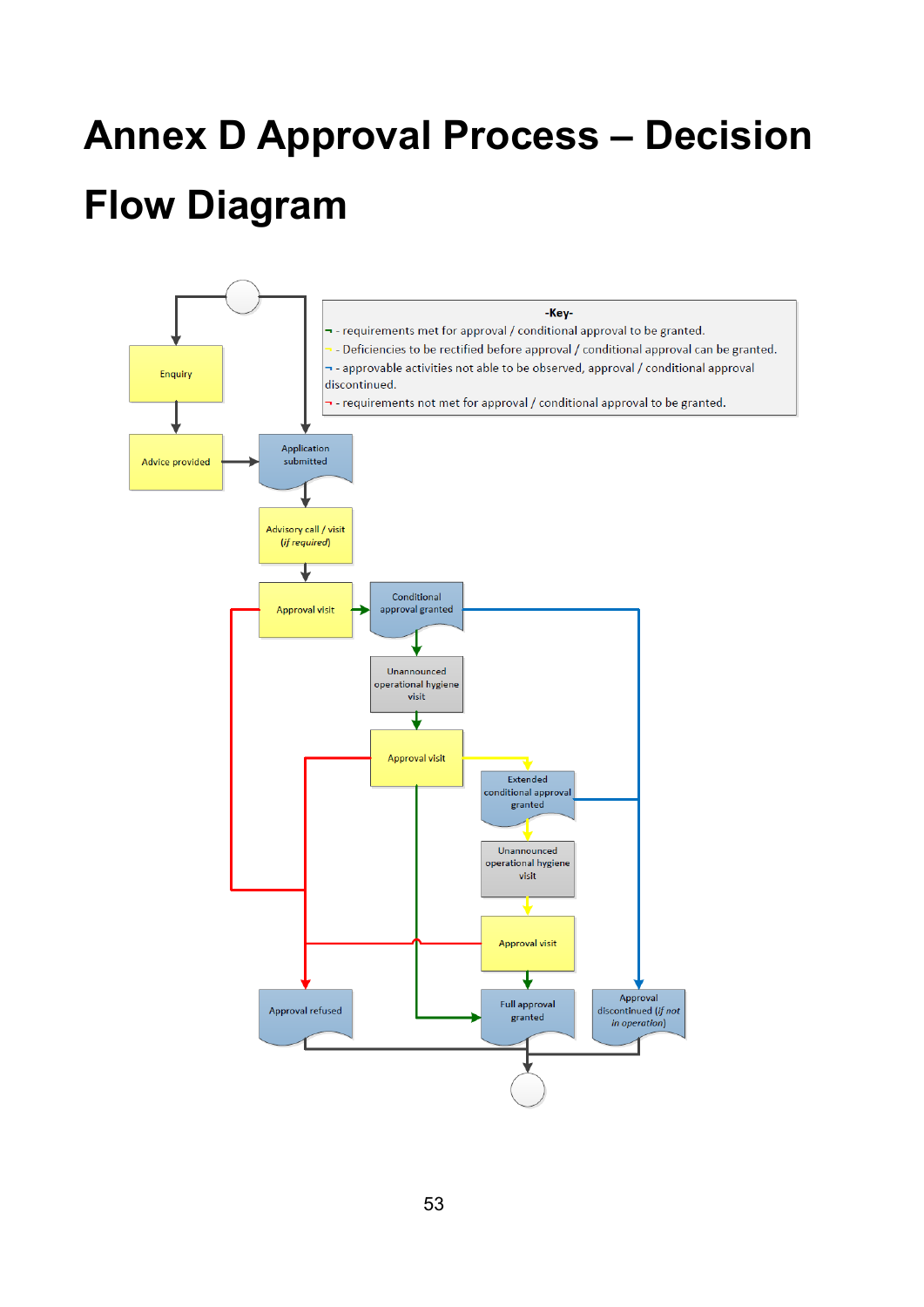# **Annex D Approval Process - Decision Flow diagram (accessible version):**

- 1. Enquiry
- 2. Advice provided
- 3. Application submitted
- 4. Advisory call/visit (if required)
- 5. Approval visit (approval could be refused at this point)
- 6. Conditional approval granted.
- At this point approval may also be discontinued (if not in operation)
- 7. Unannounced hygiene visit
- 8. Approval visit (approval could be refused at this point)
- It is also possible for full approval to be granted at this point, so steps 9 to 11 are not required)
- 9. Extended conditional approval granted
- At this point approval may also be discontinued (if not in operation)
- 10.Unannounced operational hygiene visit
- 11.Approval visit (approval could be refused at this point)
- 12.Full approval granted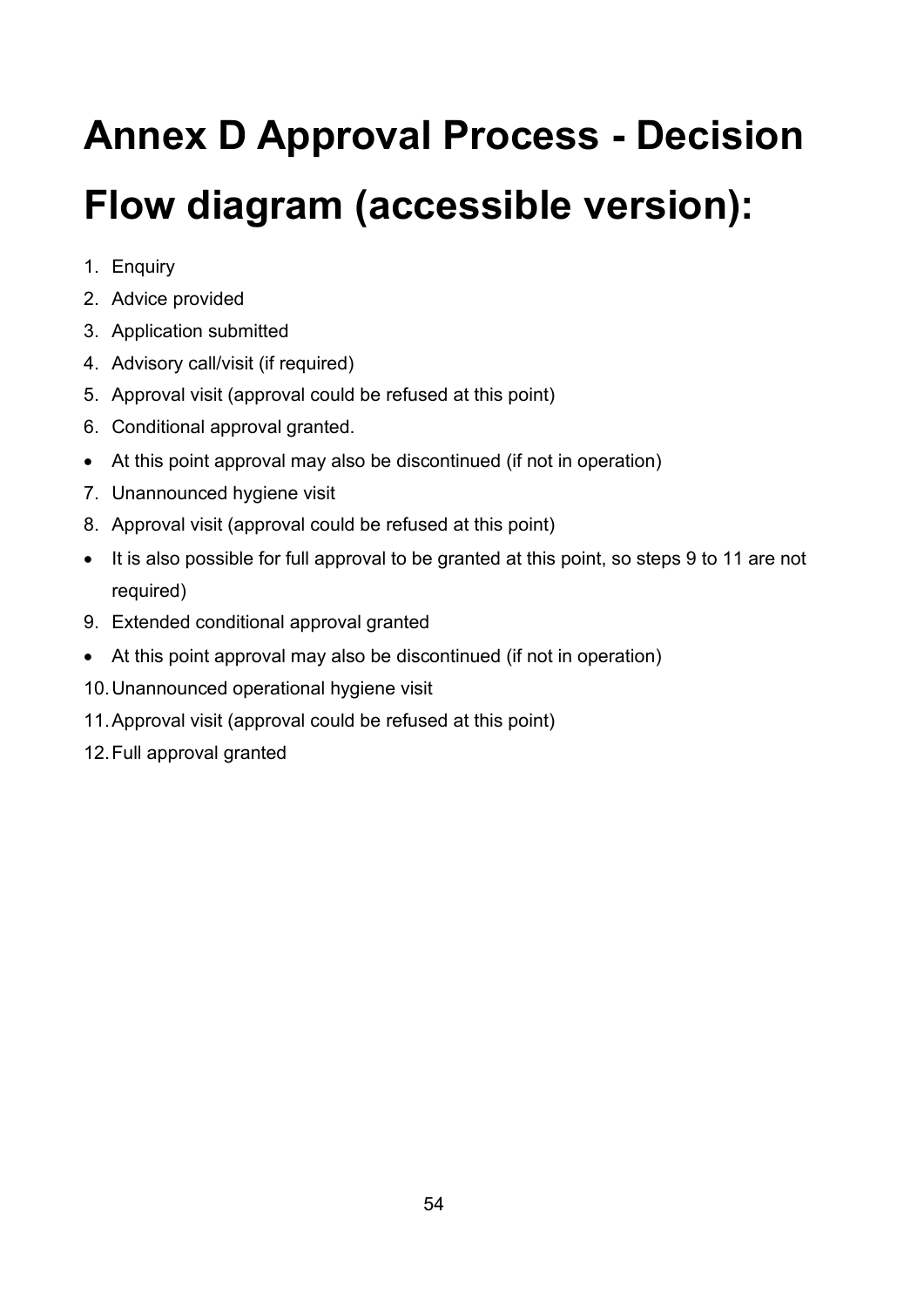## <span id="page-54-0"></span>**Annex F Review of Approval Decision**

## **flow chart**

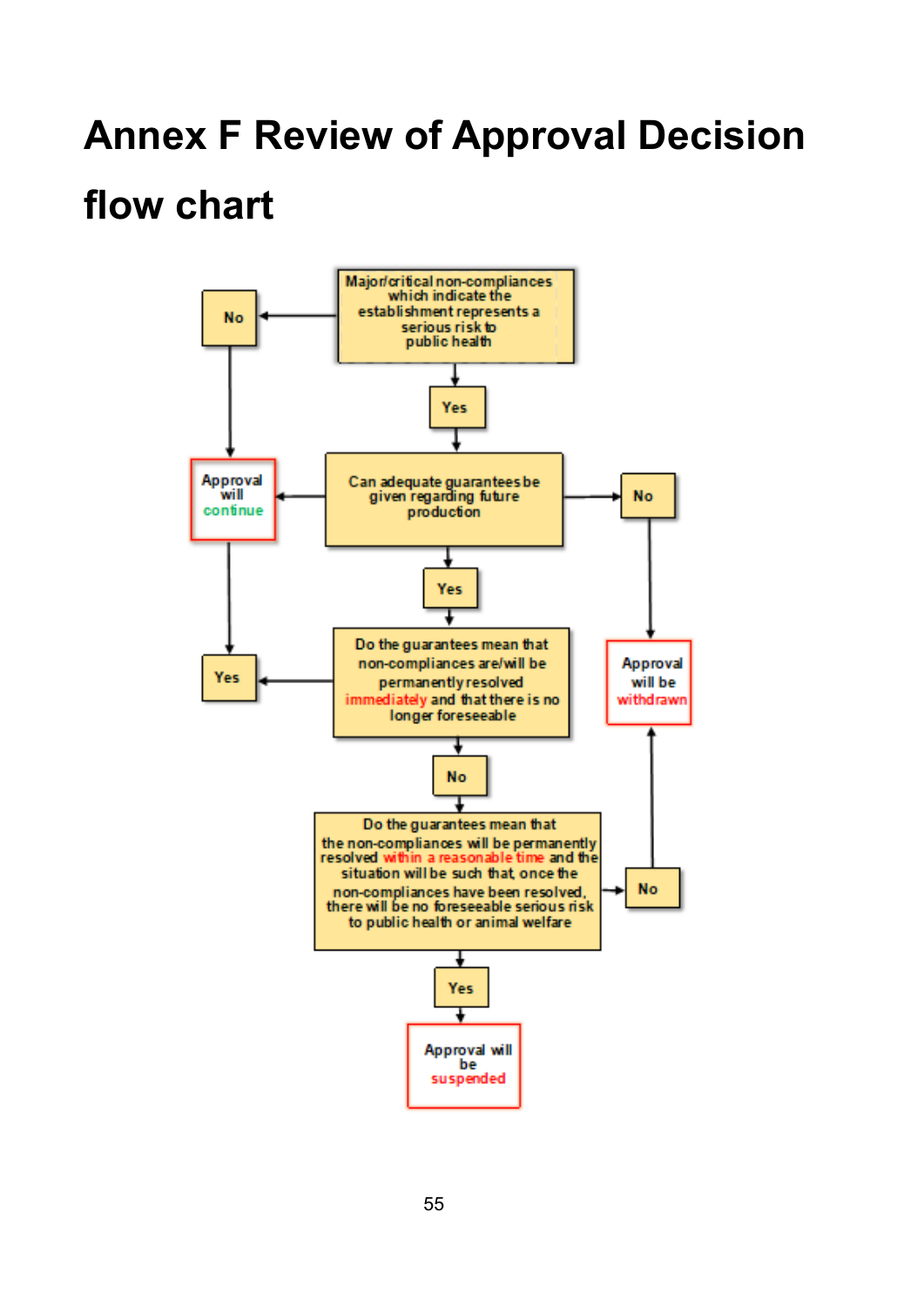# **Annex F Review of Approval Decision flow chart (accessible version)**

1. Major critical non-compliances which indicate the establishment represents a serious risk to public health.

**No:** Approval will continue.

- 2. **Yes:** Can adequate guarantees be given regarding future production? **No:** Approval will be withdrawn.
- 3. **Yes:** Do the guarantees mean that non-compliances are/will be permanently resolved immediately and that there is no longer foreseeable? Yes: Approval will continue.
- **4. No:** Do the guarantees mean that the non-compliances will be permanently resolved within a reasonable time and the situation will be such that, once the non-compliances have been resolved, there will be no foreseeable serious risk to public health or animal welfare.

**No:** Approval will be withdrawn.

**Yes:** Approval will be suspended.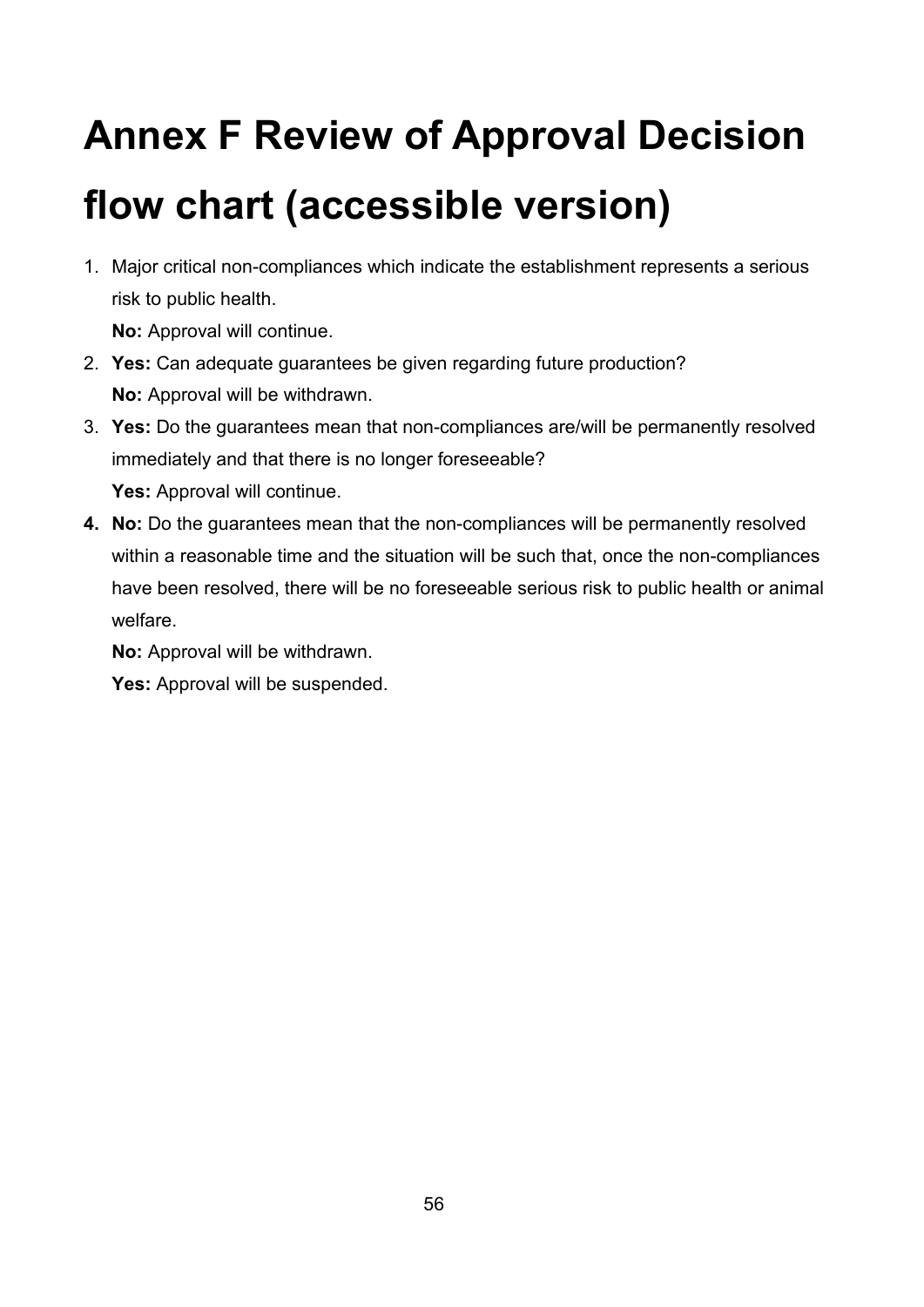# <span id="page-56-0"></span>**Annex G Change of FBO**

| <b>Existing FBO</b> | <b>Change of FBO</b>       |                | <b>Approval Comments</b> | <b>New</b> |
|---------------------|----------------------------|----------------|--------------------------|------------|
| (as per             | (in each case assuming     | <b>status</b>  |                          | approval   |
| approval            | no other changes to the    |                |                          | required   |
| documentation)      | business)                  |                |                          |            |
| 1 Sole trader,      | Different sole trader,     | <b>Expires</b> | <b>Discontinuat</b>      | Yes        |
| Partnership or      | partnership or             |                | ion of                   |            |
| incorporated        | incorporated company       |                | operator/s               |            |
| company (for        | takes over ownership       |                |                          |            |
| example, Ltd,       |                            |                |                          |            |
| PLC, etc)           |                            |                |                          |            |
| 2 Sole trader or    | Company incorporated       | <b>Expires</b> | Creation of              | Yes        |
| Partnership         | (and registered), Sole     |                | a Company                |            |
|                     | trader or partner/s        |                | so the                   |            |
|                     | becomes Director/s         |                | company is               |            |
|                     |                            |                | responsible              |            |
|                     |                            |                | not the                  |            |
|                     |                            |                | individual/s             |            |
| 3 Sole trader       | Creation of a partnership  | Retained       | Continuation             | No         |
|                     | where the sole trader is   |                | of operator              |            |
|                     | one of the partners        |                |                          |            |
| 4 Partnership       | Dissolved and one of the   | Retained       | Continuation             | <b>No</b>  |
|                     | partners takes over sole   |                | of operator              |            |
|                     | ownership and becomes      |                |                          |            |
|                     | a sole trader              |                |                          |            |
| 5 Partnership       | New partner joins or a     | Retained       | Continuation             | No         |
|                     | partner leaves (also refer |                | of operator/s            |            |
|                     | to dissolved partnership)  |                |                          |            |
|                     | as long as there is a      |                |                          |            |
|                     | continuation of at least   |                |                          |            |
|                     | one partner                |                |                          |            |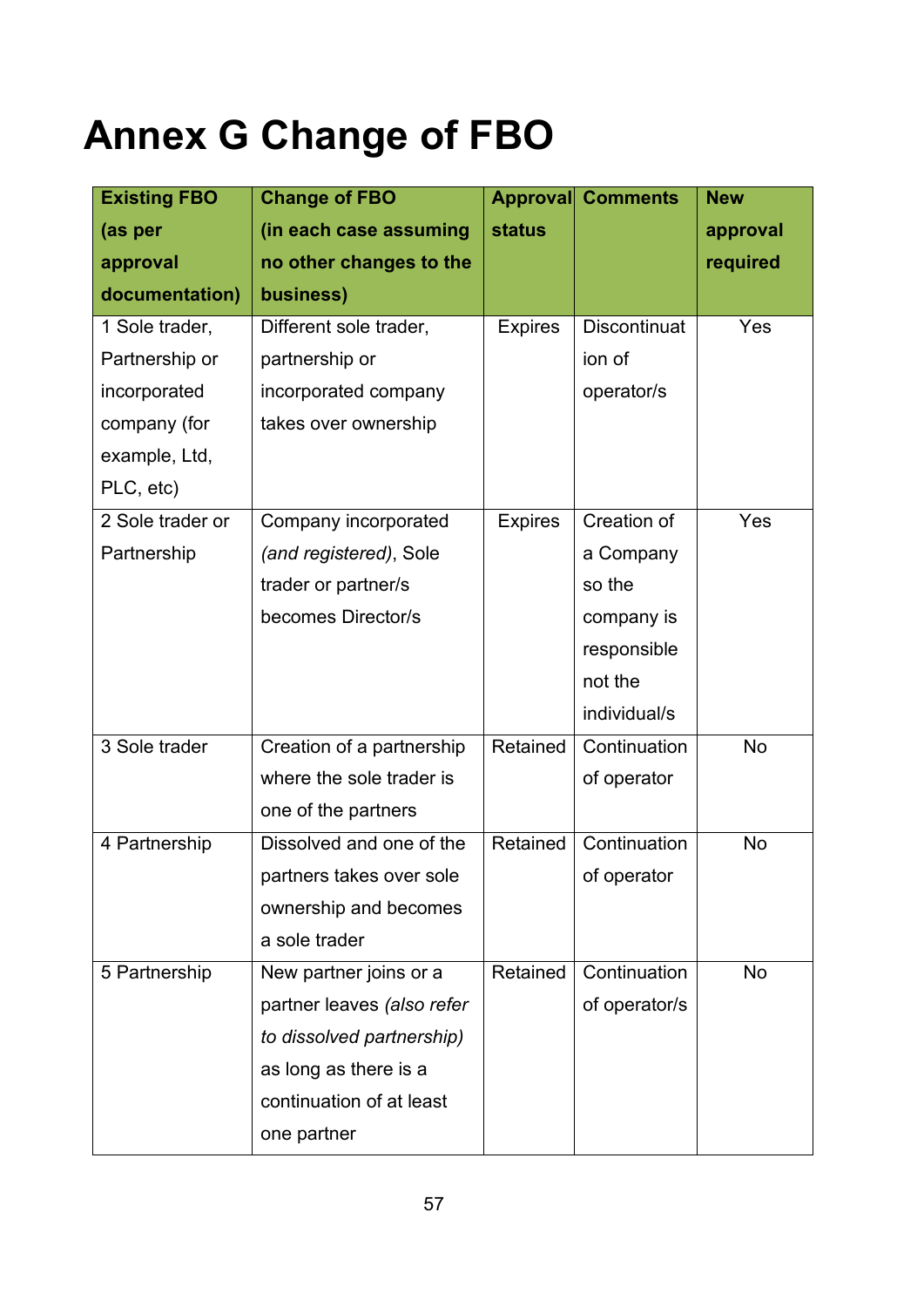| <b>Existing FBO</b> | <b>Change of FBO</b>        |               | <b>Approval Comments</b> | <b>New</b> |
|---------------------|-----------------------------|---------------|--------------------------|------------|
| (as per             | (in each case assuming      | <b>status</b> |                          | approval   |
| approval            | no other changes to the     |               |                          | required   |
| documentation)      | business)                   |               |                          |            |
| 6 Incorporated      | Company goes into           | Retained      | Continuation             | No         |
| company             | administration and is       |               | of operator/s            |            |
|                     | being run as a going        |               |                          |            |
|                     | concern by the              |               |                          |            |
|                     | administrators.             |               |                          |            |
| 7 Incorporated      | A parent company            | Retained      | Continuation             | <b>No</b>  |
| company             | acquires the approved       |               | of operator/s            |            |
|                     | business but continues to   |               |                          |            |
|                     | operate it as its own legal |               |                          |            |
|                     | entity (ie the name on the  |               |                          |            |
|                     | approval document           |               |                          |            |
|                     | remains the same)           |               |                          |            |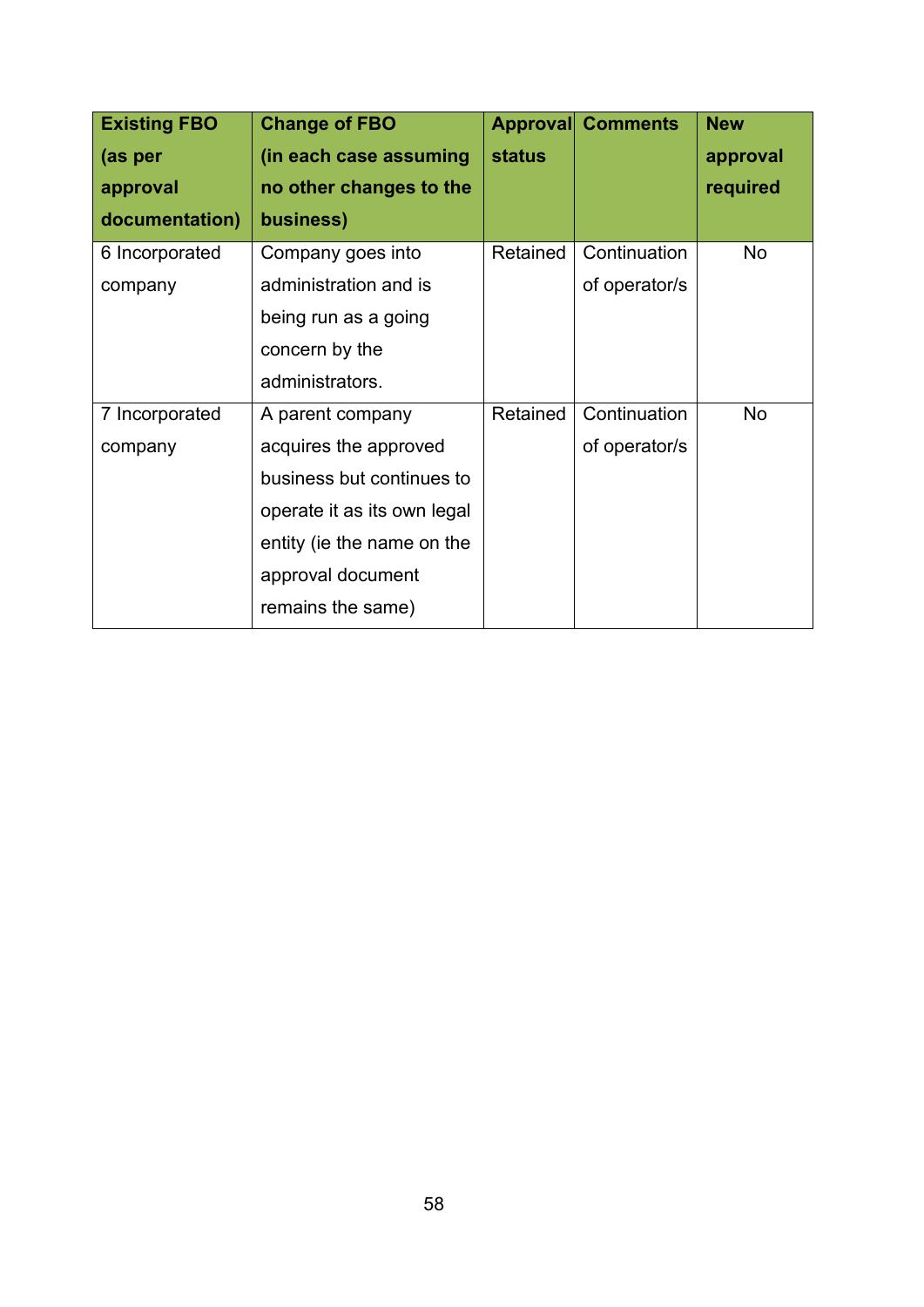# <span id="page-58-0"></span>**Annex I: Relevant offences**

This list is correct as of the date of this revision. Legislation may change at which point the offences listed may not be comprehensive. This table, therefore, is not intended as definitive.

## **Offences**

- The Food Safety (General Food Hygiene) Regulations 1995
- The General Food Law Regulation 2004
- The Food Hygiene (England/Wales/Northern Ireland/Scotland) Regulations 2006
- The Food Safety and Hygiene (England) Regulations 2013
- Food Safety Act 1990 (seizure/detention)
- The Food Safety (Northern Ireland) Order 1991
- Welfare of Animals (Slaughter and Killing) Regulations 1995
- Welfare of Animals at Time of Killing (England) Regulations 2015
- Welfare of Animals at Time of Killing (Wales) Regulations 2014
- Welfare of Animals at Time of Killing (Scotland) Regulations 2012
- Tuberculosis (England) Order 2005/3446
- Tuberculosis (England) Order 2014/2383
- Tuberculosis (Wales) Order 2010/1379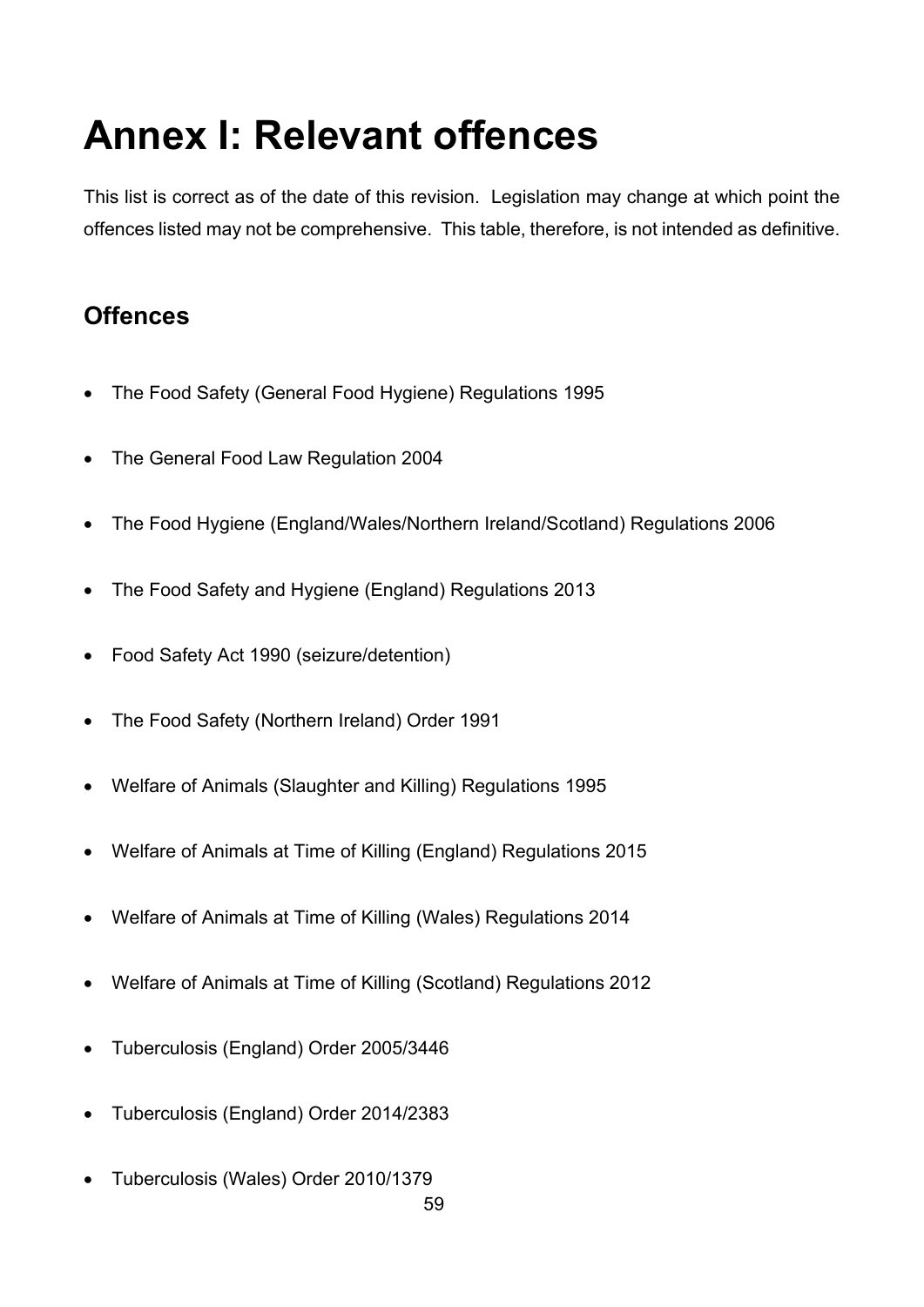- Tuberculosis (Scotland) Order 2007/147
- Tuberculosis in specified animals (Scotland) Order 2015/327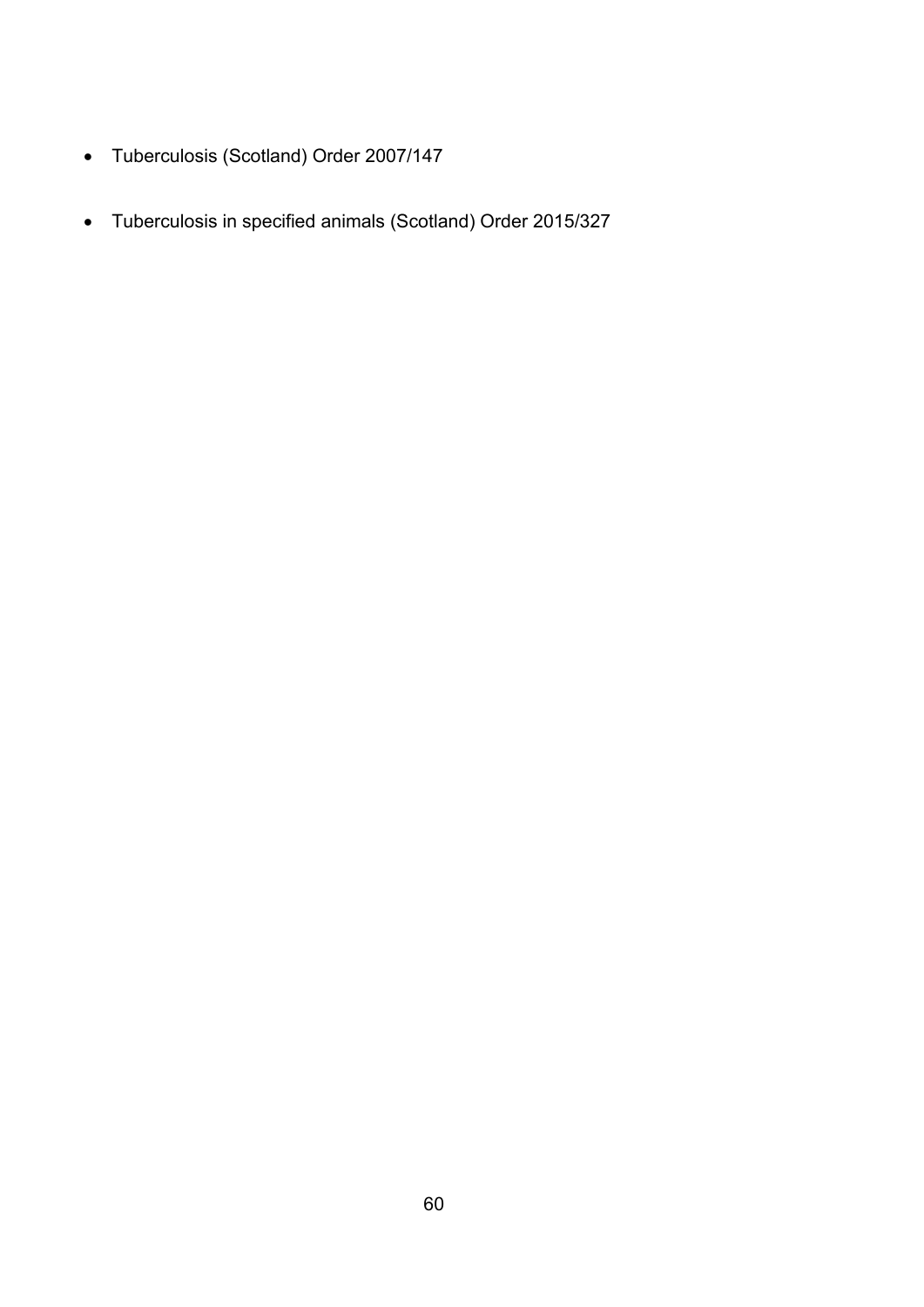# <span id="page-60-0"></span>**Glossary**

Definitions and abbreviations used in this document:

| <b>Term</b>                                          | <b>Definition</b>                                                                                                                                                                                                                                                                                                              |
|------------------------------------------------------|--------------------------------------------------------------------------------------------------------------------------------------------------------------------------------------------------------------------------------------------------------------------------------------------------------------------------------|
| <b>Animal by-</b><br>products (ABP)                  | Parts of animal which are not intended for human consumption                                                                                                                                                                                                                                                                   |
| <b>Audit</b><br><b>Carcase</b>                       | A systematic and independent examination to determine whether<br>activities and related results comply with planned arrangements and<br>whether these arrangements are implemented effectively and are<br>suitable to achieve objectives<br>The body of an animal after slaughter and dressing                                 |
| <b>Cold store</b>                                    | Cold Store is not defined in the Hygiene Regulations. For the<br>purposes of approval the FSA considers a cold store to be a<br>wholesale establishment, not forming an integral part of a<br>Slaughterhouse, Cutting Plant or Game Handling Establishment,<br>used for the storage under temperature controlled conditions of |
| Collagen                                             | POAO intended for sale for human consumption<br>The protein-based product derived from animal bones, hides, skins<br>and tendons manufactured in accordance with the relevant                                                                                                                                                  |
| <b>CA</b>                                            | requirements of this Regulation<br>The central authority of a Member competent for the organisation of<br>official controls or any other authority to which that competence has<br>been conferred; it shall also include, where appropriate, the<br>corresponding authority of a third country                                 |
| <b>Composite</b><br>products<br><b>Cutting plant</b> | This is the term generally used for food containing both products of<br>plant origin and processed products of animal origin as indicated in<br>Article 1.2 of Regulation (EC) No. 853/2004<br>An establishment used for boning and/or cutting up meat.                                                                        |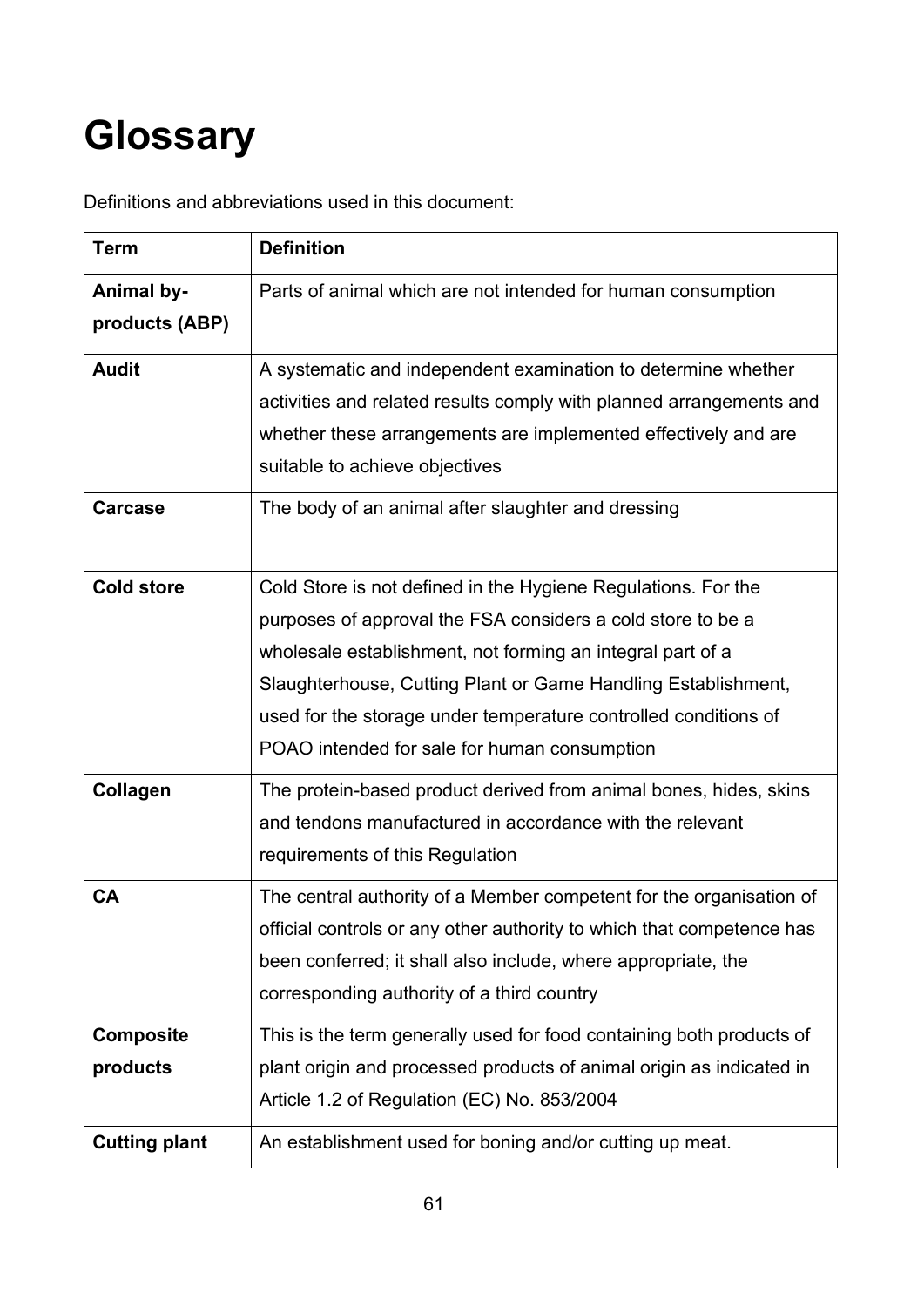| <b>Term</b>            | <b>Definition</b>                                                     |
|------------------------|-----------------------------------------------------------------------|
| Dairy products         | Processed products resulting from the processing of raw milk or from  |
|                        | the further processing of such processed products                     |
| <b>DAERA</b>           | Department of Agriculture, Environment and Rural Affairs              |
|                        |                                                                       |
| <b>DC</b>              | <b>District Council</b>                                               |
|                        |                                                                       |
| <b>Dispatch centre</b> | Any on-shore or off-shore establishment for the reception,            |
|                        | conditioning, washing, cleaning, grading, wrapping and packaging of   |
|                        | live bivalve molluscs fit for human consumption                       |
| <b>Domestic</b>        | Domestic bovine (including Bubalus and Bison species), porcine,       |
| ungulates              | ovine and caprine animals, and domestic solipeds                      |
| EC                     | <b>European Commission</b>                                            |
|                        |                                                                       |
| Edible co-             | Parts of animals that are unsuitable for human consumption when       |
| products               | they are produced at the slaughterhouse, but which can later be       |
|                        | processed for use in human food, e.g. hides and skins processed       |
|                        | into gelatine and collagen, sheep intestines processed into sausage   |
|                        | casings, and stomach (omental) fat processed into lard.               |
|                        | In order to be considered as an edible co-product, the product should |
|                        | not have been at any stage considered or handled as Animal By-        |
|                        | product and must have been handled and stored in accordance with      |
|                        | the Hygiene Regulations. Edible co-products must be handled in        |
|                        | accordance with the food hygiene legislation at all stages of their   |
|                        | production. At no point should they come into contact with or be      |
|                        | categorised as animal by-product. If this happens they should         |
|                        | immediately be removed from the human food chain and down-            |
|                        | graded to animal by-product                                           |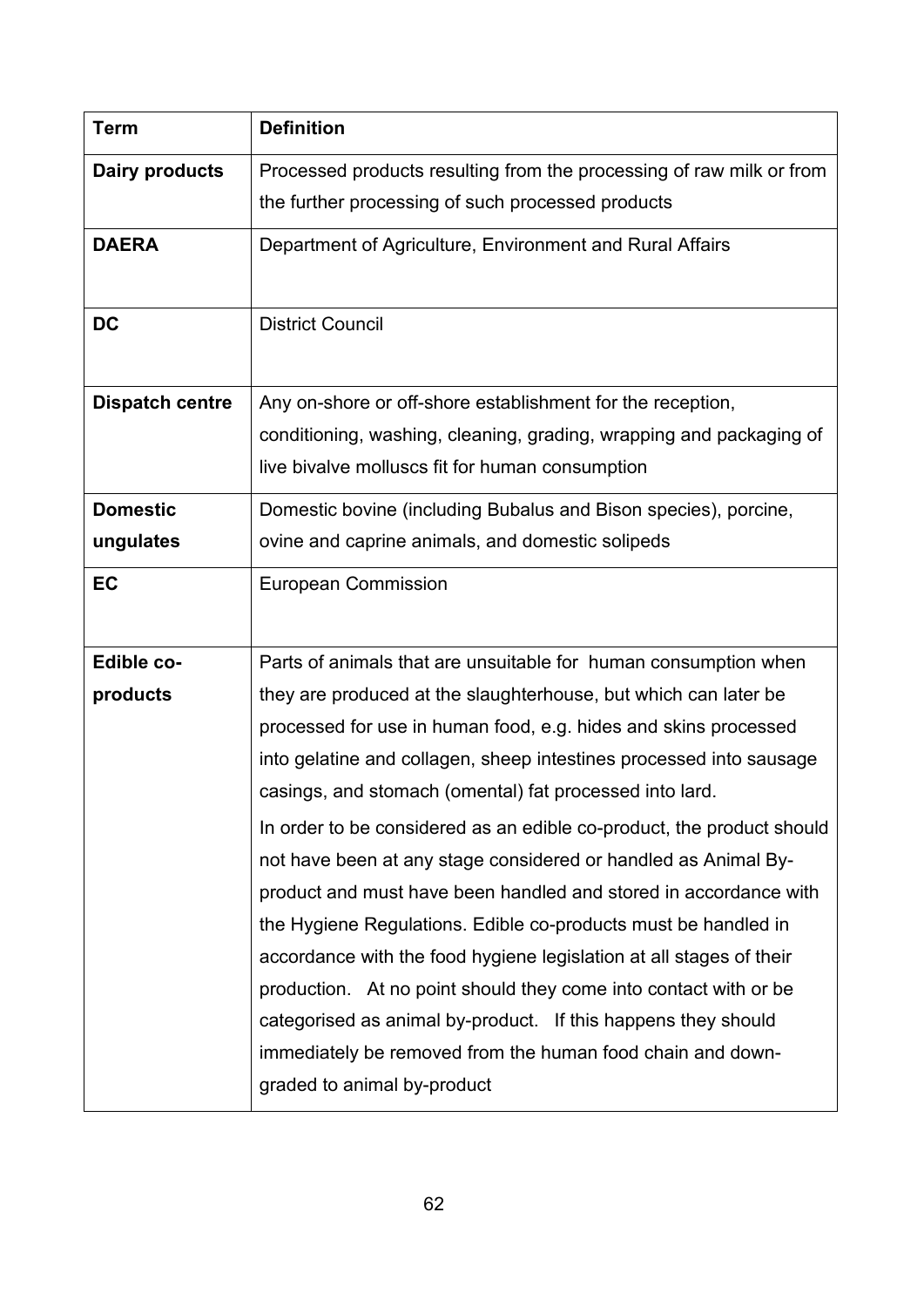| <b>Term</b>                            | <b>Definition</b>                                                                                                                                                                                                                                      |
|----------------------------------------|--------------------------------------------------------------------------------------------------------------------------------------------------------------------------------------------------------------------------------------------------------|
| <b>Egg products</b>                    | Processed products resulting from the processing of eggs, or of<br>various components or mixtures of eggs, or from the further<br>processing of such processed products                                                                                |
| <b>Establishment</b>                   | Any unit of a food business. An "establishment" does not simply                                                                                                                                                                                        |
| (Also refer to                         | mean "premises", but is directly linked to the food business                                                                                                                                                                                           |
| definition of a                        | occupying the premises (establishment denotes both premises and                                                                                                                                                                                        |
| "Premises")                            | the manner in which those premises are being used by the food<br>business operator)                                                                                                                                                                    |
| <b>EU</b>                              | <b>European Union</b>                                                                                                                                                                                                                                  |
| <b>Factory vessel</b>                  | Any vessel on board which fishery products undergo one or more of<br>the following operations followed by wrapping or packaging and, if<br>necessary, chilling or freezing: filleting, slicing, skinning, shelling,<br>shucking, mincing or processing |
| <b>Farmed game</b>                     | Farmed ratites and farmed land mammals other than Domestic<br>ungulates                                                                                                                                                                                |
| <b>Final consumer</b>                  | The ultimate consumer of a foodstuff who will not use the food as<br>part of any food business activity or operation                                                                                                                                   |
| <b>Food business</b>                   | Any undertaking whether for profit or not and whether public or<br>private, carrying out any of the activities related to any stage of<br>production, processing and distribution of food                                                              |
| <b>Food business</b><br>operator (FBO) | The natural or legal persons responsible for ensuring that the<br>requirements of food law are met within the food business under<br>their control                                                                                                     |
| Food (or<br>foodstuff)                 | Any substance or product, whether processed, partially processed or<br>unprocessed, intended to be, or reasonably expected to be ingested<br>by humans                                                                                                 |
| <b>Food law</b>                        | The laws, regulations and administrative provisions governing food in<br>general, and food safety in particular, whether at Community or<br>national level; it covers any stage of production, processing and                                          |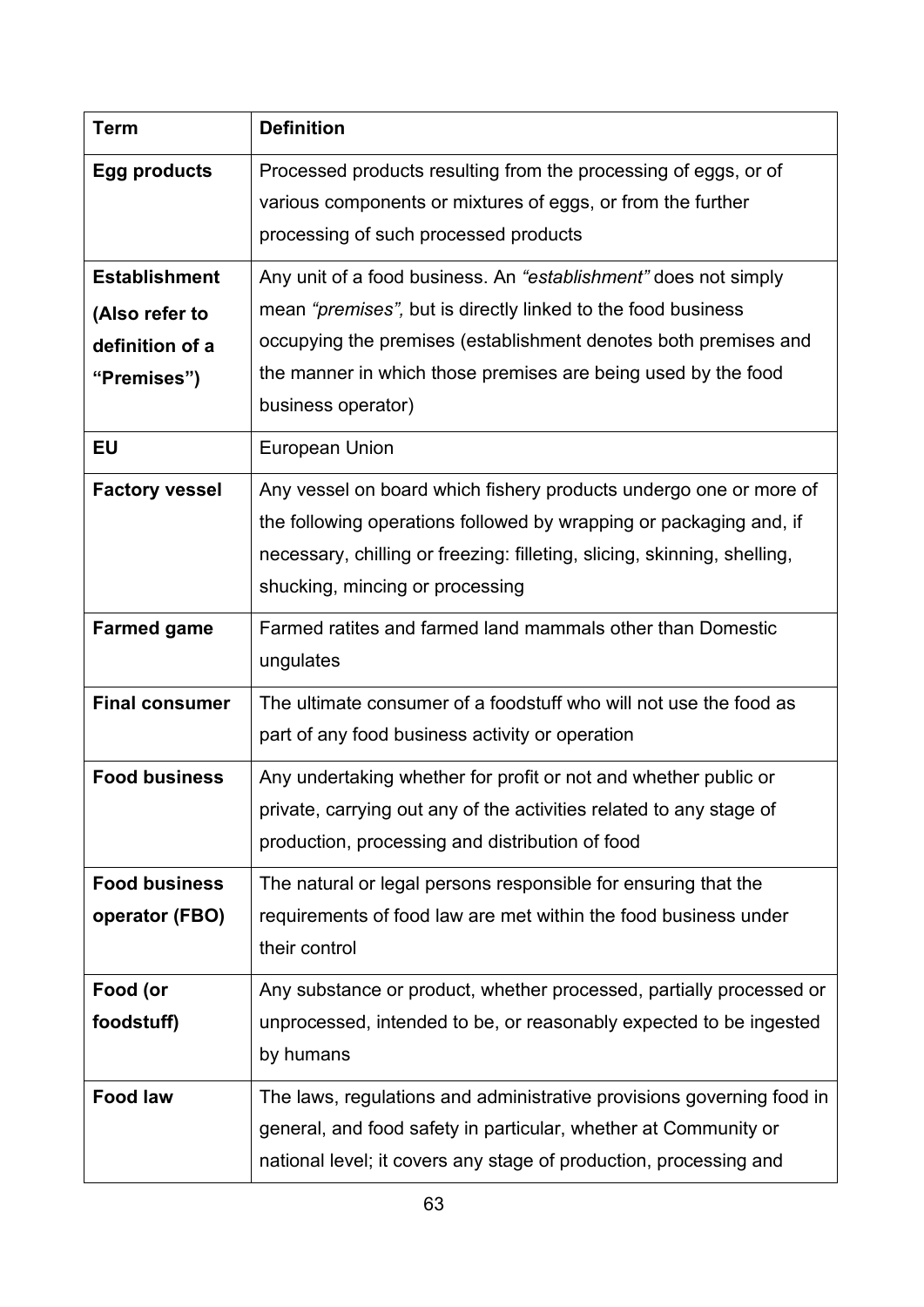| <b>Term</b>                           | <b>Definition</b>                                                                                                                                                                                                                       |
|---------------------------------------|-----------------------------------------------------------------------------------------------------------------------------------------------------------------------------------------------------------------------------------------|
|                                       | distribution of food, and also of feed produced for, or fed to, food-<br>producing animals                                                                                                                                              |
| <b>Freezer vessel</b>                 | Any vessel on board which freezing of fishery products is carried out,<br>where appropriate after preparatory work such as bleeding, heading,<br>gutting and removal of fins and, where necessary, followed by<br>wrapping or packaging |
| <b>Fresh meat</b>                     | Meat that has not undergone any preserving process other than<br>chilling, freezing or quick-freezing, including meat that is vacuum-<br>wrapped or wrapped in a controlled atmosphere                                                  |
| <b>FSA</b>                            | Food Standards Agency (CA for food safety in England, Wales and<br>Northern Ireland)                                                                                                                                                    |
| <b>FSS</b>                            | Food Standards Scotland (as from 1 April 2015 FSS is the CA for<br>food safety in Scotland)                                                                                                                                             |
| <b>Game handling</b><br>establishment | Any establishment in which game and game meat obtained after<br>hunting are prepared for placing on the market                                                                                                                          |
| <b>Gelatine</b>                       | Natural, soluble protein, gelling or non-gelling, obtained by the partial<br>hydrolysis of collagen produced from bones, hides and skins,<br>tendons and sinews of animals                                                              |
| Greaves                               | The protein containing residue of rendering, after partial separation<br>of fat and water                                                                                                                                               |
| <b>HACCP</b>                          | Hazard Analysis and Critical Control Point (food safety management<br>system)                                                                                                                                                           |
| <b>Hazard</b>                         | a biological, chemical or physical agent in, or condition of, food or<br>feed with the potential to cause an adverse health effect                                                                                                      |
| <b>Health mark</b>                    | A mark indicating that, when it was applied, official controls had been<br>carried out                                                                                                                                                  |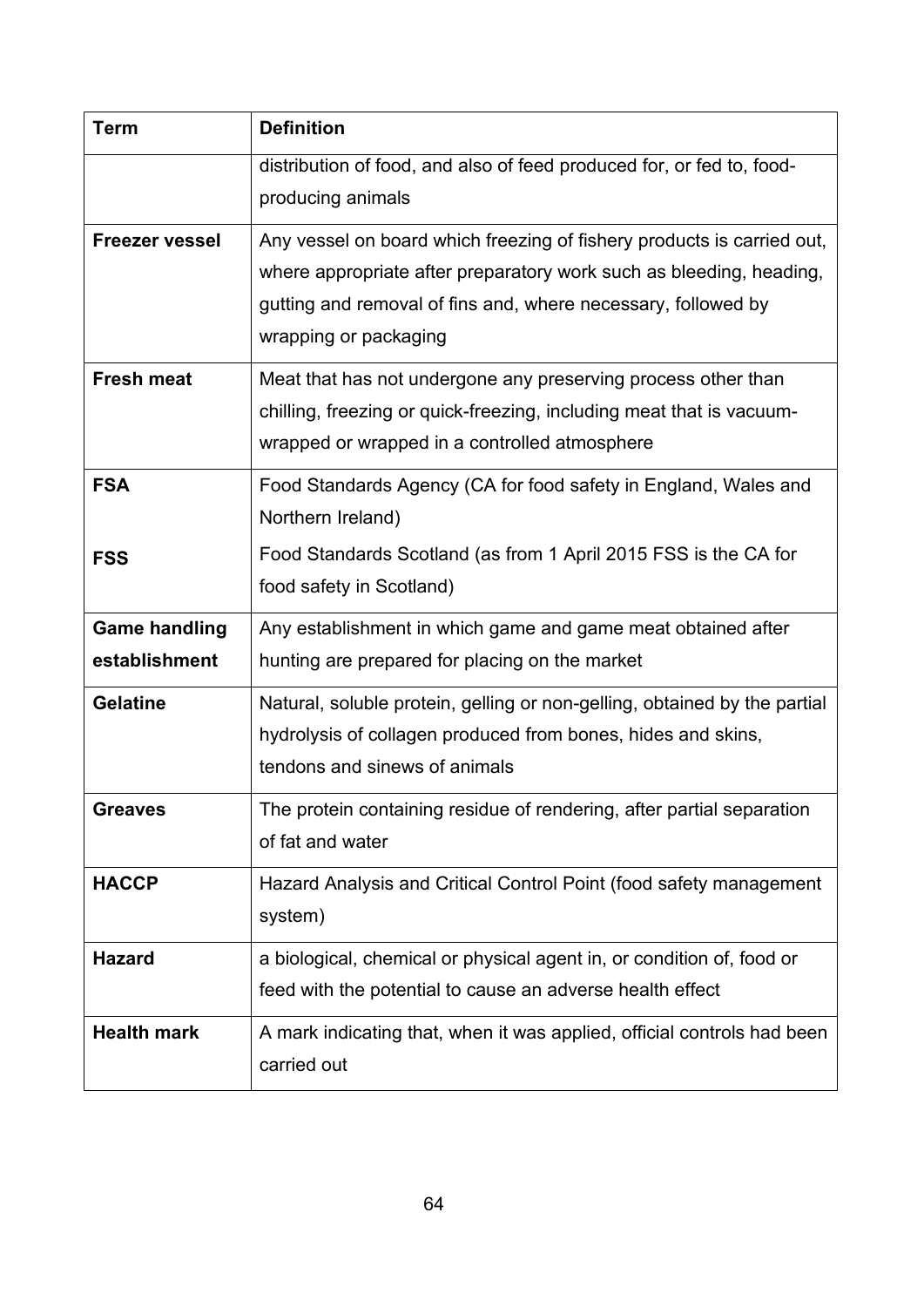| <b>Term</b>           | <b>Definition</b>                                                       |  |  |
|-----------------------|-------------------------------------------------------------------------|--|--|
| Hygiene (in           | The measures and conditions necessary to control hazards and to         |  |  |
| respect to food       | ensure fitness for human consumption of a foodstuff taking into         |  |  |
| hygiene)              | account its intended use                                                |  |  |
| <b>Identification</b> | A mark indicating that a POAO has been produced in an approved          |  |  |
| mark (ID)             | establishment in accordance with legal requirements                     |  |  |
| Inspection            | The examination of establishments, animals and food, of their           |  |  |
|                       | processing, of food business, of their management and productions       |  |  |
|                       | systems, including finished product testing and feeding practices,      |  |  |
|                       | and of their origin and destination of production inputs and outputs,   |  |  |
|                       | in order to verify that all these items conform to legal requirements   |  |  |
| Lagomorphs            | Rabbits, hares and (edible) rodents                                     |  |  |
| Large wild game       | Wild land mammals living freely in the wild that do not fall within the |  |  |
|                       | definition of small wild game                                           |  |  |
| <b>LBMs</b>           | Live bivalve molluscs. 'Bivalve molluscs' means filter-feeding          |  |  |
|                       | lamellibranch molluscs                                                  |  |  |
| Liquid egg            | Unprocessed egg contents after removal of the shell                     |  |  |
| <b>Meat</b>           | Edible parts of an animal, including blood:                             |  |  |
|                       | Domestic ungulates: bovine, ovine, caprine & domestic                   |  |  |
|                       | solipeds;                                                               |  |  |
|                       | Poultry: farmed birds                                                   |  |  |
|                       | Lagomorphs: rabbits, hares and rodents                                  |  |  |
|                       | Large wild game: wild land mammals                                      |  |  |
|                       | Small wild game: wild games birds and lagomorphs                        |  |  |
|                       | Farmed game: farmed ratites and farmed land mammals                     |  |  |
| <b>Meat</b>           | Fresh meat, including meat that has been reduced to fragments,          |  |  |
| preparations          | which has had foodstuffs, seasoning or additives added to it or         |  |  |
|                       | which has undergone processes insufficient to modify the internal       |  |  |
|                       | muscle fibre structure of the meat and thus eliminate the               |  |  |
|                       | characteristics of fresh meat                                           |  |  |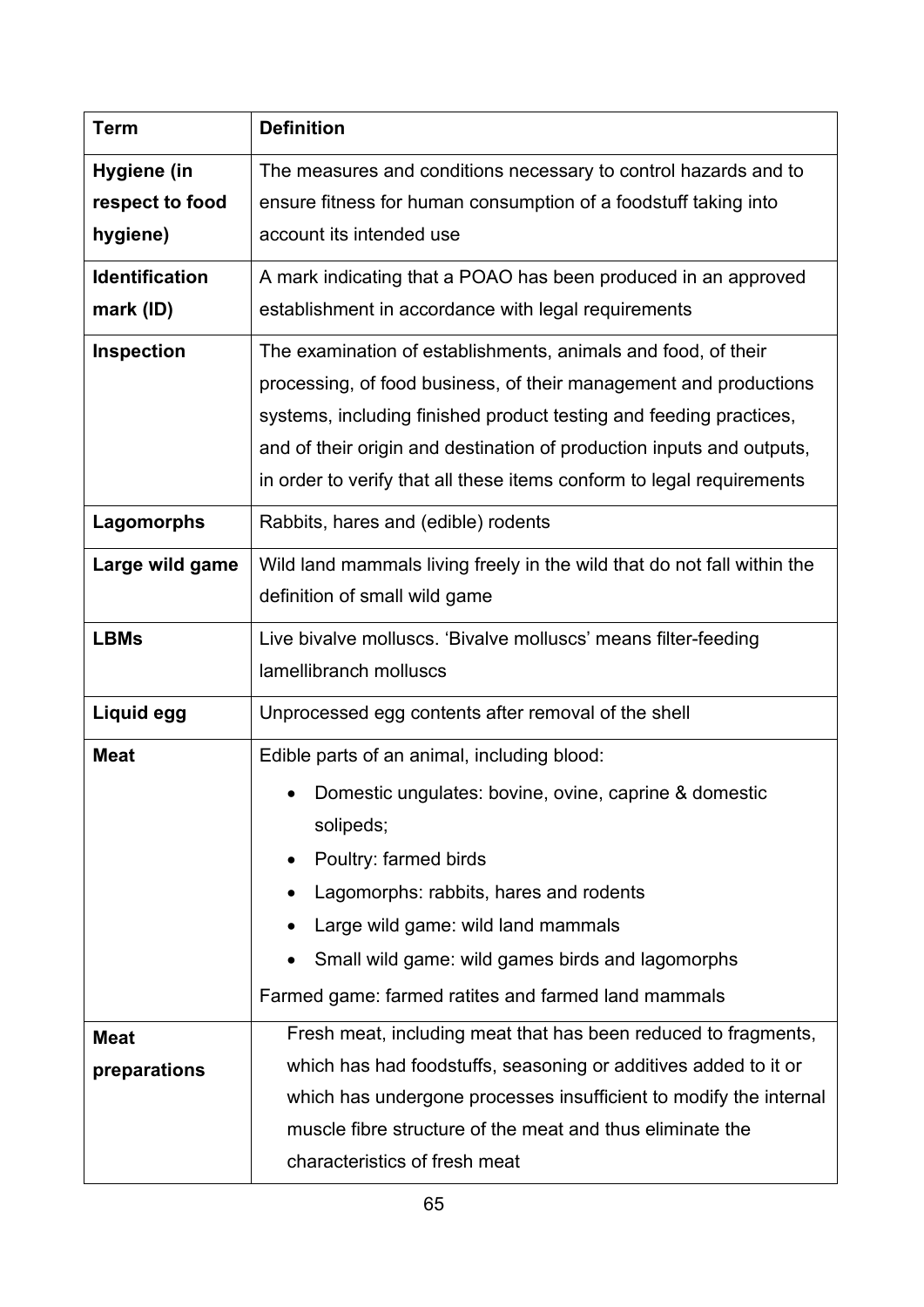| <b>Term</b>              | <b>Definition</b>                                                       |
|--------------------------|-------------------------------------------------------------------------|
| <b>Meat products</b>     | Processed products resulting from the processing of meat or from        |
|                          | the further processing of such processed products, so that the cut      |
|                          | surface shows that the product no longer has the characteristics of     |
|                          | fresh meat                                                              |
| <b>Mechanically</b>      | The product obtained by removing meat from flesh bearing bones          |
| separated meat           | after boning or from poultry carcases, using mechanical means           |
| (or MSM)                 | resulting in the loss or modification of the muscle fibre structure     |
| <b>MIG</b>               | Guide to food hygiene and other regulations for the UK meat industry    |
|                          | (commonly known as the Meat Industry Guide)                             |
| <b>Minced meat</b>       | Boned meat that has been minced into fragments and contains less        |
|                          | than 1% salt                                                            |
| <b>Member State</b>      | A state that is party to treaties of the EU and has thereby undertaken  |
|                          | the privileges and obligations that EU membership entails               |
| Non-compliance           | Non-compliance with feed or food law, and with the rules for the        |
|                          | protection of animal health and welfare                                 |
| <b>Offal</b>             | Fresh meat other than that of the carcase, including viscera and        |
|                          | blood                                                                   |
| <b>Official controls</b> | Any form of control that the CA performs for the verification of        |
|                          | compliance with feed and food law, animal health and animal welfare     |
|                          | rules                                                                   |
| <b>Packaging</b>         | The placing of one or more wrapped foodstuffs in a second               |
|                          | container, and the latter container itself                              |
| <b>Packing centre</b>    | An establishment where eggs are graded by quality and weight            |
| <b>Placing on the</b>    | The holding of food or feed for the purpose of sale, including offering |
| market                   | for sale or any other form of transfer, whether free of charge or not,  |
|                          | and the sale, distribution, and other forms of transfer themselves      |
| <b>POAO</b>              | Product of Animal Origin means:                                         |
|                          | Food of animal origin, including honey and blood;                       |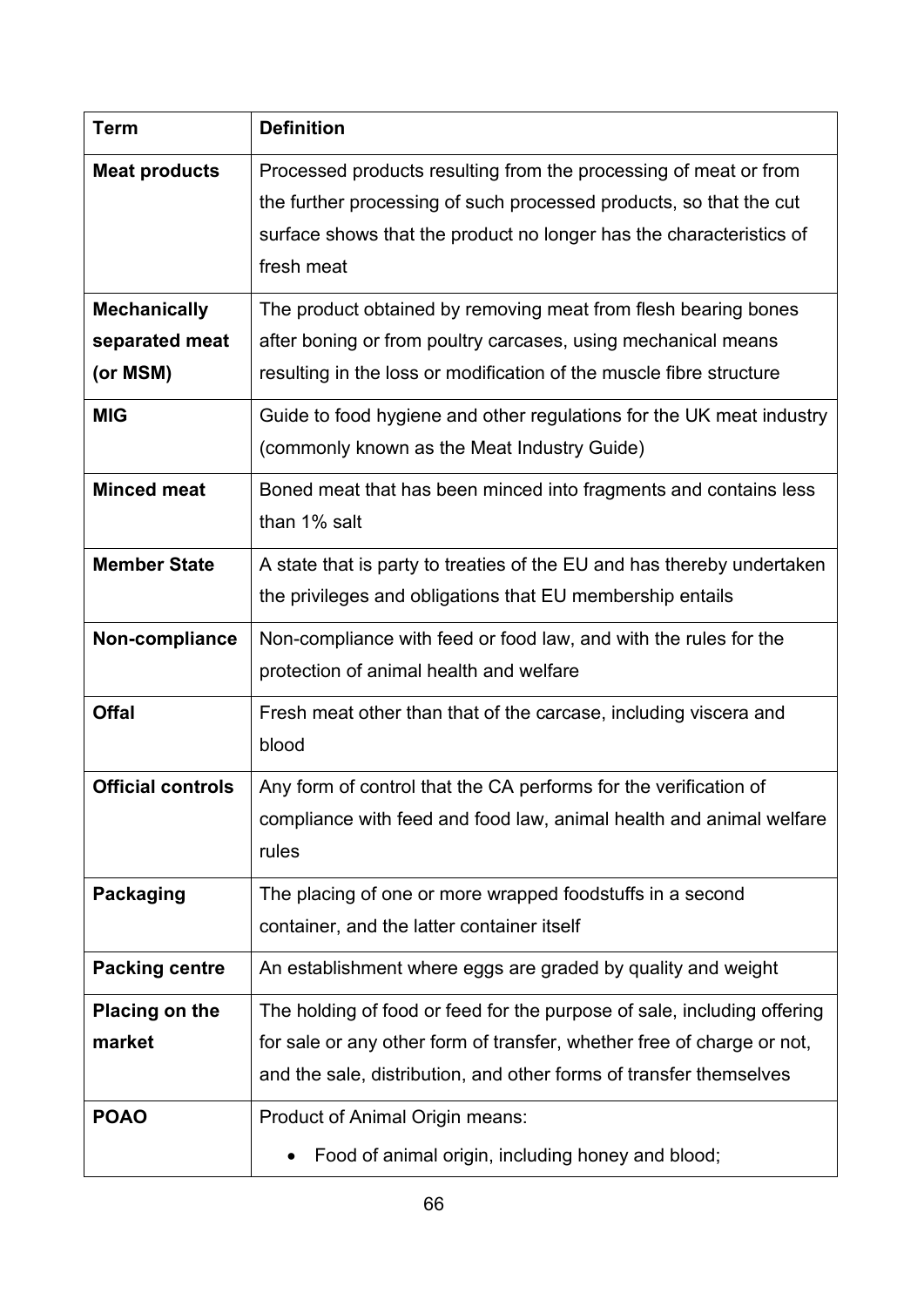| <b>Term</b>      | <b>Definition</b>                                                                 |
|------------------|-----------------------------------------------------------------------------------|
|                  | Live bivalve molluscs, live echinoderms, live tunicates and live<br>$\bullet$     |
|                  | marine gastropods intended for human consumption; and                             |
|                  | Other animals destined to be prepared with a view to being supplied               |
|                  | live to the final consumer                                                        |
| <b>Poultry</b>   | Farmed birds, including birds that are not considered as domestic                 |
|                  | but which are farmed as domestic animals, with the exception of                   |
|                  | ratites.                                                                          |
| <b>Premises</b>  | Includes any place, any vehicle, stall or moveable structure and, for             |
| (Also refer to   | such purposes as may be specified in an order made by the                         |
| definition of an | Ministers, any ship or aircraft of a description so specified in Part 1           |
| "establishment") | (3) of the Food Safety Act 1990 / the Food Safety (Northern Ireland)              |
|                  | <b>Order 1991</b>                                                                 |
| <b>Primary</b>   | The production, rearing or growing of primary products including                  |
| production       | harvesting, milking and farmed animal production prior to slaughter,              |
|                  | it also includes fishing and harvesting of wild products                          |
| <b>Primary</b>   | Products of primary production including products of the soil, of stock           |
| products         | farming, hunting and fishing. Primary products include amongst other              |
|                  | things:                                                                           |
|                  | Products of plant origin: grains, fruits, vegetables, herbs etc.                  |
|                  | Products of animal origin: eggs, raw milk, honey, fishery                         |
|                  | products, LBMs                                                                    |
|                  | Products harvested from the wild either from plant or animal origin,              |
|                  | for example, mushrooms, berries, snails etc                                       |
| <b>Processed</b> | Processed products resulting from the processing of fishery products<br>$\bullet$ |
| fishery products | or from the further processing of such processed products                         |
| <b>Processed</b> | Foodstuffs resulting from the processing of unprocessed products.                 |
| products         | These products may contain ingredients that are necessary for their               |
|                  | manufacture or to give them specific characteristics                              |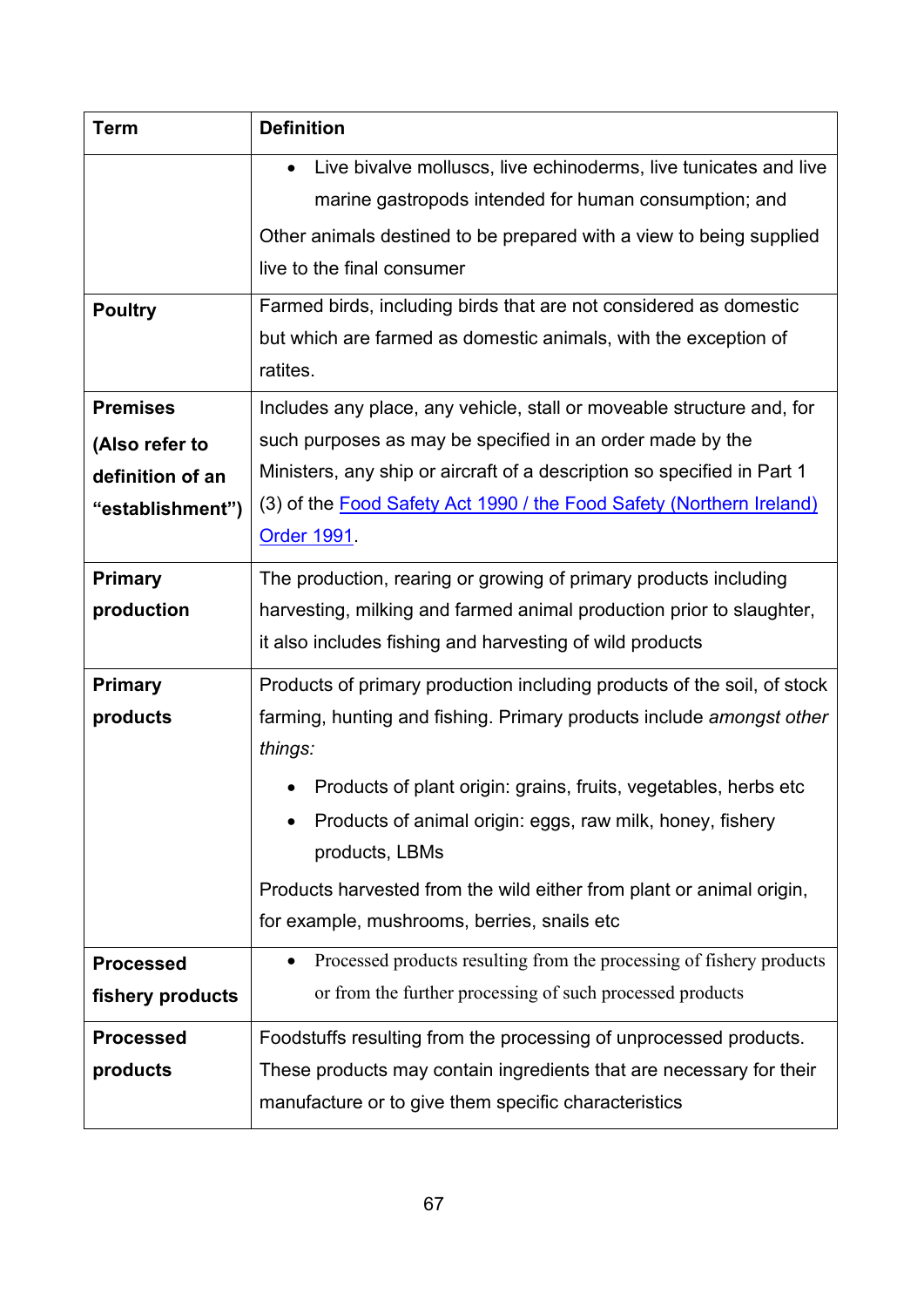| <b>Term</b>             | <b>Definition</b>                                                      |
|-------------------------|------------------------------------------------------------------------|
| <b>Processing plant</b> | An establishment where POAO are either treated, processed              |
|                         | (heating, smoking, curing etc) and wrapped or undergoes one or         |
|                         | more of those handling activities                                      |
| <b>Purification</b>     | An establishment with tanks fed by clean seawater in which live        |
| centre                  | bivalve molluscs are placed for the time necessary to reduce           |
|                         | contamination to make them fit for human consumption                   |
| <b>Raw milk</b>         | Milk produced by the secretion of the mammary gland of farmed          |
|                         | animals that has not been heated to more than 40 °C or undergone       |
|                         | any treatment that has an equivalent effect                            |
| Ready-to-eat            | Food intended by the producer or the manufacturer for direct human     |
| food                    | consumption without the need for cooking or other processing           |
| <b>Rendered animal</b>  | Fat derived from rendering meat, including bones, and intended for     |
| fat                     | human consumption                                                      |
| <b>Retail</b>           | The handling and/or processing of food and its storage at the point of |
|                         | sale or delivery to the final consumer, and includes distribution      |
|                         | terminals, catering operations, factory canteens, institutional        |
|                         | catering, restaurants and other similar food service operations,       |
|                         | shops, supermarket distribution centres and wholesale outlets          |
| <b>Risk</b>             | A function of the probability of an adverse health effect and the      |
|                         | severity of that effect, consequential to a hazard                     |
| Re-packaging            | An establishment which removes wrapped foodstuffs from a second        |
| establishment           | container and re-packages them without removing the initial            |
|                         | wrapping which is in direct contact with the product.                  |
| <b>Re-wrapping</b>      | An establishment that unwraps the initial wrapping or initial          |
| establishment           | container, which is in direct contact with the product and then re-    |
|                         | wraps the products                                                     |
| <b>Slaughterhouse</b>   | An establishment used for slaughtering and dressing animals, the       |
|                         | meat of which is intended for human consumption                        |
| Small wild game         | Wild game birds and lagomorphs living freely in the wild               |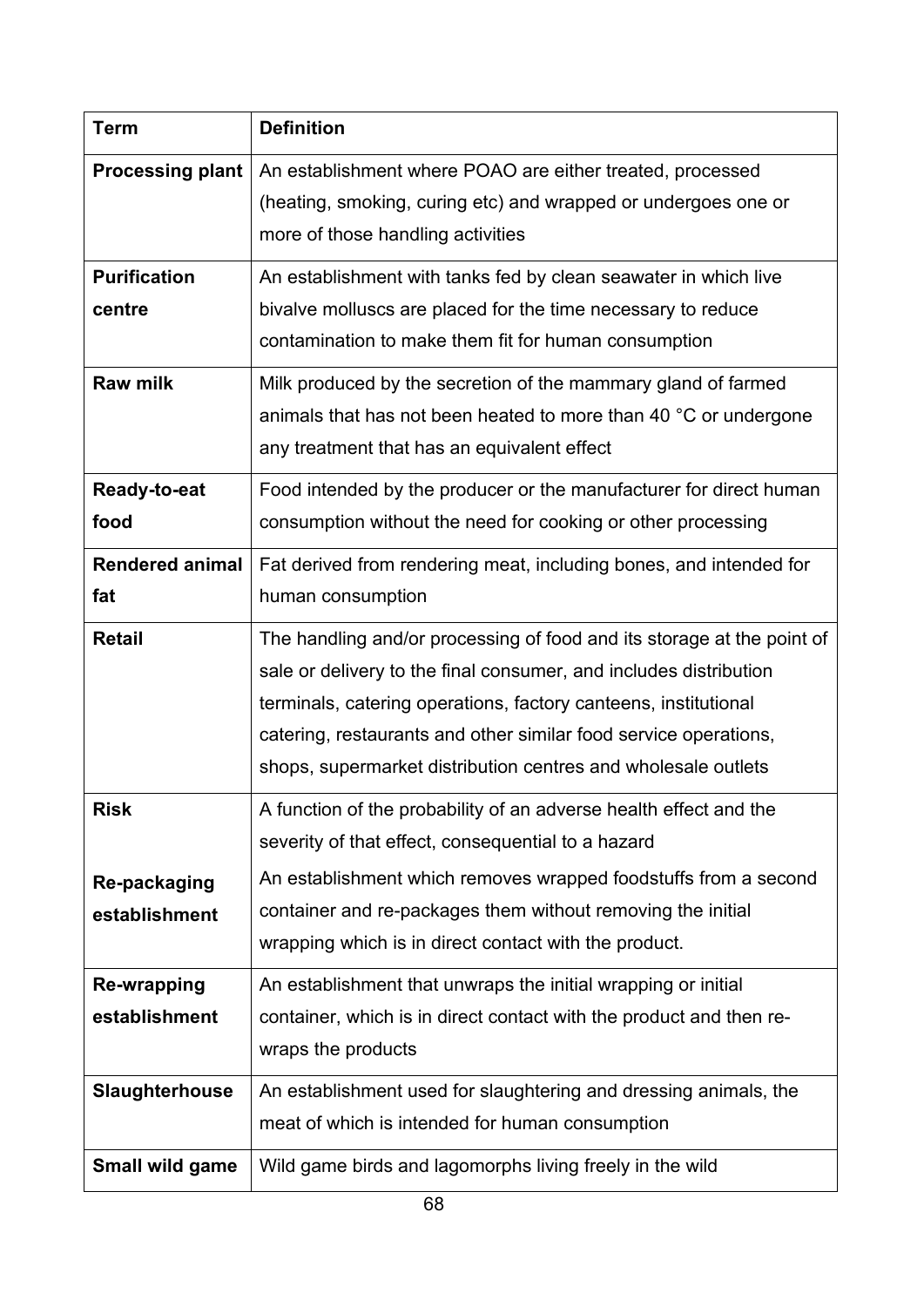| <b>Term</b>         | <b>Definition</b>                                                      |
|---------------------|------------------------------------------------------------------------|
| <b>Stages of</b>    | Any stage, including import, from and including the primary            |
| production,         | production of a food, up to and including its storage, transport, sale |
| processing and      | or supply to the final consumer and, where relevant, the importation,  |
| distribution        | production, manufacture, storage, transport, distribution, sale and    |
|                     | supply of feed                                                         |
| <b>Traceability</b> | The ability to trace and follow a food, feed, food-producing animal or |
|                     | substance intended to be, or expected to be incorporated into a food   |
|                     | or feed, through all stages of production, processing and distribution |
| <b>Treated</b>      | Stomachs, bladders and intestines that have been submitted to a        |
| stomachs,           | treatment such as salting, heating or drying after they have been      |
| bladders and        | obtained and after cleaning                                            |
| intestines          |                                                                        |
| <b>Unit</b>         | A single undivided entity or whole                                     |
| <b>Unprocessed</b>  | Foodstuffs that have not undergone processing, and includes            |
| products            | products that have been divided, parted, severed, sliced, boned,       |
|                     | minced, skinned, ground, cut, cleaned, trimmed, husked, milled,        |
|                     | chilled, frozen, deep-frozen or thawed                                 |
| <b>Verification</b> | Checking, by examination and the consideration of objective            |
|                     | evidence, whether specified requirements have been fulfilled           |
| <b>Viscera</b>      | The organs of the thoracic, abdominal and pelvic cavities, as well as  |
|                     | the trachea and oesophagus and, in birds, the crop                     |
| <b>Wholesale</b>    | A food business that includes several separate units which share       |
| market              | common installations and sections where foodstuffs are sold to food    |
|                     | business operator                                                      |
| Wild game           | Means: wild ungulates and lagomorphs, as well as other land            |
|                     | mammals that are hunted for human consumption and are                  |
|                     | considered to be wild game under the applicable law in the Member      |
|                     | State concerned, including mammals living in enclosed territory        |